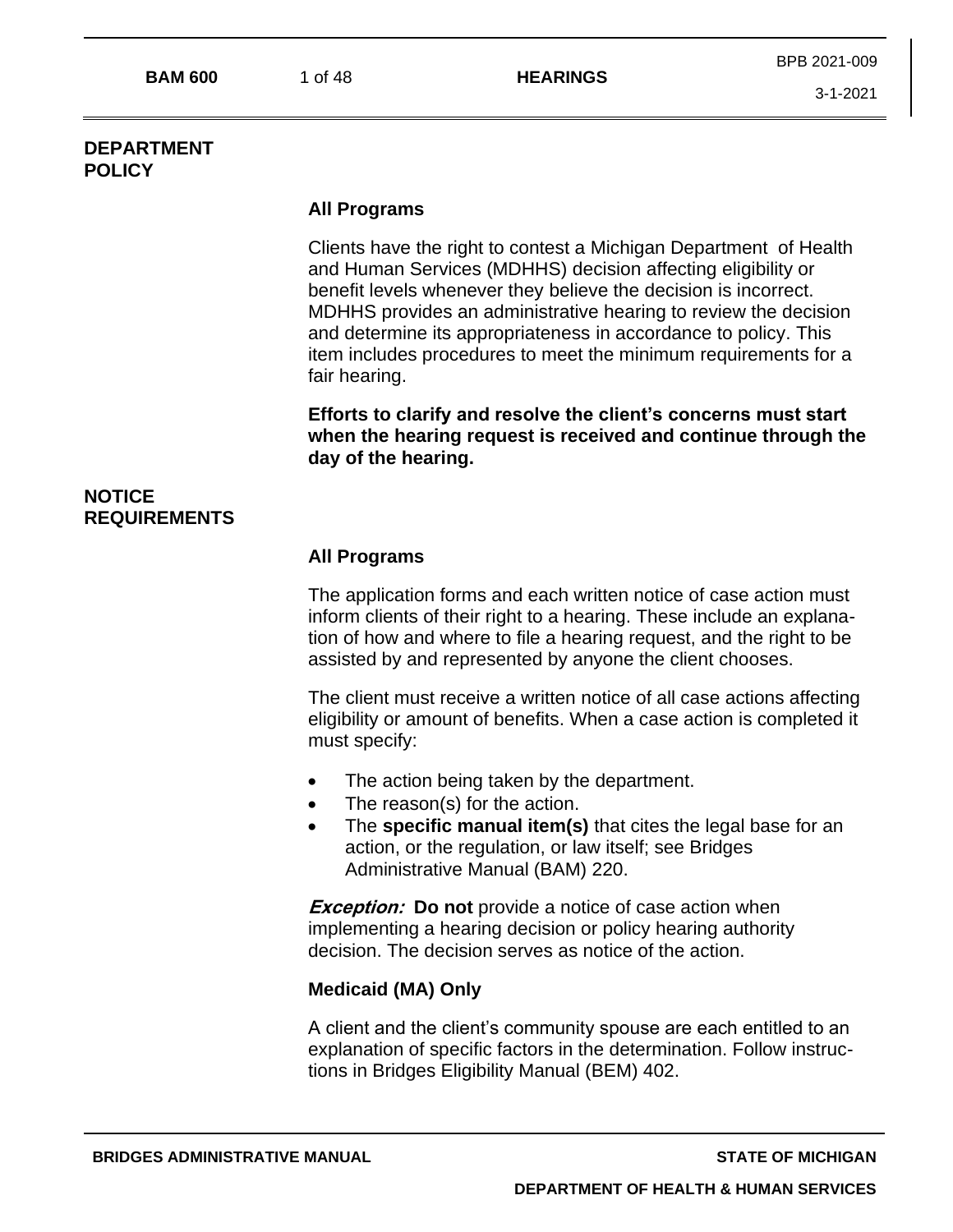## **HEARING REQUESTS**

## **All Programs**

All clients have the right to request a hearing. The following people have authority to exercise this right by signing a hearing request:

- An adult member of the eligible group; **or**
- The client's authorized hearing representative (AHR).

Requests for a hearing must be made in writing and signed by one of the persons listed above. The request must bear a signature. Faxes or photocopies of signatures are acceptable. Michigan Office of Administrative Hearings and Rules (MOAHR) will deny requests signed by unauthorized persons and requests without signatures.

**Exception:** For Food Assistance Program (**FAP) only**, a hearing request may be written or oral. If oral, complete the DHS-18, Request for Hearing, note on the DHS-18 the request was oral. Also note on the hearing summary that the request was oral.

A hearing request with a client signature may name an AHR who is authorized to stand in for or represent the client in the rest of the hearing process.

Dissatisfaction with a department action may be expressed, orally or in writing, without specifically requesting a hearing. Determine whether there is actually a desire to request a hearing. If so, ensure that the request is put in writing. The DHS-18, Request for Hearing, available from MDHHS, may be used. Note the date of receipt of the original written request on the form/notice.

All hearing requests **must** be recorded in Bridges, on the Hearing Restore Benefits screen; see Timely Hearing Requests in this item.

**Requests Signed by an AHR**

#### **All Programs**

The appointment of an AHR must be made in writing. An AHR must be authorized or have made application through probate court **before** signing a hearing request for the client.

Verify the AHR's prior authorization unless the AHR is the client's attorney at law, parent or, for **MA only**, spouse. Relationship of the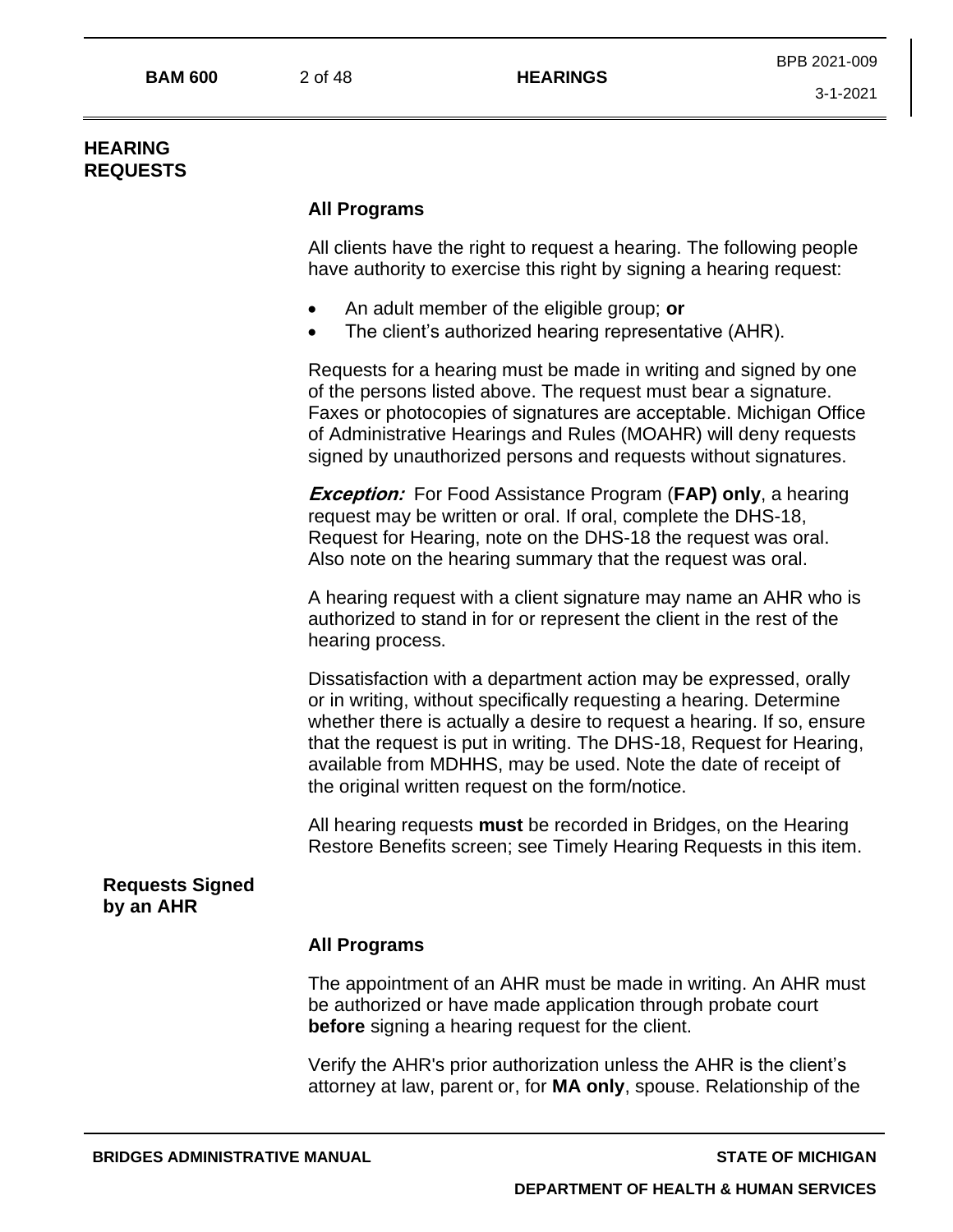| <b>BAM 600</b>                 | 3 of 48                                                                                                                                                                                                                                                                                        | <b>HEARINGS</b>                                                                                                                                                                                                                                                                                                                                 | $3 - 1 - 2021$ |
|--------------------------------|------------------------------------------------------------------------------------------------------------------------------------------------------------------------------------------------------------------------------------------------------------------------------------------------|-------------------------------------------------------------------------------------------------------------------------------------------------------------------------------------------------------------------------------------------------------------------------------------------------------------------------------------------------|----------------|
|                                | item.                                                                                                                                                                                                                                                                                          | parent or spouse must be verified only when it is questionable.<br>MOAHR will deny a hearing request when the required verification<br>is not submitted; see local office and MOAHR Time Limits in this                                                                                                                                         |                |
|                                |                                                                                                                                                                                                                                                                                                | The following documents are acceptable verification sources:                                                                                                                                                                                                                                                                                    |                |
|                                | $\bullet$                                                                                                                                                                                                                                                                                      | Probate court order or court-issued letters of authority naming<br>the person as guardian or conservator.                                                                                                                                                                                                                                       |                |
|                                |                                                                                                                                                                                                                                                                                                | Probate court documentation verifying the person has applied<br>for guardian or conservatorship.                                                                                                                                                                                                                                                |                |
|                                | $\bullet$                                                                                                                                                                                                                                                                                      | Authorization signed by the client authorizing this person to<br>represent the client in the hearing process.                                                                                                                                                                                                                                   |                |
|                                | $\bullet$                                                                                                                                                                                                                                                                                      | Birth or marriage certificate naming the person as parent or<br>spouse or adult child.                                                                                                                                                                                                                                                          |                |
|                                | Note any known information about the identity of the person who<br>signed the request (for example, a spouse) on the DHS-3050,<br>Hearing Summary. Attach a copy of any required verification<br>document to the DHS-3050 and forward to MOAHR.                                                |                                                                                                                                                                                                                                                                                                                                                 |                |
|                                |                                                                                                                                                                                                                                                                                                | Process requests signed by someone whose AHR status is<br>questionable or unverified according to standard hearings<br>procedures, including restoration of benefits, if appropriate. If<br>MOAHR denies the request, reimplement the disputed case action<br>and recoup the restored benefits; see Recouping Program Benefits<br>in this item. |                |
| When the AHR is<br>an Attorney |                                                                                                                                                                                                                                                                                                |                                                                                                                                                                                                                                                                                                                                                 |                |
|                                | <b>All Programs</b>                                                                                                                                                                                                                                                                            |                                                                                                                                                                                                                                                                                                                                                 |                |
|                                | A DHS-1216-AP, Request for Attorney General Representation,<br>must be completed if a client will be represented by an attorney at<br>the hearing. Submit the DHS-1216-AP form to the Bureau of Legal<br>Affairs (BLA) at <b>MDHHS-AGrepresentation-AP@michigan.gov</b> at<br>the earliest of: |                                                                                                                                                                                                                                                                                                                                                 |                |
|                                | $\bullet$                                                                                                                                                                                                                                                                                      | The date that the DHS-3050, Hearing Summary, is sent to<br>MOAHR, or                                                                                                                                                                                                                                                                            |                |
|                                |                                                                                                                                                                                                                                                                                                | Within 24-hours of learning an attorney will be representing the<br>client, where the DHS-3050 has already been sent to MOAHR.                                                                                                                                                                                                                  |                |

BPB 2021-009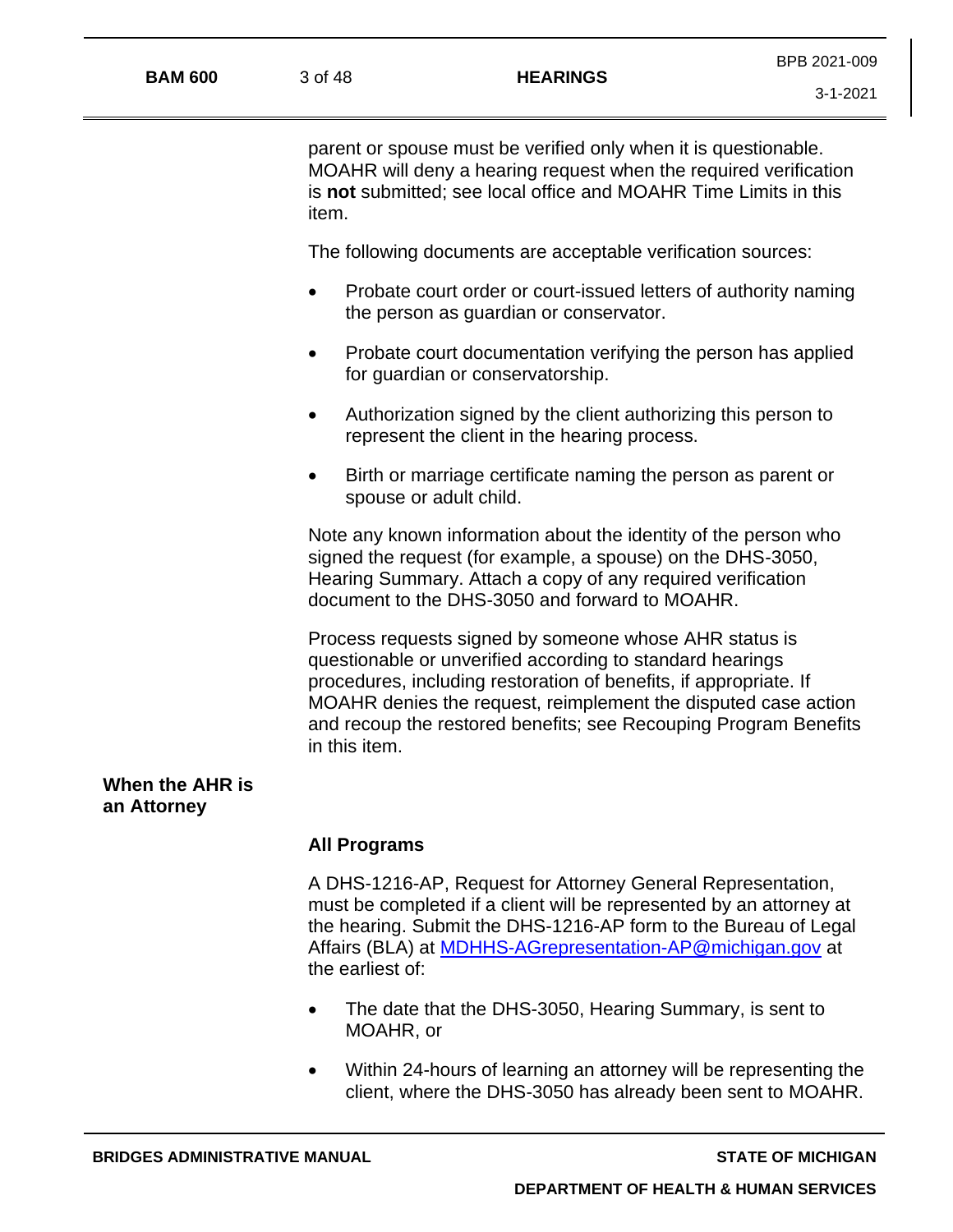The Bureau of Legal Affairs (BLA) will review the request for appropriateness and completeness, and if approved, BLA will forward the DHS-1216-AP to the Office of the Attorney General for assignment.

**The Attorney General's Office requires a two-week notice prior to the date of the hearing.** If there is less than two weeks' notice, make a request for adjournment to M0AHR for the purpose of arranging legal representation; see Request for Adjournment in this item. Make a request for representation even if a **hearing date is not received.**

Adjournment is putting off a scheduled administrative hearing until a later date.

**Note:** Request attorney general representation using the process in this item if it is beneficial to the department to have attorney general representation for example, a complex issue in dispute; client representation by a third party organization, etc.

#### **Communication with Assigned Assistant Attorney General**

Direct all routine communications to the assigned assistant attorney general (AAG), not to MOAHR. This directive does not pertain to communications that only MOAHR can address. (For example, dismissal of a case when a client requests to withdraw a request subsequent to the meaningful prehearing conference.)

Under no circumstances should any local office or policy unit send an email to the AG-HEFS mailbox. That email address is **only** for the BLA requests for representation and the email notice from the attorney general of the assignment of an AAG. Any other communication to that mailbox will cause confusion and delay in obtaining the representation of the MDHHS by the attorney general's office. Any communication about a case prior to the assignment of an AAG can be directed to the [MDHHS-](mailto:MDHHS-AGrepresentation-AP@michigan.gov)[AGrepresentation-AP@michigan.gov](mailto:MDHHS-AGrepresentation-AP@michigan.gov) mailbox.

#### **Prehearing Conferences**

AAGs do not generally participate at meaningful prehearing conferences held by the department. Do not delay the scheduling of a prehearing conference for the assignment of an AAG. Be certain however, to share any documents and/or communication received at the prehearing conference with an AAG, once one is assigned.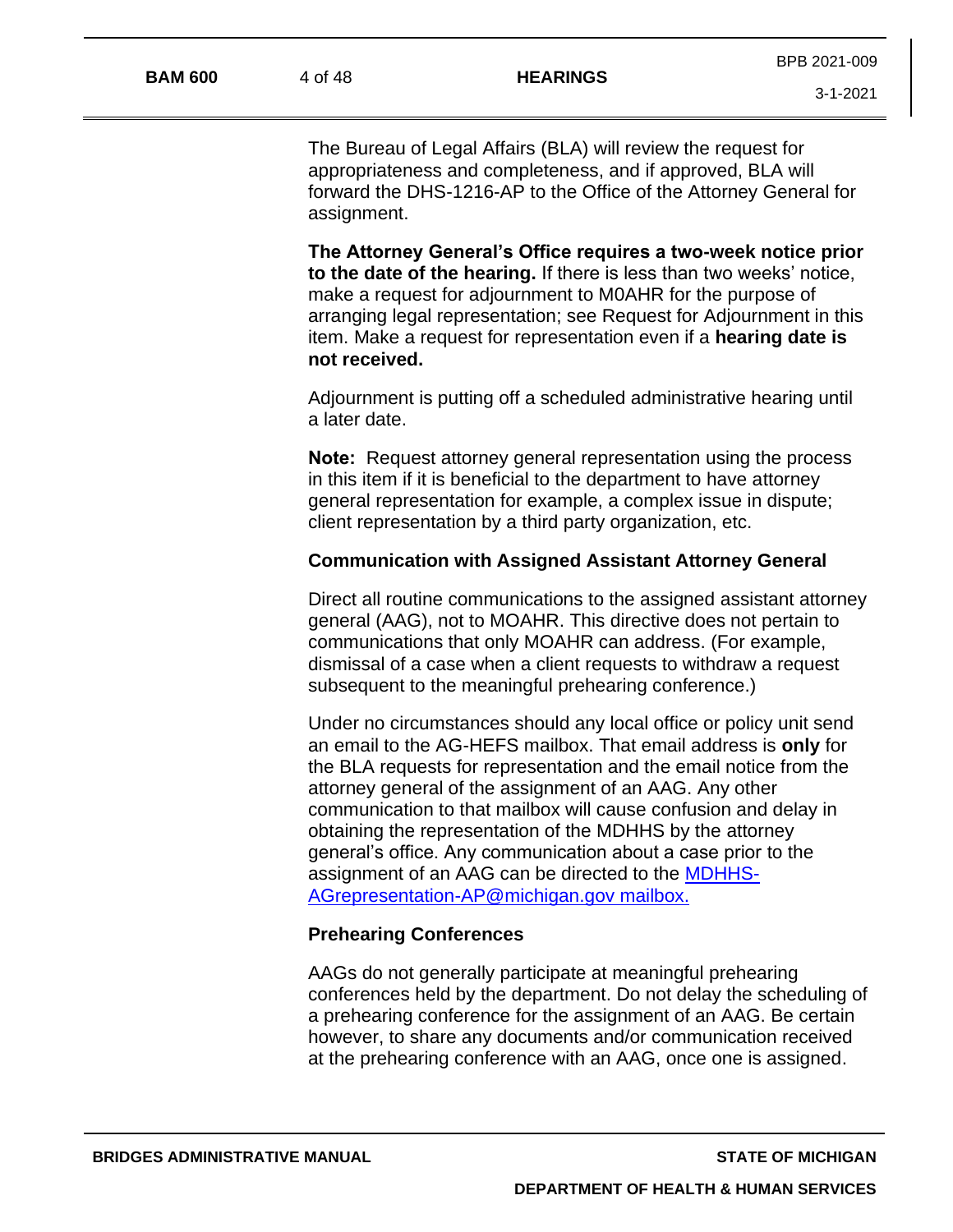## **Department Requests**

## **All Programs**

The department may request a hearing to establish an intentional program violation, a disqualification, or a debt; see BAM 720, IPV Hearing.

Usually Office of Inspector General (OIG), the recoupment specialist or designated staff person makes these requests.

# **Granting a Hearing**

## **All Programs**

MOAHR may grant a hearing about any of the following:

- Denial of an application and/or supplemental payments.
- Reduction in the amount of program benefits or service.
- Suspension or termination of program benefits or service.
- Restrictions under which benefits or services are provided.
- Delay of any action beyond standards of promptness.
- For **FAP** and CDC, the current level of benefits or denial of expedited service.

## **MA Only**

MOAHR may grant a hearing about any of the following:

- Community spouse income allowance.
- Community spouse's income considered in determining the income allowance.
- Initial asset assessment (but only if an application for MA has actually been filed for the client).
- Determination of the couple's countable assets or protected spousal amount.
- Community spouse resource allowance.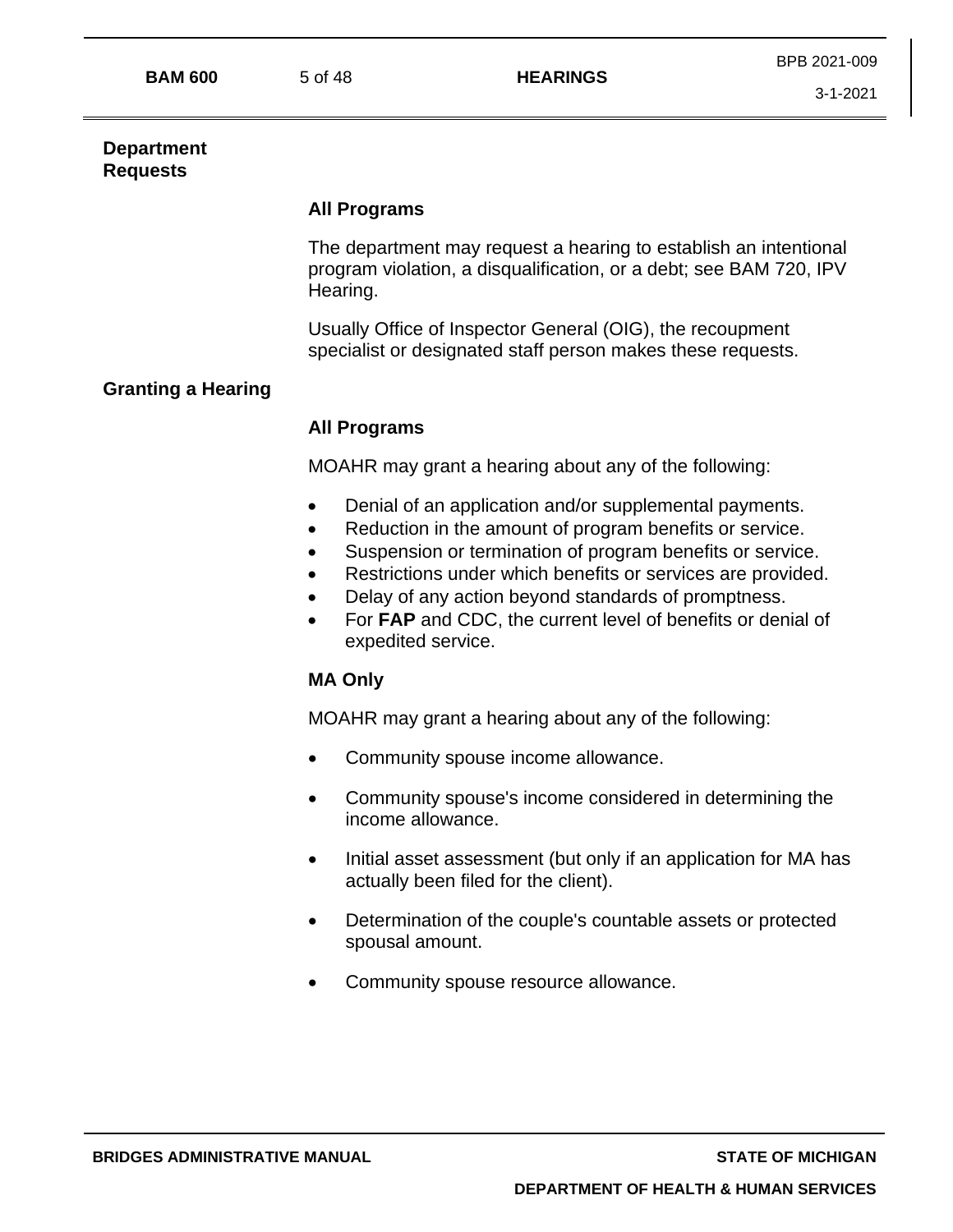## **Where to File a Hearing Request**

## **All Programs**

Instruct clients or AHR's to deliver, mail, or fax the hearing request to their local MDHHS office labeled, ATTENTION HEARINGS COORDINATOR. The hearings coordinator receives the request on behalf of the department. Route all hearings-related material through the coordinator without regard to whom it is addressed.

All hearings requests received must be date-stamped and forwarded immediately to the hearings coordinator. If the hearing request is received by a local office that is not responsible for the disputed action, date-stamp the request and forward it immediately to the correct local office labeled, ATTENTION HEARINGS COOR-DINATOR.

**Exception:** For hearing requests about Medical Services Administration (MSA) determinations, follow procedures in MSA HEARINGS in this item. The administrative tribunal ensures that the request is properly processed.

## **Deadlines for Requesting a Hearing**

## **All Programs**

The client or AHR has 90 calendar days from the date of the written notice of case action to request a hearing. The request must be received in the local office within the 90 days; see Where to File a Hearing Request, found in this item.

**Note:** Unless otherwise stated elsewhere, computation of time for the purposes of administrative hearings is determined as follows:

- Time is measured in calendar days.
- The computation of time begins on the day after the act, event, or action occurs. (The day on which the act, event, or action occurred is **not** included.)
- The last day of the time period is included, unless it is a Saturday, Sunday, State of Michigan holiday, or day on which the State of Michigan offices are closed. (In such instances, the last day of the time period is the next business day.)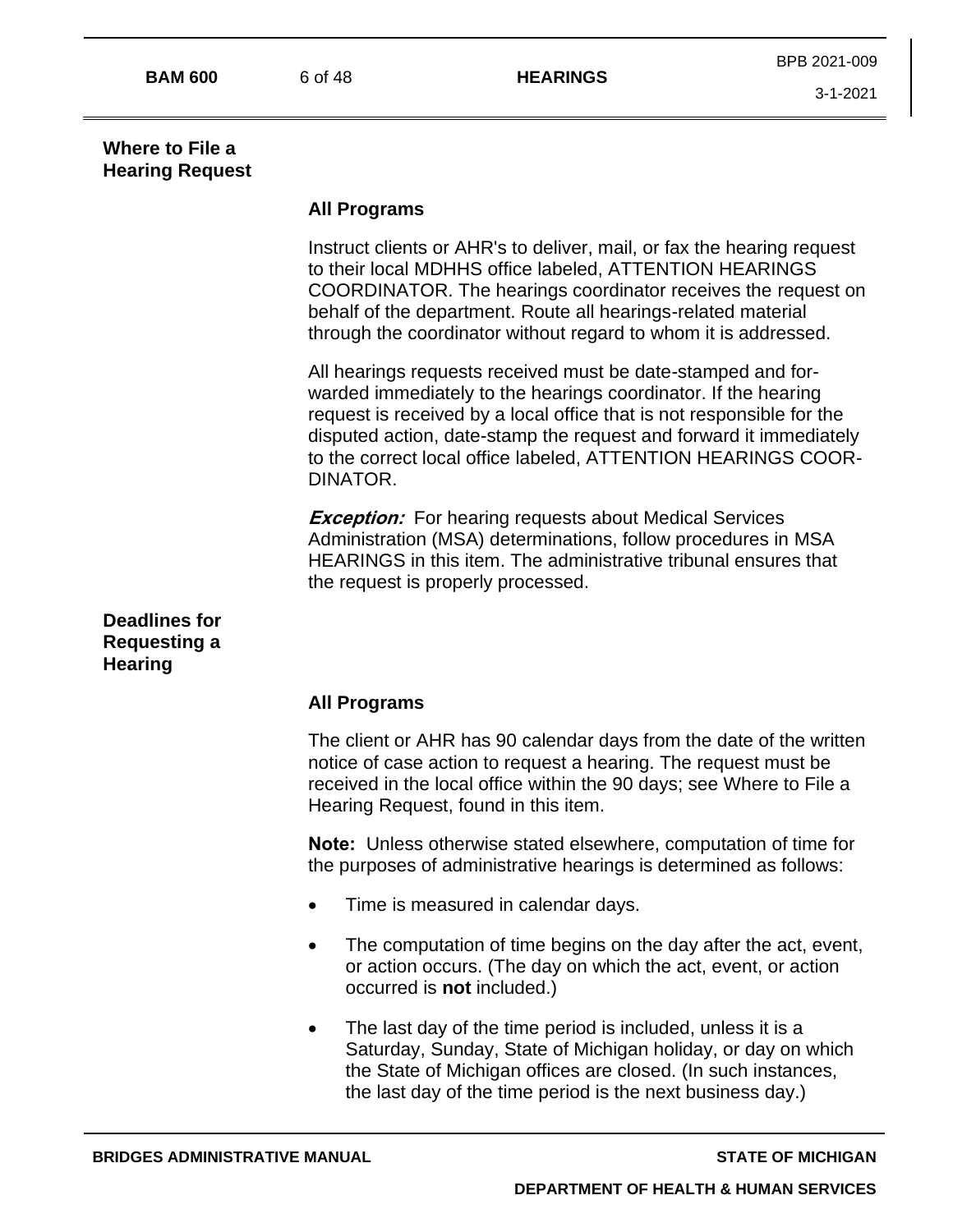3-1-2021

• The last day of the time period runs through the normal close of business.

**Example:** A notice of case action is issued on August 1st. Under BAM 600, the client has 90 days to request an administrative hearing. In computing this time period, August 1st, the date on which the action was taken, is not counted. The client must file a request for hearing by the close of business on October 30th (unless that day is a weekend, holiday, or non-working day, in which case the request must be filed by the close of the next business day.)

**Exception:** For **FAP only**, the client or AHR may request a hearing disputing the current level of benefits at any time within the benefit period.

See Timely Hearing Request in this item if a request is received:

- Within the pended negative action period.
- Within 11 days of the effective date of an immediate negative action (such as with adequate notice).

For requests that do **not** meet the definition of a timely hearing request; see Untimely Hearing Request in this item.

#### **Denial of a Hearing Request**

#### **All Programs**

For hearing requests about MSA determinations; see MSA HEARINGS in this item.

For all inappropriate requests and/or requests filed more than 90 days from the date of the notice of case action, do the following:

- Complete a DHS-3050, Hearing Summary, stating either of the following:
	- State with some specificity why the request should not be heard.
	- The request was received after 90 days from the date of the notice of case action (attach a copy of the notice).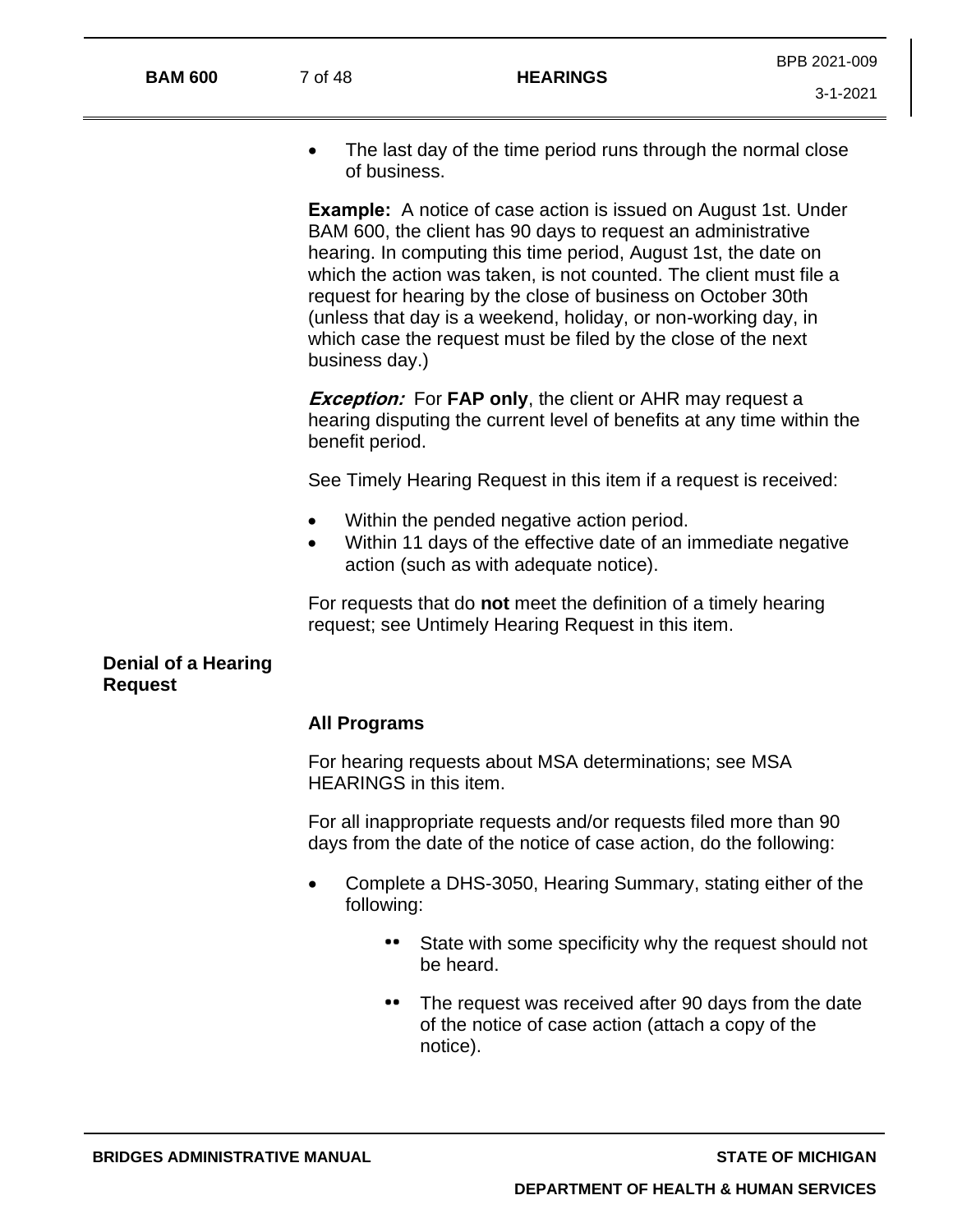• If there is no resolution at the meaningful prehearing conference, send by US postal mail or ID mail the hearing request and summary to MOAHR.

MOAHR will inform the client (referred to by administrative hearings as the claimant), the AHR and the hearings coordinator if the request is denied.

MOAHR will **not** grant a hearing regarding the issue of a mass update required by state or federal law **unless** the reason for the request is an issue of incorrect computation of program benefits or patient-pay amount. Central office may issue separate instructions regarding deletion of pending negative actions and forwarding of hearing requests to MOAHR for disposition.

## **Supplemental Security Income (SSI)-Related MA Only**

MDHHS **cannot** conduct hearings regarding the issue of disability/blindness when the Social Security Administration (SSA) made the determination and that determination is the only issue. These appeals must be filed at SSA. If the request includes other issues that MDHHS must hear, do the following:

- Refer the client to SSA to appeal the SSA disability/blindness determination.
- For all remaining issues, follow standard procedures outlined in this item. Document the referral to SSA on the hearing summary.

## **STANDARDS OF PROMPTNESS**

#### **All Programs**

Final action on hearing requests, including implementation of the decision and order (D&O), must be completed within 90 days. The standard of promptness begins on the date the hearing request was first received by any local MDHHS office or MDHHS central office.

For **FAP only**, final action on hearing requests involving only FAP or FAP and any other program (for example, State Disability Assistance (SDA), MA, Child Development and Care (CDC) must be completed within 60 calendar days of receipt of the written or oral request.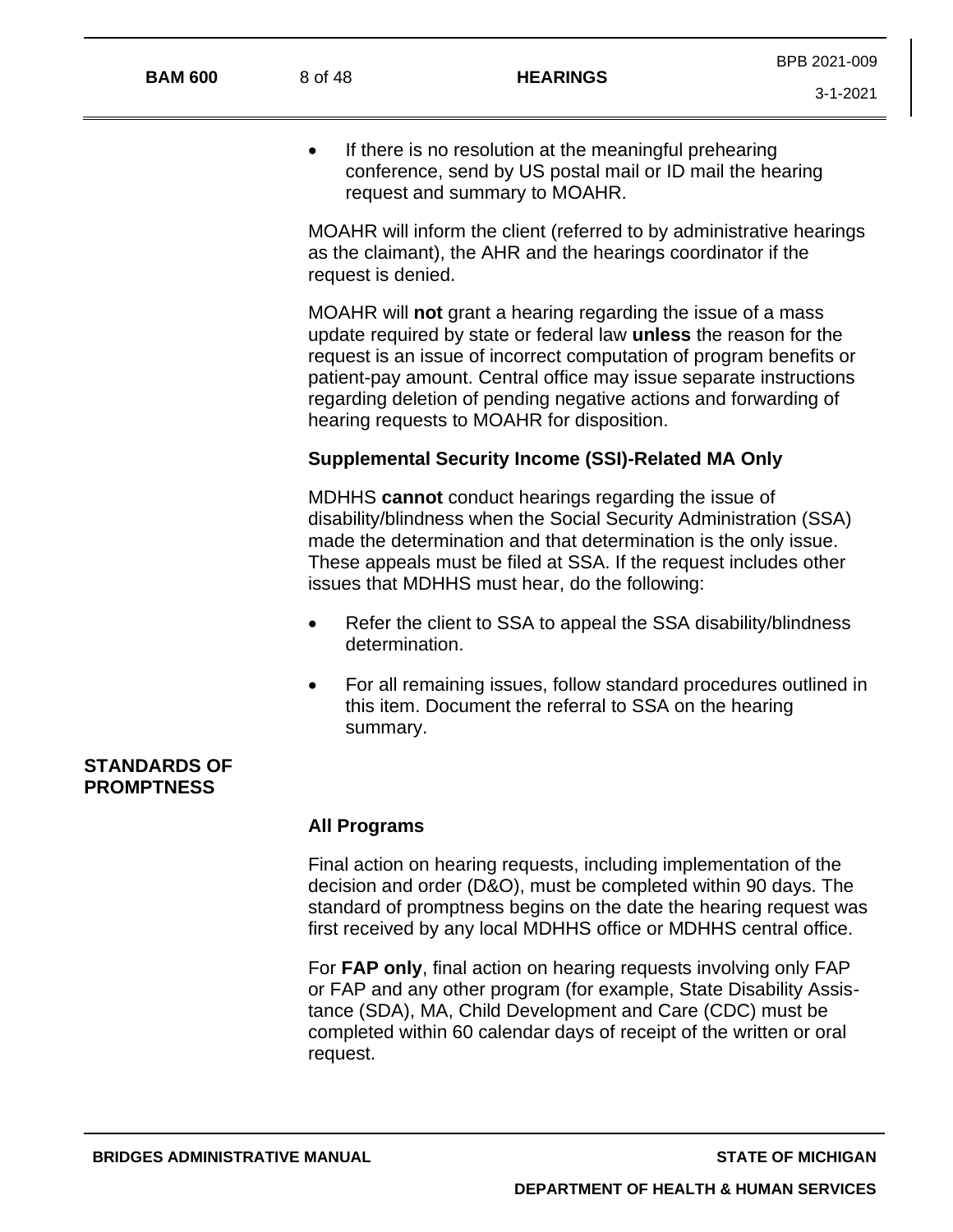**Exception:** When a hearing request is for Family Independence Program (FIP) and FAP ONLY, the FIP timeliness standard of 90 days may be applied.

#### **Local Office Time Limits**

## **All Programs**

Local offices have **21** days from receipt of a hearing request to do all of the following:

- Log the request.
- Obtain and submit to MOAHR verification of the AHR's prior authorization, if needed.
- Contact partners 24 hours within receiving DHS-18.
- Schedule a meaningful in-person prehearing conference with a first-line supervisor no later than the 11th calendar day from the receipt of the request for hearing. Include all appropriate staff and partners. (for example, first-line supervisor, Office of Child Support (OCS) or prosecuting attorney's office (PA), Office of Quality Assurance (OQA) auditors, Partnership. Accountability. Training. Hope. (PATH) representative, Family Independence Specialist/Eligibility Specialist (FIS/ES) or OIG).

**Note:** When the 11th day falls on a non-workday, the prehearing conference must be scheduled by the next work day. Do not schedule a meaningful prehearing conference for Disability Determination Service (DDS) disputes.

- Determine the nature of the complaint.
- If the issue(s) raised in the request for hearing is not resolved at the meaningful prehearing conference, ID mail or send by US postal mail all of the following to MOAHR:
	- DHS-18, Request for Hearing.
	- Any required verification of authority to represent.
	- DHS-3050, Hearing Summary, to include, but not limited to the following: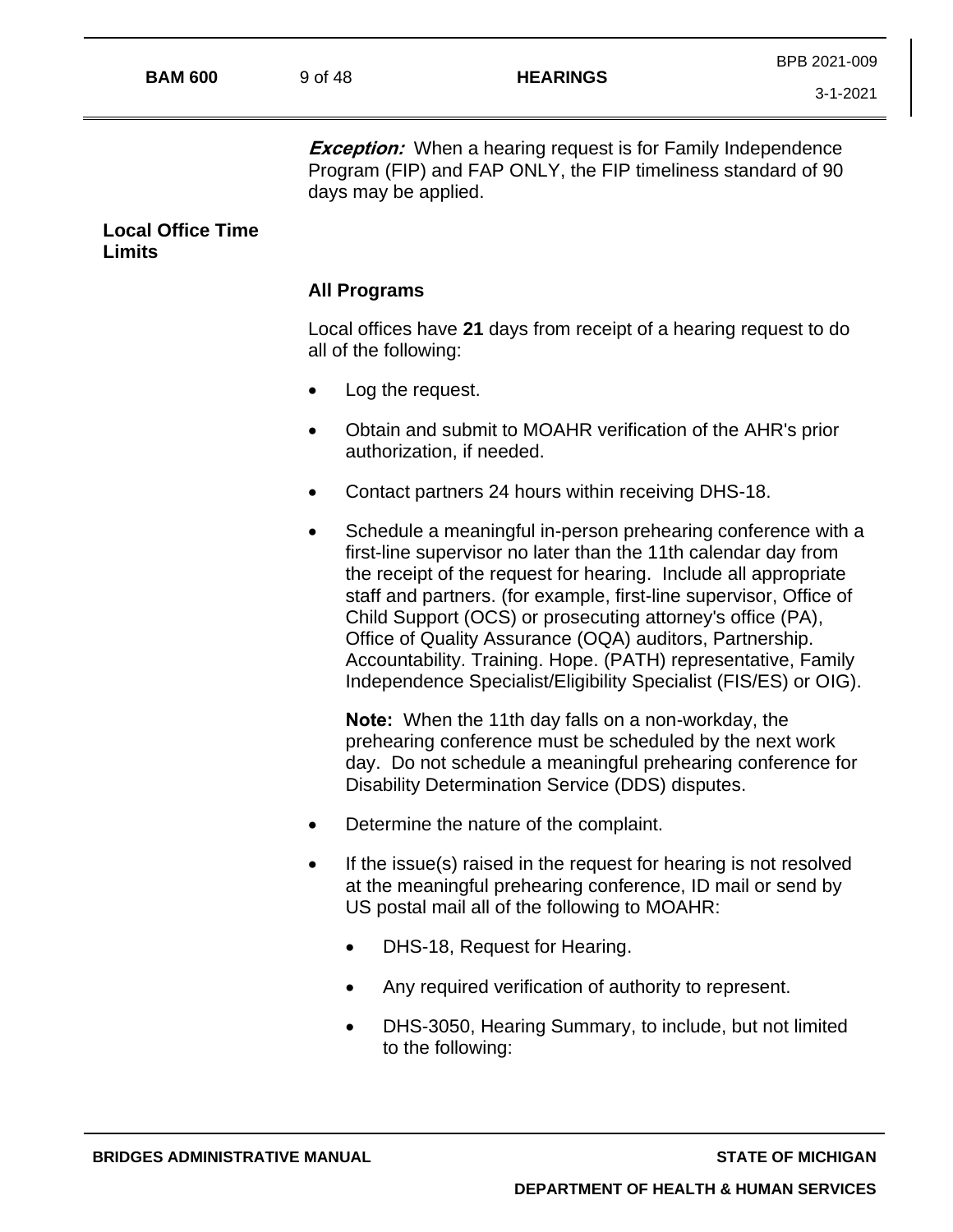| <b>BAM 600</b> | 10 of 48                                                                                   |                                 | <b>HEARINGS</b>                                                                                                                                                                                                         | BPB 2021-009<br>$3 - 1 - 2021$ |
|----------------|--------------------------------------------------------------------------------------------|---------------------------------|-------------------------------------------------------------------------------------------------------------------------------------------------------------------------------------------------------------------------|--------------------------------|
|                |                                                                                            |                                 | Clear, concise statement of the case action(s) taken,<br>including all programs involved in the case.                                                                                                                   |                                |
|                |                                                                                            |                                 | Chronological summary of events, containing facts<br>that led to the action(s) taken.                                                                                                                                   |                                |
|                |                                                                                            |                                 | Identification of any verifications supporting the<br>action(s) taken.                                                                                                                                                  |                                |
|                |                                                                                            |                                 | Citation of policy that supports the action(s) taken.                                                                                                                                                                   |                                |
|                |                                                                                            |                                 | Correct address of the client and the AHR.                                                                                                                                                                              |                                |
|                |                                                                                            |                                 | Complete hearing packet to include, but not limited to, the<br>following:                                                                                                                                               |                                |
|                |                                                                                            |                                 | DHS-1605, Notice of Case Action.                                                                                                                                                                                        |                                |
|                |                                                                                            |                                 | DHS-1606, Health Care Coverage Determination<br>Notice.                                                                                                                                                                 |                                |
|                |                                                                                            |                                 | A narrative of the meaningful prehearing conference<br>offer and outcome and the DHS-1560, Notice of<br>Prehearing Conference.                                                                                          |                                |
|                |                                                                                            |                                 | A copy of all documents the Department intends to<br>offer as exhibits at the hearing.                                                                                                                                  |                                |
|                |                                                                                            |                                 | Numbering of the hearing packet in the lower right<br>corner of each page.                                                                                                                                              |                                |
|                | <b>Note:</b> MOAHR must receive the hearing summary and hearing<br>packet by the 21st day. |                                 |                                                                                                                                                                                                                         |                                |
|                | For hearing requests disputing:                                                            |                                 |                                                                                                                                                                                                                         |                                |
|                | $\bullet$                                                                                  | Determinations made by the DDS. |                                                                                                                                                                                                                         |                                |
|                | item.                                                                                      |                                 | Determinations made by MSA; see MSA HEARINGS in this                                                                                                                                                                    |                                |
|                | ٠                                                                                          |                                 | Determinations made by the OCS or a (PA) office, a copy of<br>the request for hearing must be faxed to the office that initiated<br>the adverse action within 24 hours of receipt. The fax cover<br>sheet must include: |                                |
|                |                                                                                            |                                 | Title "Administrative Hearing-Time Sensitive."                                                                                                                                                                          |                                |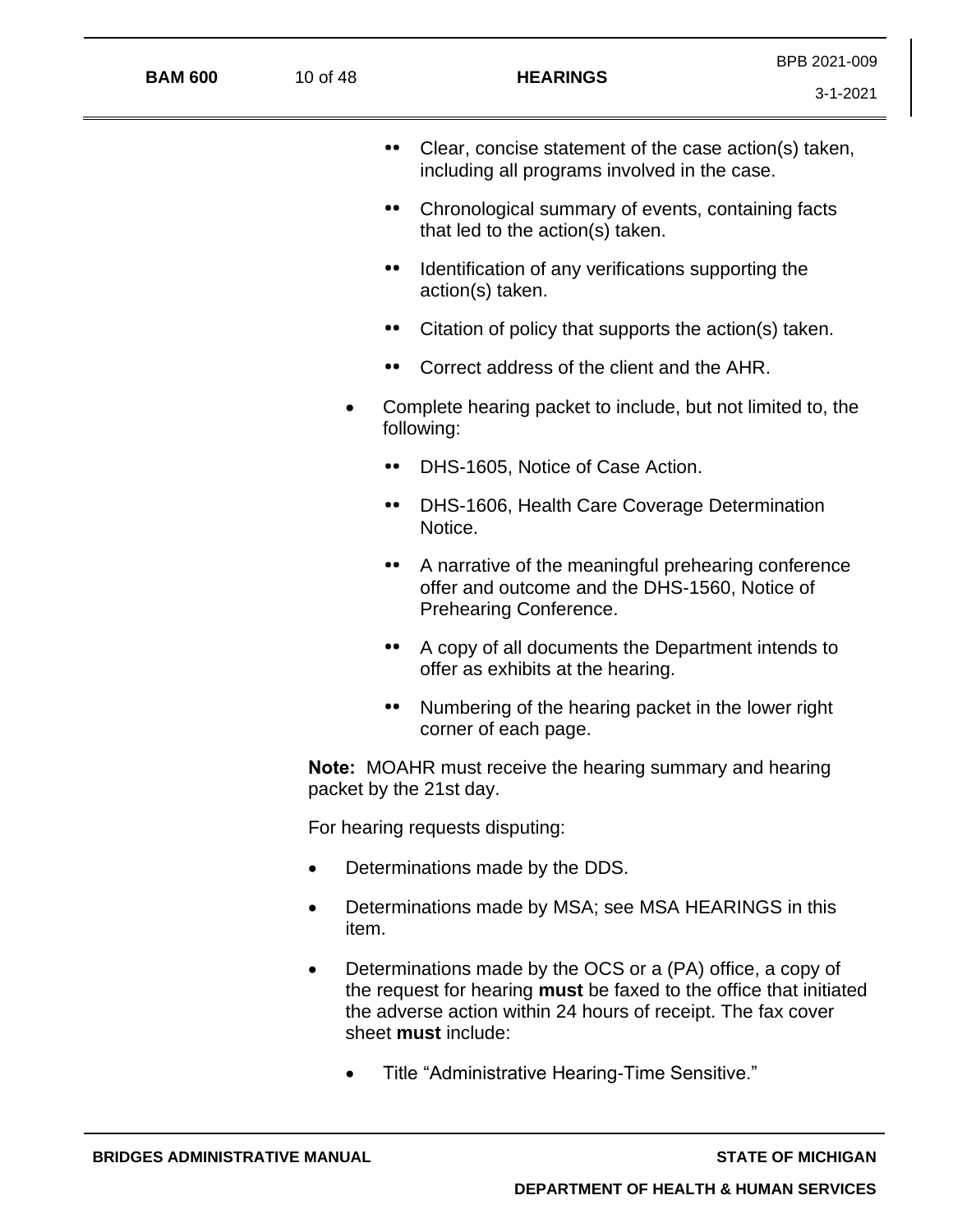| <b>BAM 600</b>                      | 11 of 48            | <b>HEARINGS</b>                                                                                                                                                                                                                  |          |  |  |
|-------------------------------------|---------------------|----------------------------------------------------------------------------------------------------------------------------------------------------------------------------------------------------------------------------------|----------|--|--|
|                                     |                     |                                                                                                                                                                                                                                  | 3-1-2021 |  |  |
|                                     |                     | Contact information for the hearing coordinator, MDHHS<br>specialist and the Family Independence Manager<br>(FIM)/Assistance Payments (AP) Supervisor.                                                                           |          |  |  |
|                                     |                     | Date and time of the prehearing conference.                                                                                                                                                                                      |          |  |  |
|                                     |                     | The local office has 10 days from the date the decision was mailed<br>from MOAHR to complete the DHS-1843, Administrative Hearing<br>Order Certification, which certifies compliance.                                            |          |  |  |
| <b>MOAHR Time</b><br><b>Limits</b>  |                     |                                                                                                                                                                                                                                  |          |  |  |
|                                     |                     | MOAHR has 59 days to schedule and conduct a hearing, render a<br>decision and mail it to the local office, the client and the AHR.                                                                                               |          |  |  |
|                                     |                     | <b>Exception #1:</b> For MA community spouse resource allowance<br>requests only, MOAHR has 15 days to schedule and conduct a<br>hearing and 50 days to render and mail a decision.                                              |          |  |  |
|                                     |                     | <b>Exception #2: For FAP only, MOAHR has 29 days to schedule</b><br>and conduct a hearing, render a decision and mail it.                                                                                                        |          |  |  |
| <b>Local Controls</b>               |                     |                                                                                                                                                                                                                                  |          |  |  |
|                                     | <b>All Programs</b> |                                                                                                                                                                                                                                  |          |  |  |
|                                     |                     | A DHS-1940, Hearing Request Record, or its equivalent must be<br>maintained by the hearings coordinator. The coordinator is<br>responsible for tracking the progress of the hearing request from<br>receipt through disposition. |          |  |  |
|                                     | request.            | <b>Note:</b> A copy of the Hearing Request Record must be made<br>available to the Business Service Centers or central office upon                                                                                               |          |  |  |
| <b>Expedited</b><br><b>Hearings</b> |                     |                                                                                                                                                                                                                                  |          |  |  |
|                                     | <b>All Programs</b> |                                                                                                                                                                                                                                  |          |  |  |
|                                     |                     | Request an expedited hearing when unusual circumstances exist.<br>A local office supervisor or hearings coordinator may request an<br>expedited hearing by calling the MOAHR director or designee.                               |          |  |  |
|                                     | request:            | Do all of the following within two workdays of receiving the hearing                                                                                                                                                             |          |  |  |
|                                     |                     |                                                                                                                                                                                                                                  |          |  |  |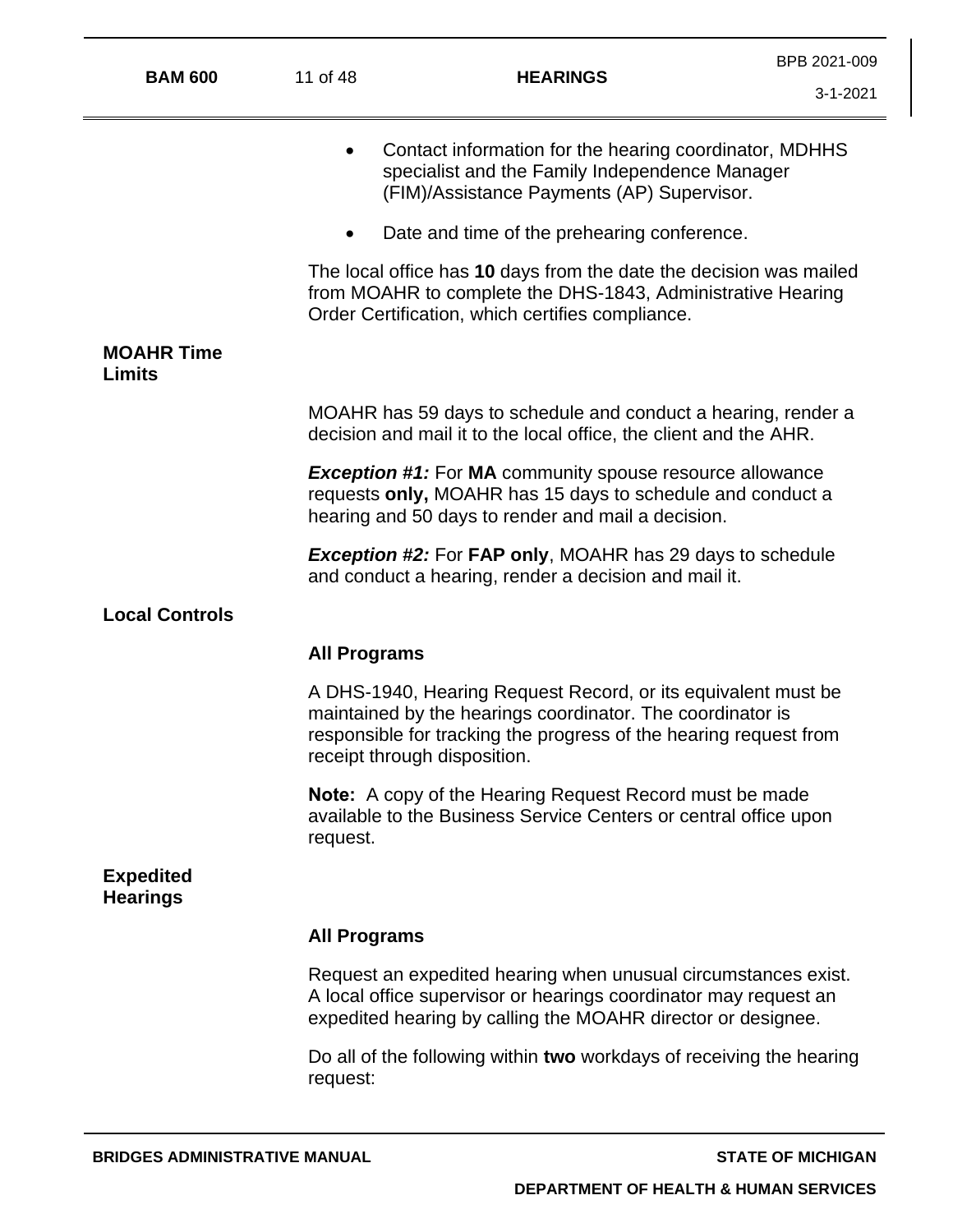- Complete the DHS-3050. Include an explanation about why an expedited hearing is needed; see Hearing Summary in this item.
- Write "Expedited Hearing" at the top of the hearing request.
- Forward the hearing request and the summary to MOAHR.

**Note:** The hearing itself is conducted in the same manner as any other hearing.

#### **FAP Only**

Request an expedited hearing if a migrant group plans to leave the state within 60 days.

## **Requests for Adjournment**

## **All Programs**

The client, AHR, or local office may request an adjournment of a scheduled hearing. Instruct the client or AHR to call MOAHR to request an adjournment. All requests for adjournment should be in writing to MOAHR and must include a specific reason for the request unless exception #1 or #2 below applies. **Only** MOAHR can grant or deny an adjournment. MOAHR will notify the hearings coordinator **if** the adjournment is granted. When the hearing is rescheduled, a new notice of hearing is mailed to everyone who received the original notice.

If the adjournment is granted at the request of the client or AHR, the standard of promptness is extended for as many days as the hearing is adjourned. However, adjournment of a telephone hearing to schedule an in-person hearing does **not** extend the standard of promptness.

Adjournments requested by the local office and MOAHR initiated adjournments do **not** extend the standard of promptness.

*Exception #1:* For **FAP only**, MOAHR **must** grant one adjournment of a scheduled hearing requested by the client or AHR. It **cannot** exceed 30 days unless good cause is shown.

*Exception #2:* For **FAP-intentional program violation only**, MOAHR **must** grant an adjournment of a scheduled hearing **if** the client or AHR makes the request at least 10 days in advance of the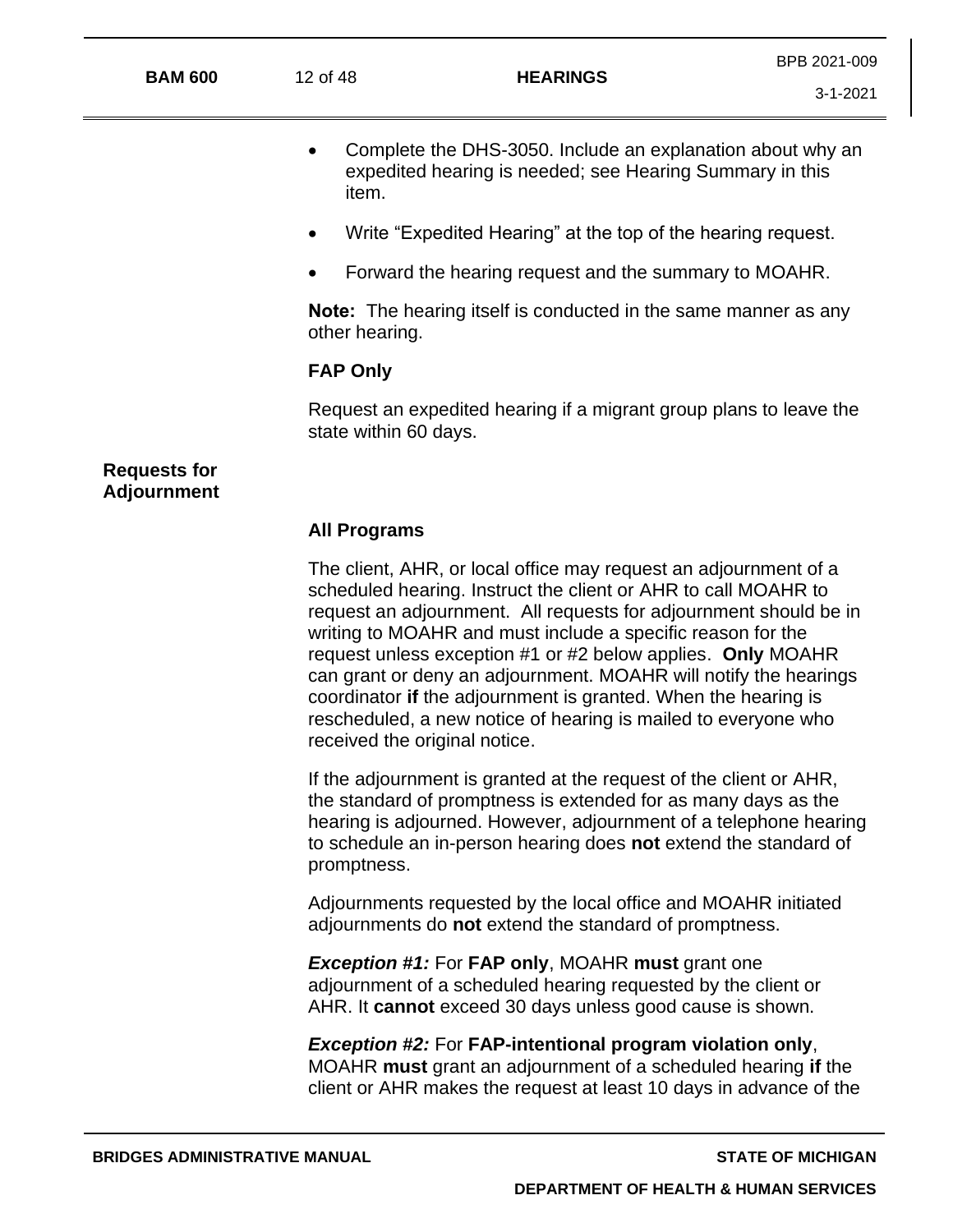hearing. It **cannot** exceed 30 days and MOAHR may limit the number of adjournments to one.

## **COMMUNITY ACTION AGENCY (CAA) AND LIMITED PURPOSE AGENCY (LPA) HEARINGS**

## **CAAs LPAs Only**

Community Action Agency (CAA) and Limited Purpose Agency (LPA) administer several programs that are funded through MDHHS. These programs vary depending on locality and funding availability, but generally include weatherization assistance, emergency assistance and programs that promote self-sufficiency.

All CAAs and LPAs have internal appeals processes for clients who receive their services.

If the CAA/LPA internal appeals process has been exhausted and fails to resolve the issue, and the program is a MDHHS-funded program, either the client or the CAA/LPA will forward a hearing request to the MDHHS Bureau of Community Action and Economic Opportunity.

The bureau will review the hearing request, complete a DHS-3050, Hearing Summary, and forward the request to administrative hearings.

Administrative hearings will handle the hearing request according to current procedures.

**Role of MDHHS Local Office Staff-CAA and LPA Hearings Only**

> When the local MDHHS office receives a hearing request disputing services received by a CAA or LPA, the local hearings coordinator does the following:

• Faxes a copy of the hearing request to MDHHS Bureau of Community Action and Economic Opportunity:

> Fax: 517-335-5042 Phone: 517-373-3550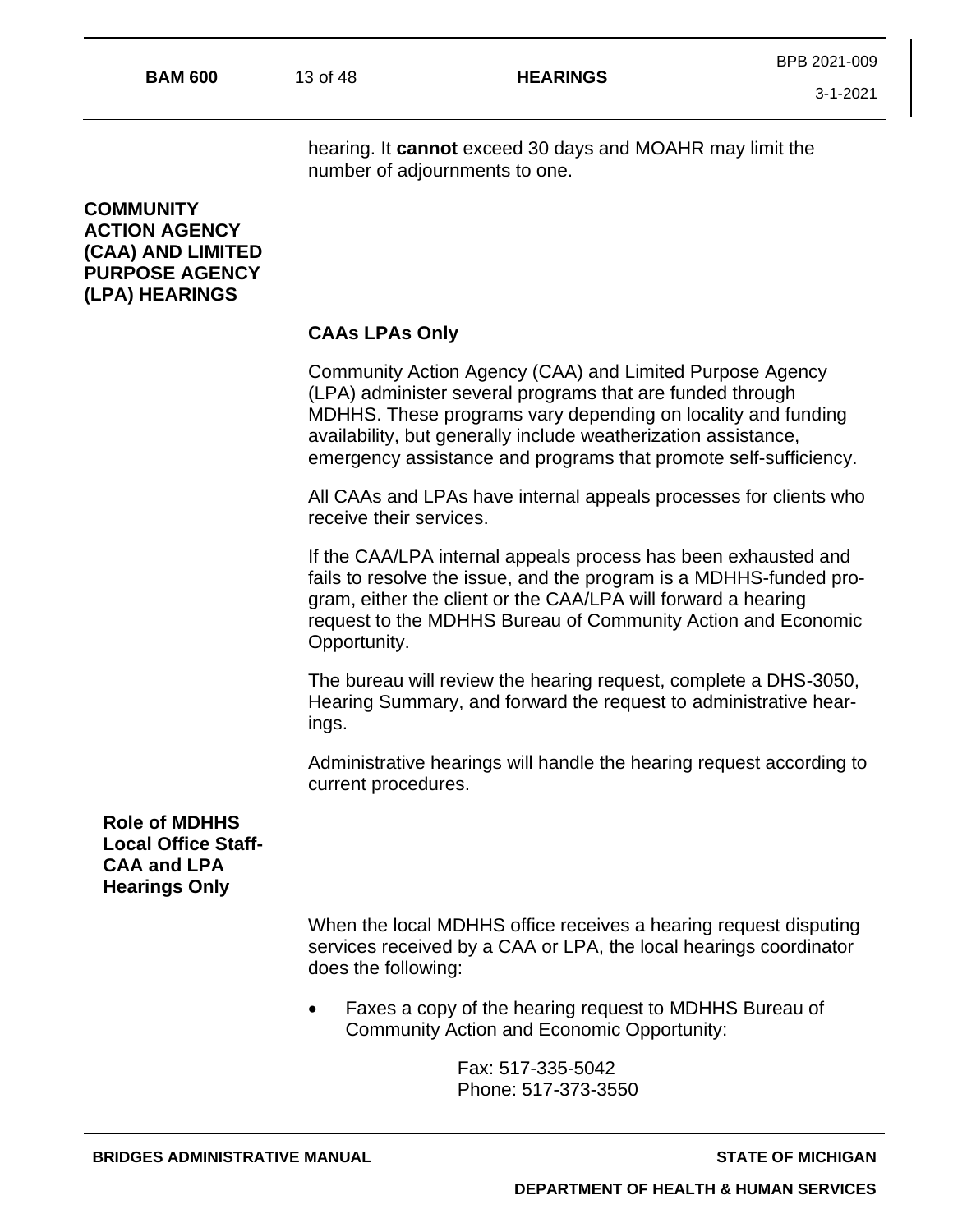Be sure that the fax clearly identifies that it is a CAA or LPA hearing request.

• Sends the original hearing request and any supporting materials within three workdays to:

MDHHS Bureau of Community Action and Economic **Opportunity** 235 S. Grand Ave. Ste. 204 PO Box 30037 Lansing, MI 48909

The MDHHS Bureau of Community Action and Economic Opportunity will communicate the hearing decisions to the CAA/LPA.

## **MSA HEARINGS**

#### **MA Only**

Michigan Office of Administrative Hearings and Rules (MOAHR) for the Michigan Department of Health and Human Services conducts administrative hearings regarding MSA determinations; see MSA Determinations in this item. The tribunal also conducts hearings regarding the following MSA determinations:

- Medical transportation.
- Level of payment for home help services.
- Denial or reduction of specific home help services related to activities of daily living.

The administrative tribunal has the same authorities and responsibilities MOAHR has for MDHHS hearings. These include:

- Granting/denying a hearing request.
- Scheduling/rescheduling the hearing.
- Notifying all parties of the time/place of the hearing.
- Processing requests for in-person hearings.
- Granting/denying requests for adjournments.
- Issuing administrative subpoenas.
- Reimbursing clients for hearings-related expenses.
- Holding the hearing.
- Issuing a decision and order.
- Granting/denying a rehearing/reconsideration request.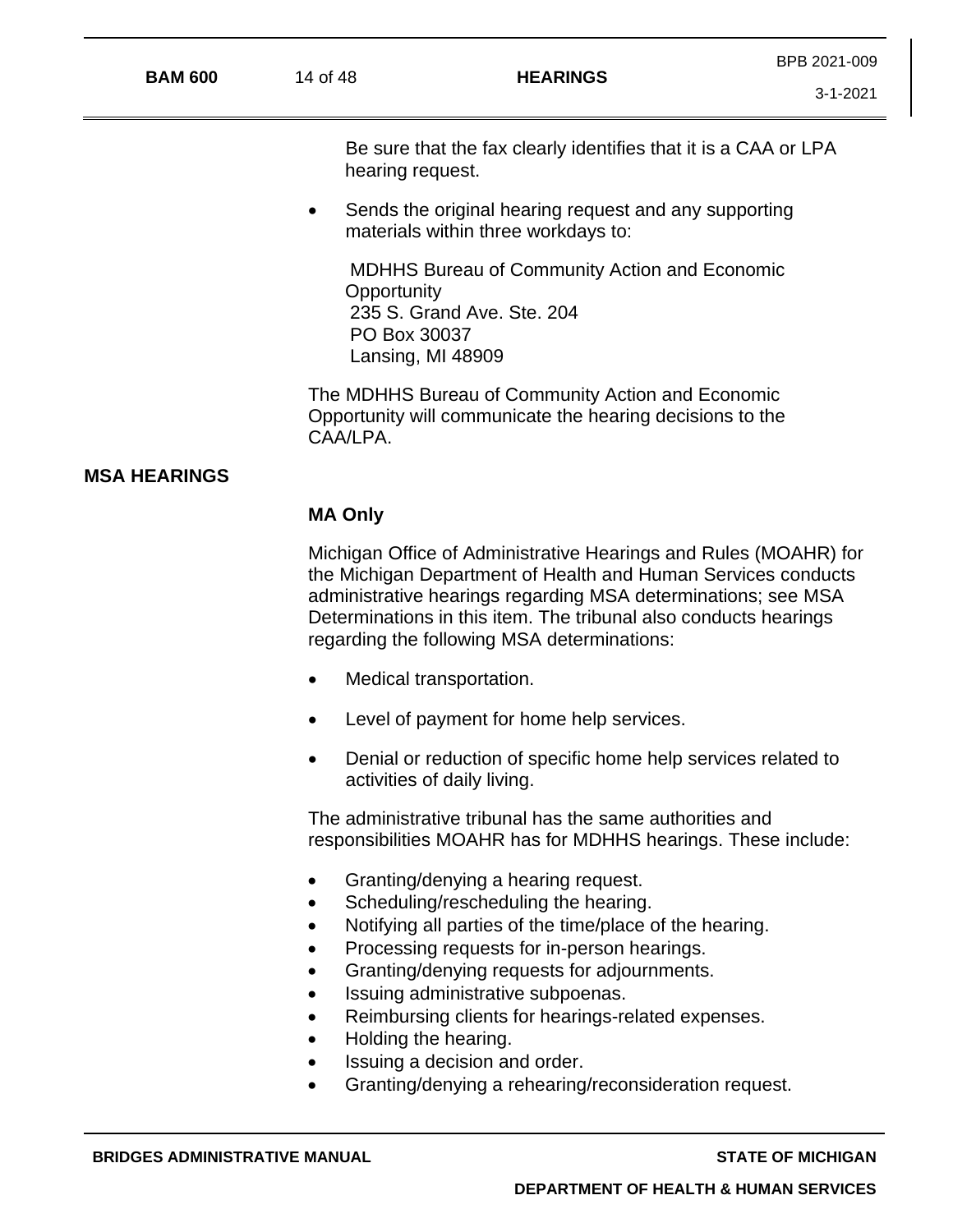| <b>BAM 600</b>                      | 15 of 48                                                                                                                                                                                                                                                                                                                                                                                                                                                                                                                                                                                                                                                                                                                                                                                                                                                                                                                                                                                                      | <b>HEARINGS</b>                                                                              | BPB 2021-009   |  |  |
|-------------------------------------|---------------------------------------------------------------------------------------------------------------------------------------------------------------------------------------------------------------------------------------------------------------------------------------------------------------------------------------------------------------------------------------------------------------------------------------------------------------------------------------------------------------------------------------------------------------------------------------------------------------------------------------------------------------------------------------------------------------------------------------------------------------------------------------------------------------------------------------------------------------------------------------------------------------------------------------------------------------------------------------------------------------|----------------------------------------------------------------------------------------------|----------------|--|--|
|                                     |                                                                                                                                                                                                                                                                                                                                                                                                                                                                                                                                                                                                                                                                                                                                                                                                                                                                                                                                                                                                               |                                                                                              | $3 - 1 - 2021$ |  |  |
|                                     | <b>Note:</b> Medicaid Recipients enrolled in a managed care health plan,<br>Community Mental Health Services Program- Pre-Paid Inpatient<br>Health Plan (CMHSP-PIHP), or MI Choice Waiver Agency who<br>disagree with an adverse benefit determination made by the health<br>plan/ CMHSP-PIHP/MI Choice Waiver Agency must first exhaust<br>the internal appeal process with that organization prior to being<br>eligible to request a state fair hearing from MOAHR. An adverse<br>benefit determination includes, but is not limited to, the denial or<br>limitation of a requested service or the denial, reduction,<br>suspension of termination of a previously authorized service.<br>Beneficiaries who have questions about the internal appeals<br>process should be directed to call the organization who took the<br>action (health plan/CMHSP-PIHP/MI Choice Waiver Agency) first.<br>They can also be directed to the Beneficiary Help Line at 1-800-<br>642-3195, TTY users call 1-866-501-5656. |                                                                                              |                |  |  |
| <b>MSA</b><br><b>Determinations</b> |                                                                                                                                                                                                                                                                                                                                                                                                                                                                                                                                                                                                                                                                                                                                                                                                                                                                                                                                                                                                               |                                                                                              |                |  |  |
|                                     | <b>MA Only</b>                                                                                                                                                                                                                                                                                                                                                                                                                                                                                                                                                                                                                                                                                                                                                                                                                                                                                                                                                                                                |                                                                                              |                |  |  |
|                                     | MSA determinations include all of the following:                                                                                                                                                                                                                                                                                                                                                                                                                                                                                                                                                                                                                                                                                                                                                                                                                                                                                                                                                              |                                                                                              |                |  |  |
|                                     |                                                                                                                                                                                                                                                                                                                                                                                                                                                                                                                                                                                                                                                                                                                                                                                                                                                                                                                                                                                                               | Denial of prior authorization.                                                               |                |  |  |
|                                     |                                                                                                                                                                                                                                                                                                                                                                                                                                                                                                                                                                                                                                                                                                                                                                                                                                                                                                                                                                                                               | Denial of payment for a service, appliance or prosthesis.                                    |                |  |  |
|                                     |                                                                                                                                                                                                                                                                                                                                                                                                                                                                                                                                                                                                                                                                                                                                                                                                                                                                                                                                                                                                               | Restricted utilization of the client's mihealth card.                                        |                |  |  |
|                                     | $\bullet$                                                                                                                                                                                                                                                                                                                                                                                                                                                                                                                                                                                                                                                                                                                                                                                                                                                                                                                                                                                                     | Determination of program enrollment type (PET) code (long-<br>term care or MIChoice waiver). |                |  |  |

- Enrollment in managed care, including requests for exemption.
- Denial of CHILD's waiver services.
- Reduction of services.
- Authorization of MA for a newborn under BEM 145.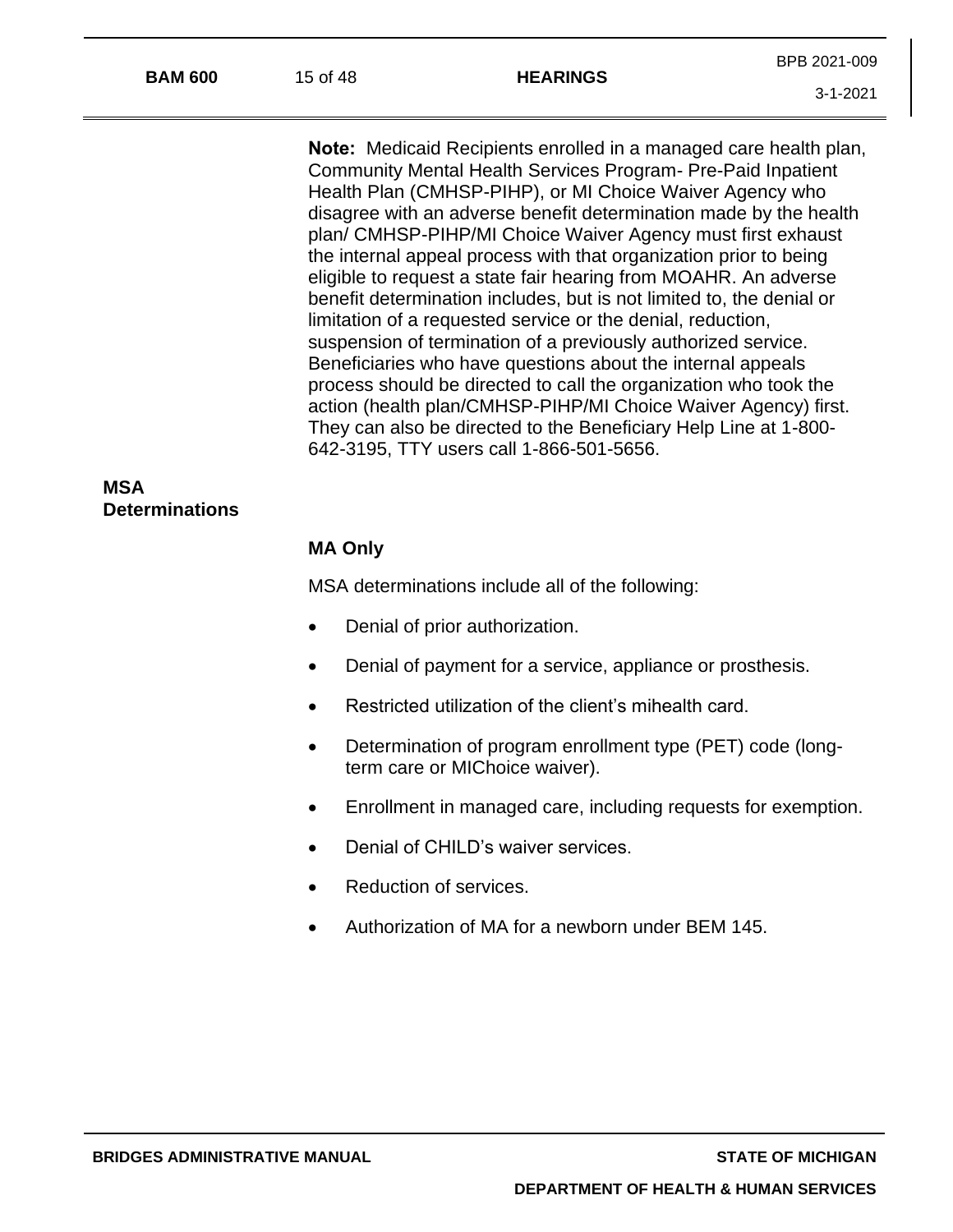#### **Role of MDHHS Staff**

## **Role of MDHHS Local Office Staff, Appeals Review Office Staff and MSA Policy Staff or MOAHR Staff**

# **MA Only**

When the local MDHHS office receives a hearing request disputing a MSA determination, the local office hearings coordinator does all of the following:

- Logs the hearing request.
- Faxes a copy of the hearing request to MOAHR at 517-763- 0146.
- Sends the original hearing request within three workdays to:

Michigan Office of Administrative Hearings and Rules PO Box 30763 Lansing, MI 48909

MDHHS local office staff will provide a room for the hearing.

**Exception:** See BAM 825 for MDHHS and Medical Services Administration (MSA) responsibilities when MDHHS receives a hearing request on medical transportation.

**Role of MSA Staff or MDHHS Appeals Review Office Staff**

## **MA Only**

MSA staff or MDHHS appeals review office staff have responsibility to do all of the following:

- Arrange an internal review of the appeal to identify appropriate staff involved and whether issue can be resolved.
- Complete the hearing summary and send it to the client/representative and to MOAHR in advance of the hearing
- Notify the client/representative, MOAHR, other MSA staff and local MDHHS if all issues raised in a hearing request are resolved prior to the hearing.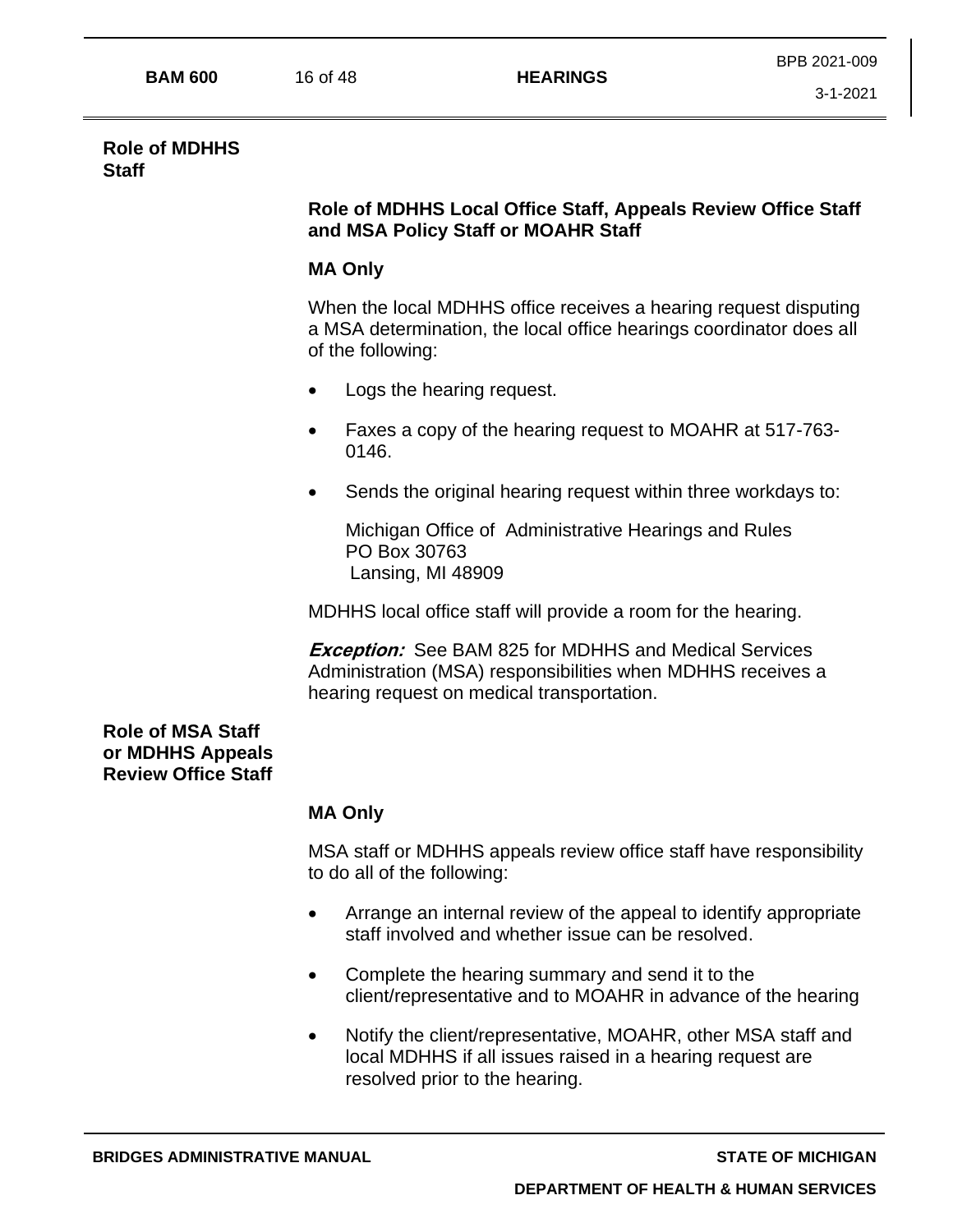| <b>BAM 600</b>                                                                                                       | 17 of 48                | <b>HEARINGS</b>                                                                                                                                                                                                                                                                                                                                                                      | BPB 2021-009<br>$3 - 1 - 2021$ |  |
|----------------------------------------------------------------------------------------------------------------------|-------------------------|--------------------------------------------------------------------------------------------------------------------------------------------------------------------------------------------------------------------------------------------------------------------------------------------------------------------------------------------------------------------------------------|--------------------------------|--|
|                                                                                                                      |                         | MSA staff or Appeals staff will represent MDHHS during the<br>hearing by explaining the action taken by MDHHS as well as<br>provide the policy that supports the action.                                                                                                                                                                                                             |                                |  |
|                                                                                                                      |                         | Department representatives such as ARO or MSA staff, will<br>assist in distributing the decision and order to the appropriate<br>department participants to facilitate compliance to the order in<br>a timely manner. MSA staff will complete and send to MOAHR<br>within 10 days, an order of certification of ALJ Order, if any.                                                   |                                |  |
|                                                                                                                      |                         | Michigan Office of Administrative Hearings and Rules (MOAHR) for<br>the Department of Health and Human Services (MDHHS) staff have<br>responsibility to do all of the following:                                                                                                                                                                                                     |                                |  |
|                                                                                                                      | $\bullet$<br>scheduled. | MOAHR will send a notice of hearing to the<br>client/representative, the appeals review office and local<br>MDHHS hearings coordinator email box when a hearing is                                                                                                                                                                                                                   |                                |  |
|                                                                                                                      | $\bullet$               | MOAHR will send the decision and order to the<br>client/representative, other MSA staff, the appeals review office<br>and local MDHHS hearings coordinator email box.                                                                                                                                                                                                                |                                |  |
| <b>LOCAL OFFICE</b><br><b>REVIEW</b>                                                                                 |                         |                                                                                                                                                                                                                                                                                                                                                                                      |                                |  |
|                                                                                                                      |                         | <b>All Programs</b>                                                                                                                                                                                                                                                                                                                                                                  |                                |  |
| Resolve disagreements and misunderstandings quickly at the low-<br>est possible level to avoid unnecessary hearings. |                         |                                                                                                                                                                                                                                                                                                                                                                                      |                                |  |
|                                                                                                                      |                         | On receipt of a hearing request, the hearings coordinator must<br>schedule a meaningful in-person prehearing conference with the<br>client and AHR and a first-line supervisor no later than the 11th<br>calendar day from the receipt of the request for hearing. When the<br>11th day falls on a non-workday, the prehearing conference must<br>be scheduled by the next work day. |                                |  |
|                                                                                                                      |                         | The client or AHR is <b>not</b> required to phone or meet with any<br>department staff in order to have a hearing.                                                                                                                                                                                                                                                                   |                                |  |

**Exception:** For DDS **disputes**, do **not** schedule a prehearing conference unless the client or AHR requests one.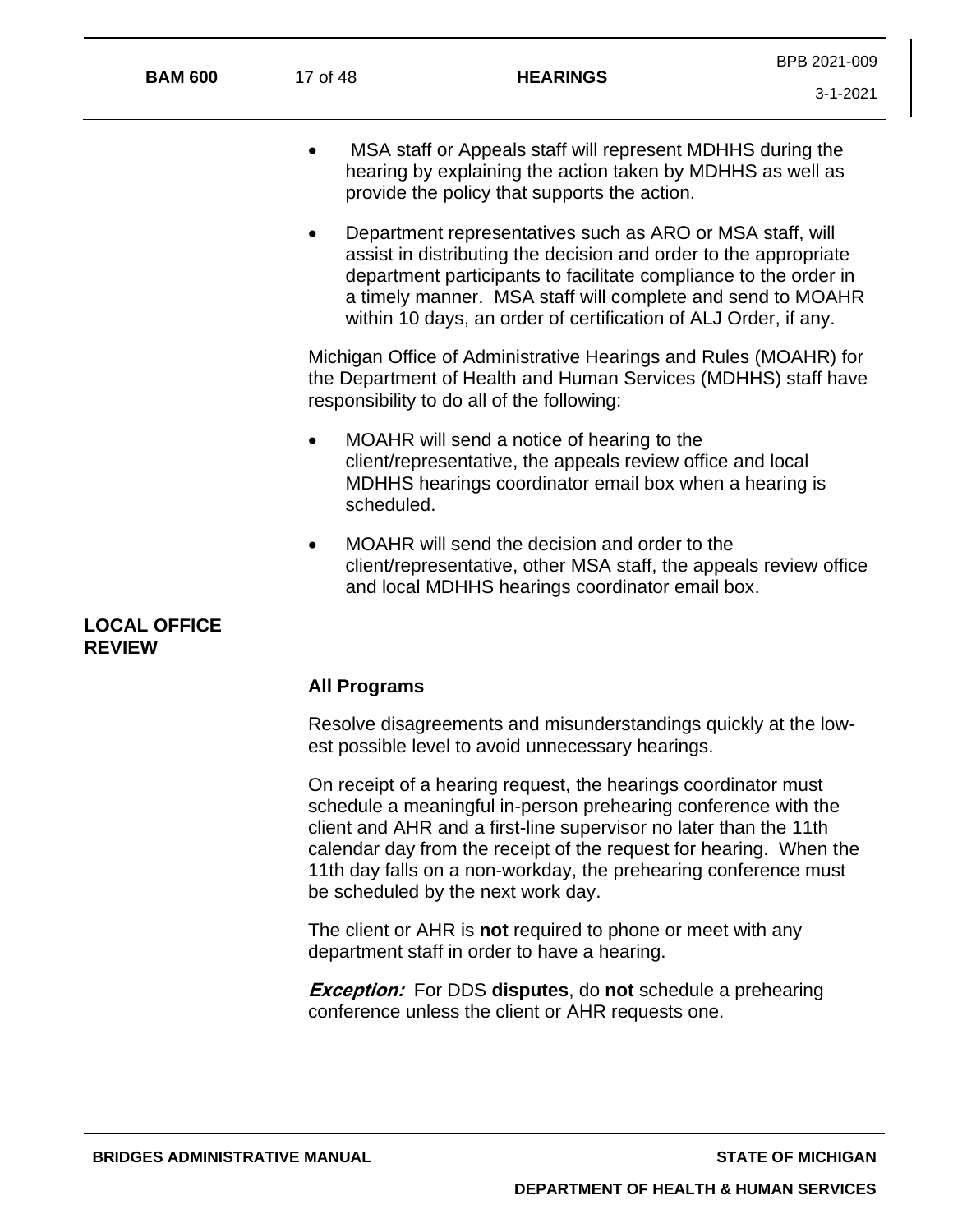**BAM 600** 18 of 48 **HEARINGS**

#### **Supervisory Review**

# **All Programs**

Upon receipt of the hearing request from the hearings coordinator, the first-line supervisor:

- Reviews the disputed case action for accuracy according to policy and fact; see Corrected Case Action in this item.
- Determines if the request is timely; see INTERIM PROGRAM BENEFITS PENDING THE HEARING in this item.

**Meaningful Prehearing Conference**

# **All Programs**

The department must assure that clients receive the services and assistance for which they are eligible. Concerns expressed in the hearing request should be resolved whenever possible through a conference with the client or AHR rather than through a hearing.

The spokesperson for the local office at the prehearing conference may be anyone from the county director to a first-line supervisor. Whoever is assigned this function, however, acts on behalf of the county director or district manager.

A DHS-1560, Prehearing Conference Notice, **must** be generated and mailed to the client and AHR upon receipt of a hearing request, unless the issue in dispute pertains solely to a DDS decision.

A meaningful prehearing conference must be scheduled no later than the 11th day from the date MDHHS receives the request for hearing, unless the client and AHR chooses not to attend the prehearing conference.

**Note:** When the 11th day falls on a non-workday, the prehearing conference must be scheduled by the next work day.

All appropriate staff and partners (for example, first-line supervisor, support specialist (SS) or PA, PATH representative, FIS/ES or OIG) **must** participate in the prehearing conference.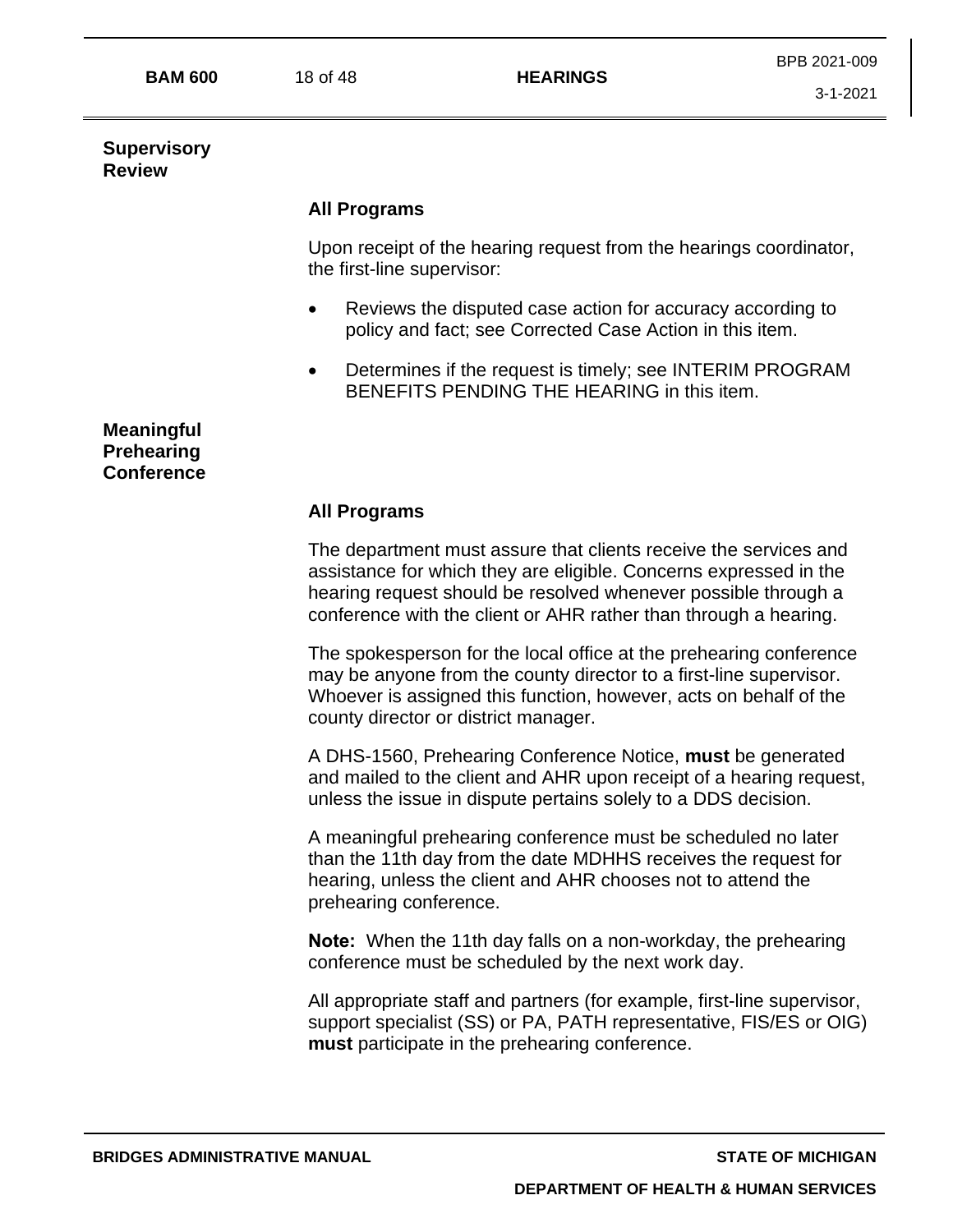**Exception #1:** When the disputed case action involves a MSA determination, MSA staff **must** participate in the prehearing conference.

**Exception #2:** When a meaningful prehearing conference is requested on a DDS dispute, the medical consultant does **not** participate in the conference.

A meaningful prehearing conference includes **at a minimum**, performing **all** of the following:

- Determine why the client or AHR is disputing the MDHHS action.
- Review any documentation the client or AHR has to support his/her allegation.
- Explain the department's position and identify and discuss the differences.

If the dispute cannot be resolved, do all of the following:

- Provide the client and AHR a copy of the DHS-3050, Hearing Summary, and all evidence the department used in making the determination that is in dispute. Complete the DHS-1520, Proof of Service.
- Mention to clients the availability of reimbursement for child care or transportation costs incurred in order to attend the hearing; see Reimbursement for Transportation and Child Care in this item.

# **State-funded Family Independence Program (FIP) and SDA Only**

Contact the local office Interim Assistance Reimbursement (IAR) liaison when the disputed action involves computation by central office payment reconciliation staff of the amount of retroactive SSI benefits recovered from a state-funded FIP or an SDA recipient who signed a repay agreement (Interim Assistance Recovery). The liaison **must**:

- Obtain documentation supporting the calculations from payment reconciliation staff.
- Arrange for payment reconciliation staff to participate in the prehearing conference.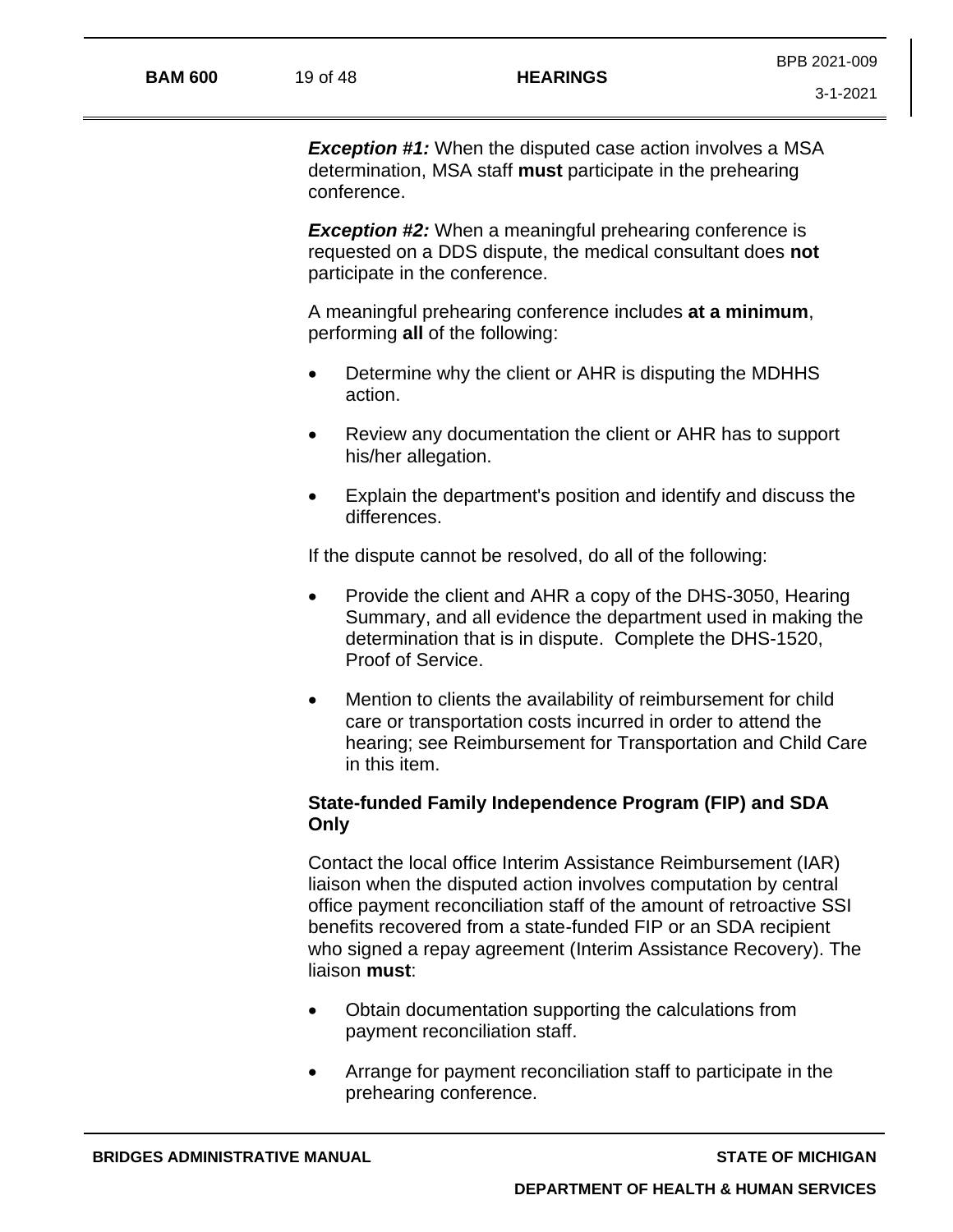#### **BAM 600** 20 of 48 **HEARINGS**

## **FAP and CDC**

For a denial of **expedited service only**, inform clients or authorized representatives that they may request a prehearing conference if they do **not** agree with the MDHHS decision. The conference must be held within **two** workdays of the expedited request, **unless** the client requests that it be scheduled later. The following persons must attend the conference:

- Specialist's supervisor and/or the local office director or designee.
- Client, authorized representative or AHR.

The specialist is **not** required to attend but may attend at local office option.

## **Corrected Case Action**

#### **All Programs**

If the local office determines that the case action needs correction, do the following:

- Update Bridges with the corrected information, including corrected Circumstance Start Change Date (CSCD) dates. Any benefits owed will be issued when Eligibility Determination and Benefit Calculation (EDBC) and certification is completed. This will result in a new Notice of Case Action being generated to the client. Ensure notices are provided to the AHR.
- For **Interim Assistance Recovery disputes**, central office payment reconciliation staff will process corrective payments.
- For **state SSI payments,** central office SSI Payments Unit staff will process corrective payments.
- If the action taken does not resolve the issue include a short summary of the actions the local office took to correct all of the client's concerns on the DHS-3050, Hearing Summary. Include a copy of the Notice of the Meaningful Prehearing Conference.
- At the meaningful prehearing conference, explain the action taken and provide the AHR and the client a copy of the new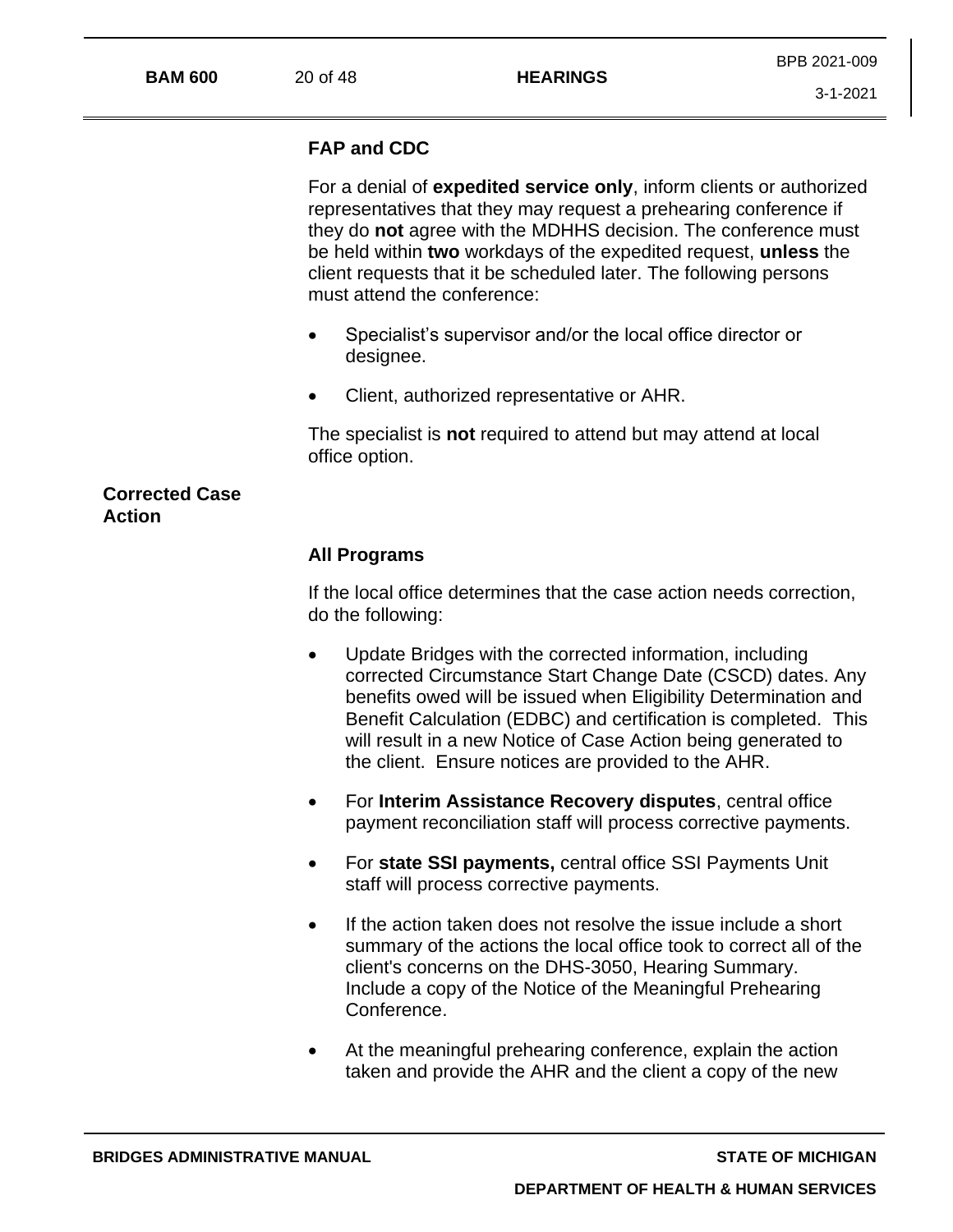notice of case action. Be sure to obtain a signature on the DHS-18M.

**Note:** Once MOAHR receives a request for hearing, a hearing will be scheduled unless the client or AHR signs a DHS-18A, Written Withdrawal; see Withdrawals Not In-Person in this item.

#### **MA Only**

If a MDHHS denial is overturned on appeal by MDHHS, an Administrative Law Judge (ALJ) or a court, send or give the client a DHS-334, Reimbursement Notice.

#### **Hearing Summary**

#### **All Programs**

Complete a DHS-3050, Hearing Summary, prior to the meaningful prehearing conference. In the event additional space is required to complete the DHS-3050, Hearing Summary, attach a word document to the DHS-3050 and number the word document accordingly. All case identifiers and notations on case status must be complete.

The hearing summary must include all of the following:

- A clear statement of the case action, in chronological order, including all programs involved in the case action.
- Facts which led to the action.
- Policy which supported the action.
- Correct address of the client and the AHR.
- Description of the documents the local office intends to offer as exhibits at the hearing.

Number the document copies consecutively in the lower right corner; begin numbering with the hearing summary.

**Exception #1:** For hearing requests disputing state SSI payments, see STATE SSI PAYMENT in this item.

**Exception #2:** For hearing requests disputing MSA determinations, see MSA HEARINGS in this item.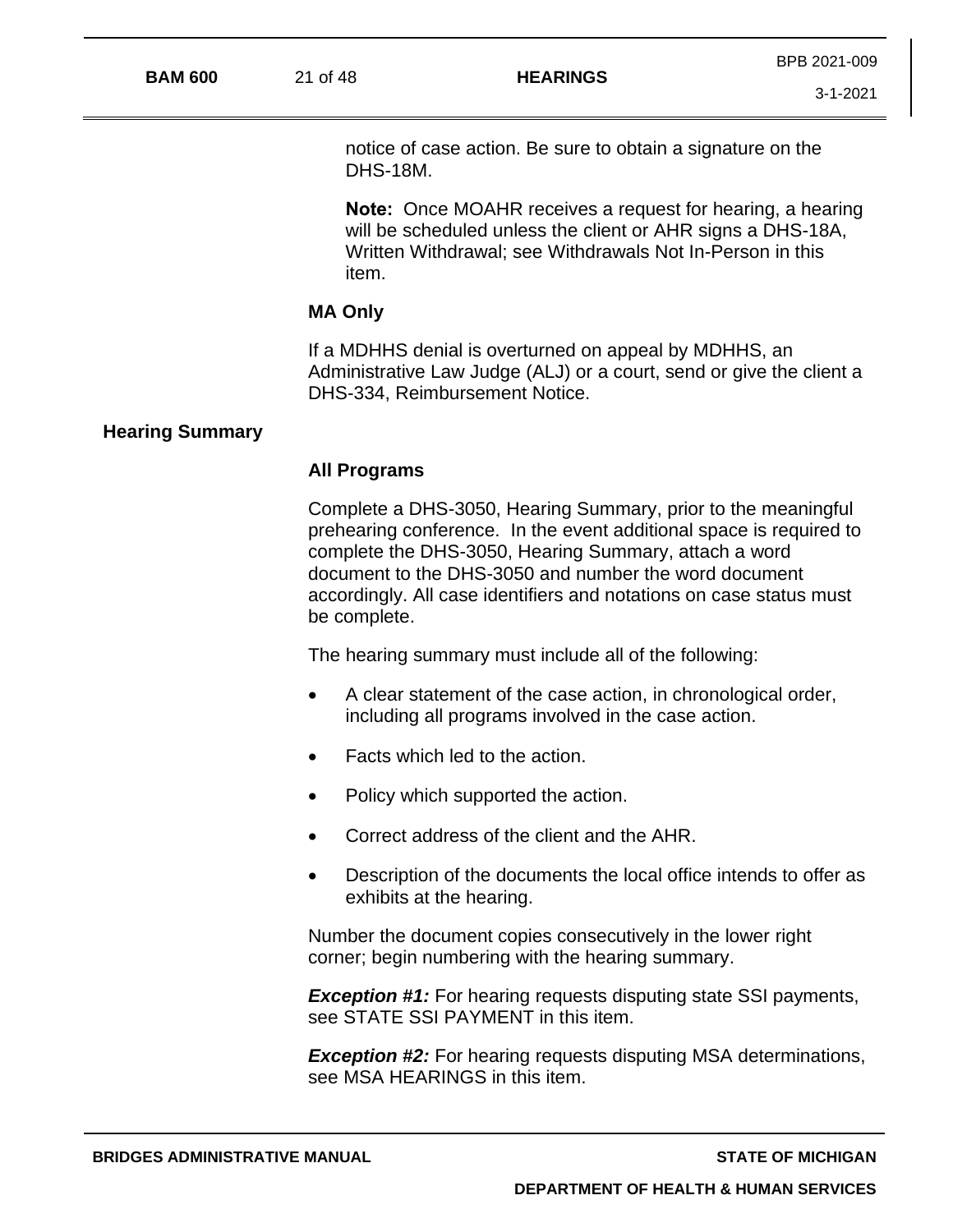3-1-2021

- Complete all identifying information at the top of the DHS-3050.
- Write a brief description of the case action, including all programs involved in the case action.
- Explain the status of any SSI application.
- Conclude with the statement "See attached medical packet."

Number the document copies in the medical packet consecutively in the lower right corner, attach them to the hearing summary and forward to the hearings coordinator.

**Exception #4:** For hearing requests disputing OCS/PA actions:

Attach a supplemental hearing summary completed by OCS/PA detailing actions taken and all evidence provided by the OCS/PA.

# **State-funded FIP and SDA Only**

For **Interim Assistance Recovery (IAR) disputes**, prepare the hearing summary using documents obtained by the local IAR liaison from central office payment reconciliation staff. Attach copies of those and any other supporting documents to the hearing summary and forward to the hearings coordinator.

# **MA Only**

When a hearing request based on a Medicaid denial is received, send or give the client a DHS-333, Retroactive Period/Corrective Action Eligibility Notice. This notice explains the potential for reimbursement of paid medical expenses after a MDHHS denial that is overturned on appeal by MDHHS, an ALJ or a court. To be eligible for reimbursement, the payment must be for a Medicaid-covered care or service that is provided on or after February 2, 2004. If the client is to be notified of an overturned Medicaid eligibility decision, send or give the client a DHS-334, Reimbursement Notice.

A client may be eligible for reimbursement of medical expenses paid to providers for a retroactive eligibility period Medicaid-covered care or service. A medical payment for care or services received in a client's retroactive period may be reimbursable if it is made between a MDHHS denial and 10 days after the date an eligibility determination is issued as a result of the hearing request.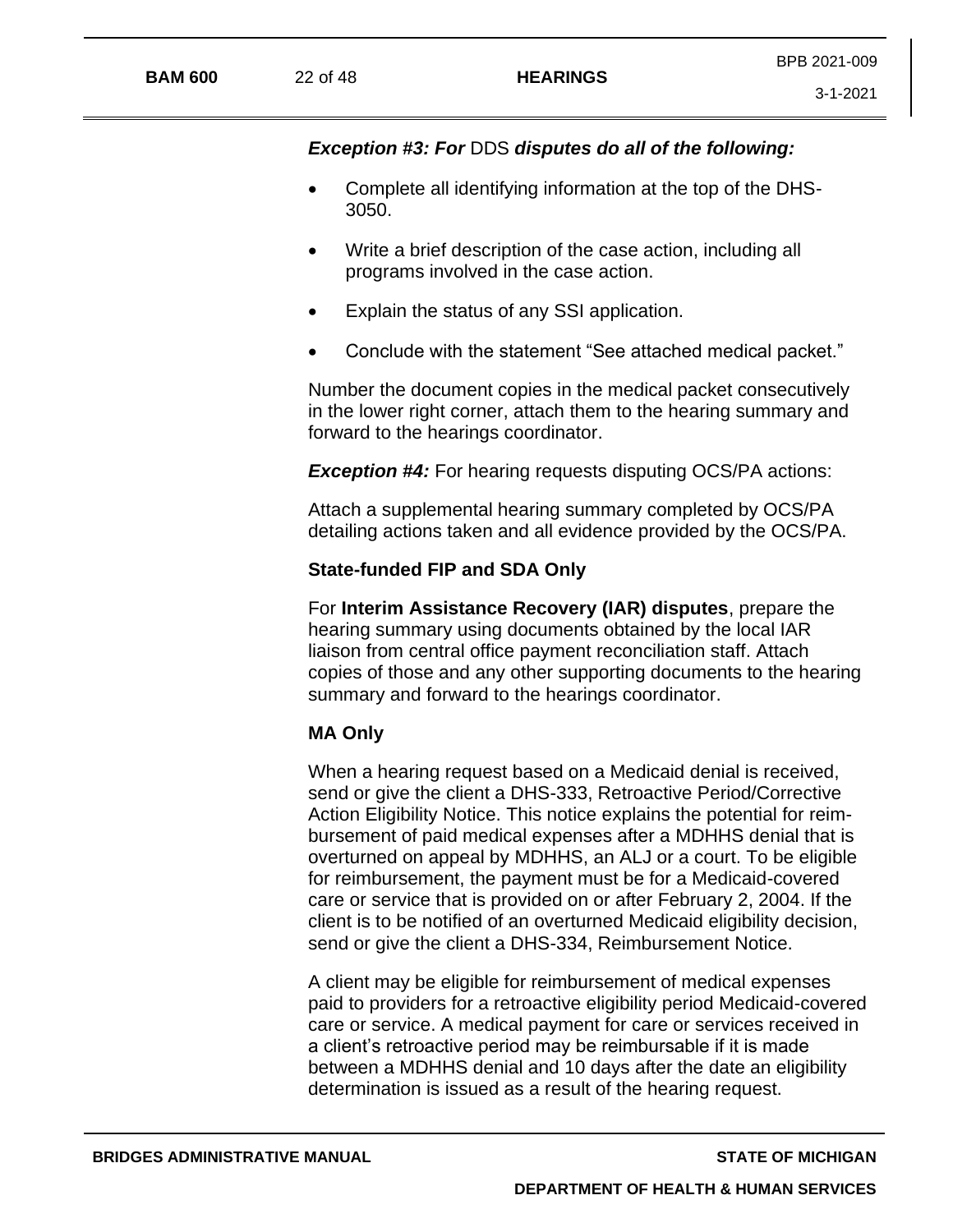A client may also be eligible for corrective action reimbursement of medical expenses paid to providers for care or services received after the MDHHS application. The corrective action period covers medical expenses paid to providers between the date a MDHHS administrative hearing request is filed and 10 days after the date an eligibility determination is issued as a result of the hearing request. The client must show that the original denial was incorrect for corrective action reimbursements.

**Example:** A client submits his income and expense information but forgets to include proof of health insurance premiums or child support payments and is denied due to excess income. If the client appeals the MDHHS denial and provides the missing information, this could allow the initial denial, correct when issued, to be overturned. If the care or service for which the client made the medical payment was received after the client's application that resulted in the MDHHS denial, the payment would not be eligible for reimbursement.

## **Example:**

- 2/20/06 application for Medicaid and retroactive Medicaid is received by MDHHS.
- 4/5/06 the application is denied.
- 5/3/06 a hearing request is received in the local MDHHS office.
- 6/7/06 the ALJ overturns the denial and determines the client is eligible for Medicaid.
- 6/14/06 the specialist processes the Medicaid opening.

If the medical payment was for care or services received in the retroactive period, the client is eligible for reimbursement for payments between 4/5/06 (the original denial date) and 6/24/06 (10 days after the second eligibility notice is mailed).

If the medical payment was for care or services after the retroactive period, the corrective action period covers payments made between 5/3/06, (the date the hearing request was received by MDHHS) and 6/24/06, (10 days after the second eligibility notice was mailed).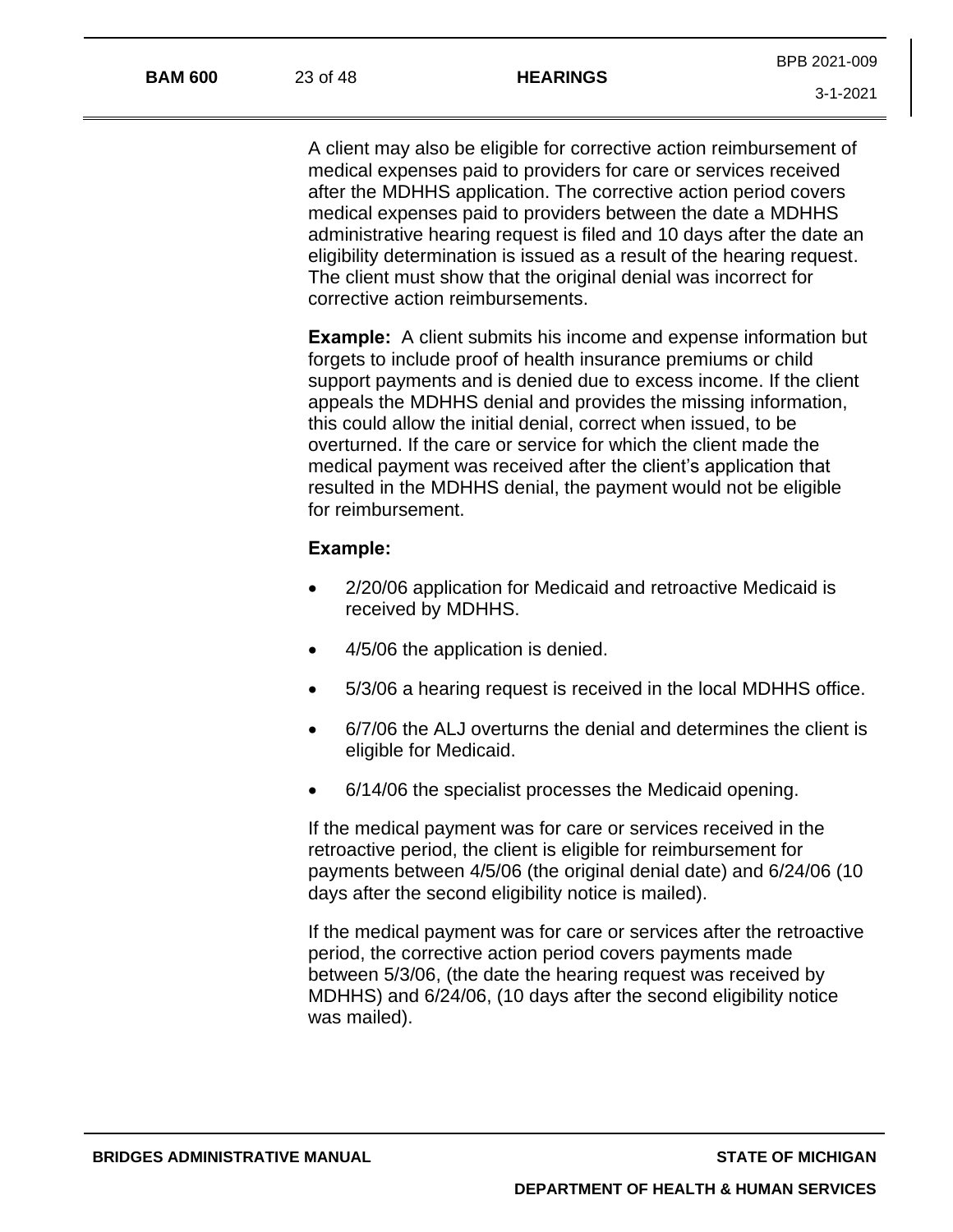## **Hearing Packet**

# **All Programs**

A copy of the hearings packet must be ID mailed or sent by US postal mail to:

- 1. The client, if not presented at the prehearing conference.
- 2. AHR, if not presented at the prehearing conference.
- 3. MOAHR.

# *Administrative Review*

# **All Programs**

The second-line manager or designee must review all hearing requests which are **not** resolved by the first-line supervisor. The purpose of the review is to assure that local office staff has done the following:

- Applied MDHHS policies and procedures correctly.
- Explained MDHHS policies and procedures to the client and AHR.
- Explored alternatives.
- Offered appropriate referrals to the client.
- Considered requesting a central office policy clarification or policy exception, if appropriate.

By signing box 4 on the DHS-3050, Hearing Summary, the secondline manager must certify:

- The date the DHS-1560, Notice of Prehearing Conference, was sent to the client and AHR, if any.
- The reason the hearing request could not be resolved.
- That eligibility was properly determined for this case.
- That the hearing request cannot be resolved, except through a formal hearing and the reason(s) why.

The managerial certification does not replace the hearing process. The hearing must be held as scheduled unless the hearing request is withdrawn using a DHS-18A, Hearing Request Withdrawal.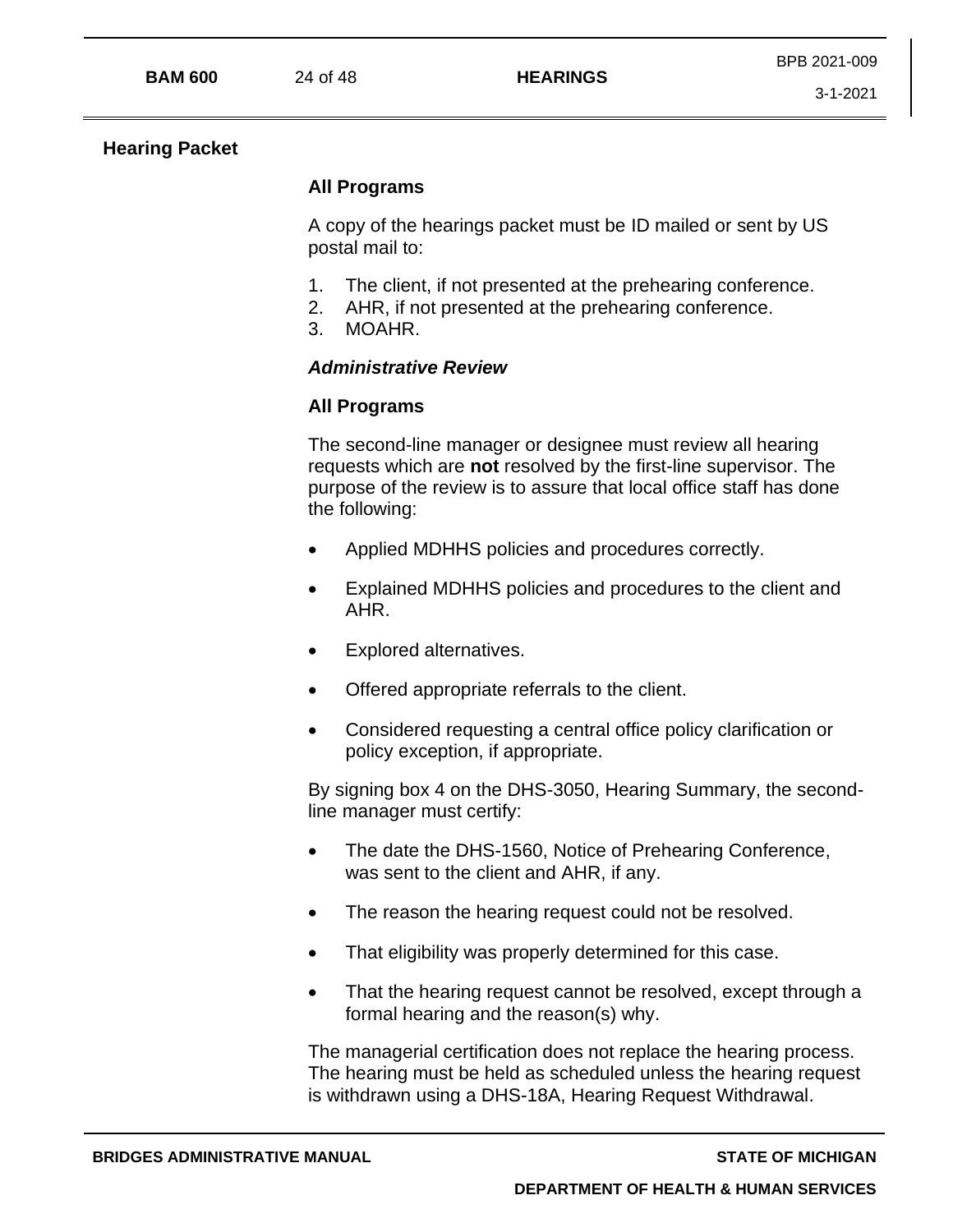The second line manager or designee must evaluate the advisability of a hearing in relation to such factors as intent of policy, type of issue(s) raised, strength of the department's case, and administrative alternative.

#### **MA Only**

If, before a pending hearing, the local office overturns a Medicaid denial, see Implementing the Decision and Order in this item.

**CONTINUATION OF PROGRAM BENEFITS PENDING ADMINISTRATIVE HEARING**

**Denial at Application**

#### **All Programs**

The client is **not** entitled to benefits pending the hearing when the reason for the hearing request is a denial at application or, for **FAP only**, a denial at redetermination. For **FAP and CDC**, when the hearing request disputes a denial of expedited service, continue to process the application according to normal processing standards.

## **Timely Hearing Request**

#### **All Programs**

A **timely hearing request** is a request received by the department within 10 days of the date the notice of case action was issued. When the 10th calendar day is a Saturday, Sunday, holiday, or other non-workday, the request is timely if received by the following workday.

While waiting for the hearing decision, recipients must continue to receive the assistance authorized prior to the notice of negative action when the request was filed timely. Upon receipt of a timely hearing request, reinstate program benefits to the former level for a hearing request filed because of a negative action.

For MA ONLY the department must maintain benefits if a beneficiary requests a hearing before the effective date of the action. For example, if a beneficiary is provided notice their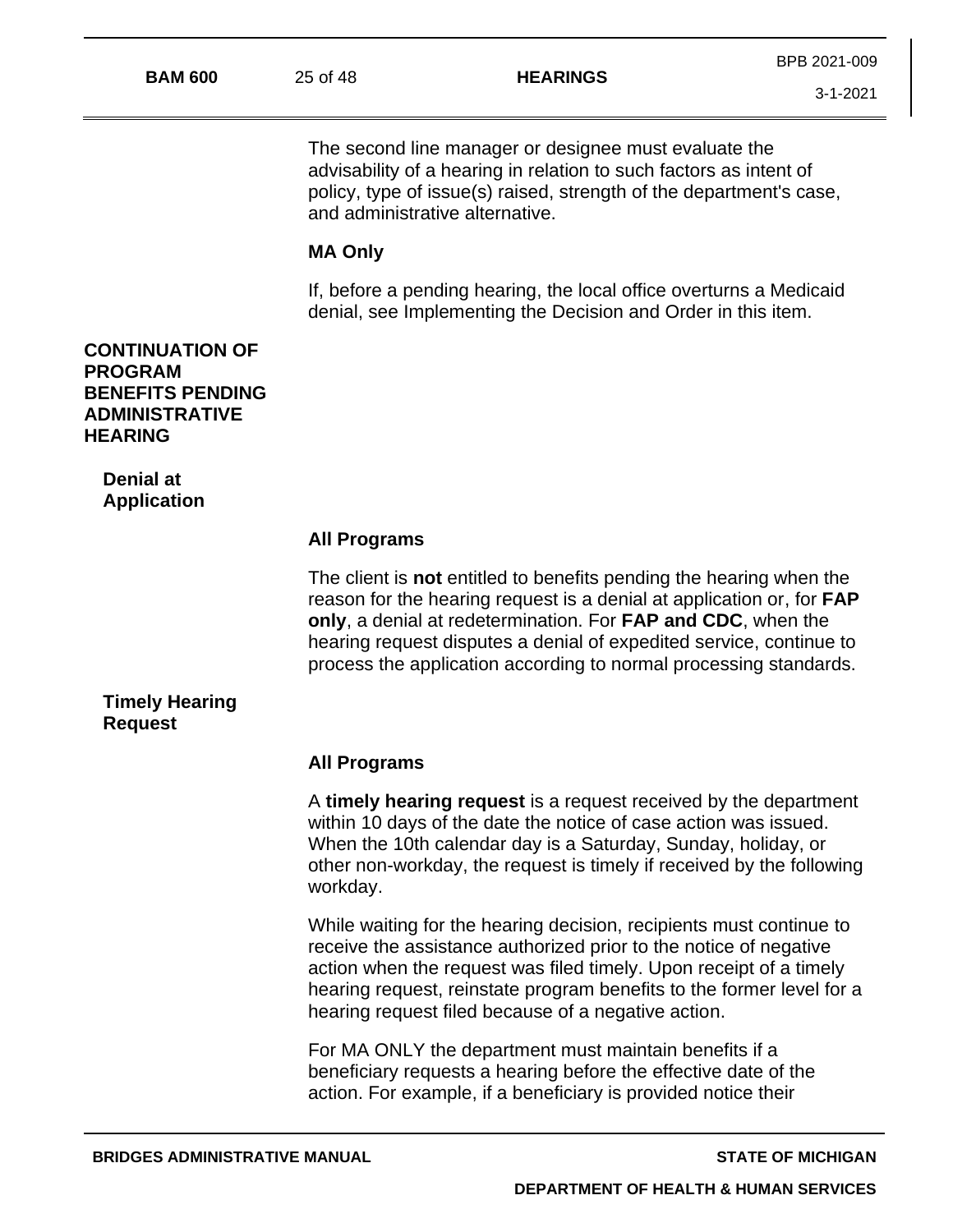Medicaid eligibility will be terminated effective 01/01/19, the beneficiary has until 12/31/18 to file a request and maintain their benefit.

For **FAP only**, these actions apply **only** if the benefit period has **not** expired.

*Exception #1:* For **all programs**, do **not** restore benefits reduced or terminated due to a mass update required by state or federal law **unless** the issue contested is that the benefits were improperly computed.

*Exception #2:* For **all programs**, do **not** restore program benefits when the client or AHR specifically states in writing that continued assistance pending the hearing decision is **not** requested.

*Exception #3:* For **FAP only**, if a client or AHR disputes the computation of supplemental benefits, issue the supplement as originally computed.

## **Untimely Hearing Request**

#### **All Programs**

If a client or AHR files an untimely hearing request, program benefits continue at the current level.

**Exception:** For **FAP only**, benefits must be restored to the former level **if** either:

- The delay in filing the request was for good cause (for example, client hospitalized).
- The change was the result of a mass update **and** the issue being contested is that FAP eligibility or benefits were improperly computed **or** that federal law/regulation is being misapplied/misinterpreted.

## **SSI Disability/ Blindness Denials**

## **SSI-Related MA Only**

MA negative actions based on SSI disability/blindness denials **cannot** be deleted if MOAHR schedules a hearing regarding other issues raised in the hearing request.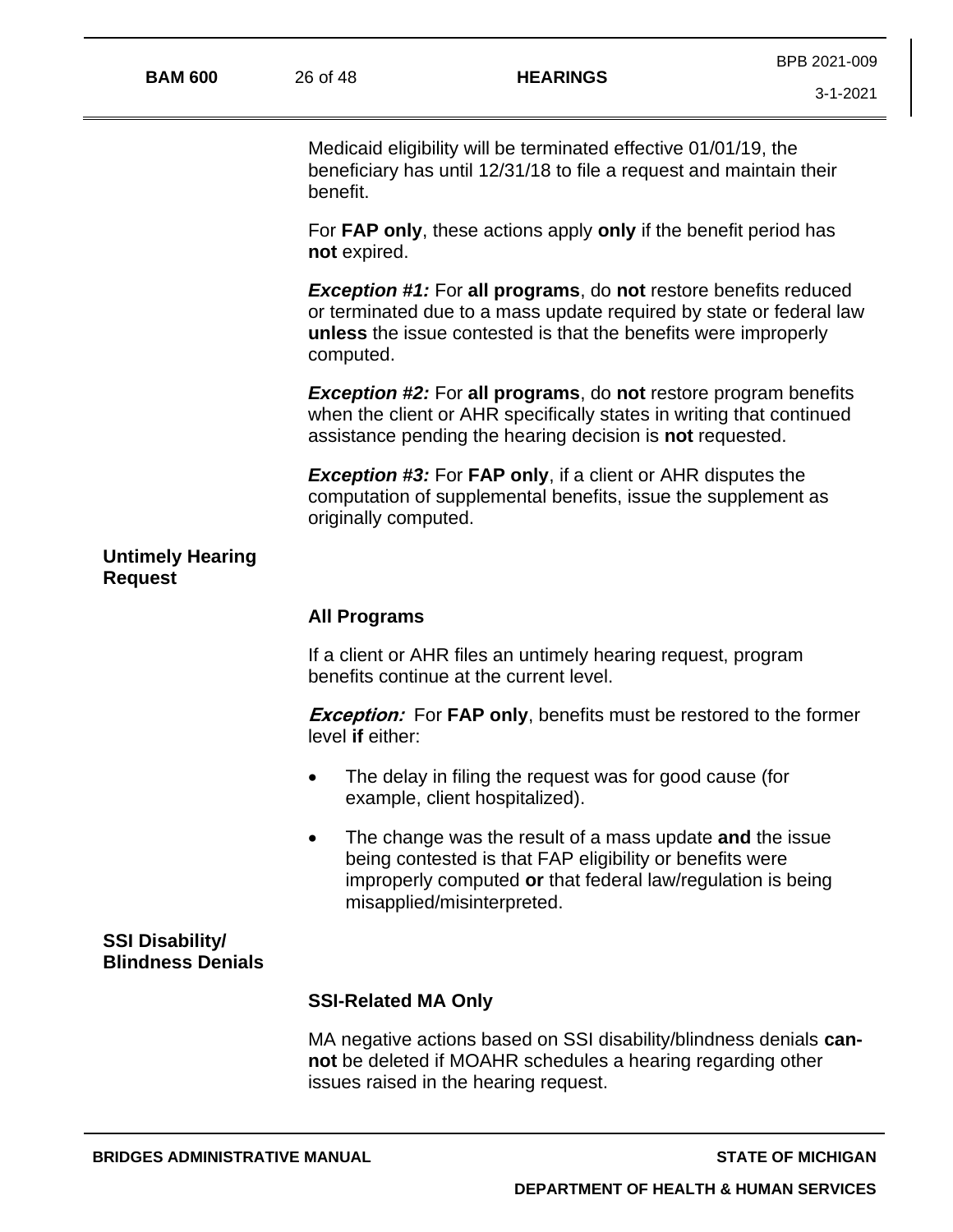However, if a hearing request is filed at SSA regarding the disability/blindness issue within the pended negative action period, follow the instructions in this item under Timely Hearing Request.

MDHHS can **never** delete the negative action if the SSI disability/blindness denial is final as defined in BEM 260.

## **When Changes Occur Pending the Hearing**

#### **All Programs**

Pending the hearing decision, restored benefits must **not** be reduced or terminated **unless**:

- A change **not** related to the hearing issue occurs that affects the recipient's eligibility or benefits; **and**
- The recipient or AHR fails to request a hearing about the change after the subsequent notice of negative action.

**Note:** For FIP only, the client must continue participation with the Partnership. Accountability. Training. Hope. (PATH) program unless the hearing request was the result of non-cooperation.

#### **FAP Only**

Pending the hearing decision, restored benefits must **not** be reduced or terminated **unless**:

• The benefit period expires.

**Note:** The client may reapply and be determined eligible for a new benefit period and amount based on a new application.

## **Recouping Program Benefits**

#### **All Programs**

If a hearing request is filed timely and program benefits are restored, recoup overissuances if:

- The request is later withdrawn.
- MOAHR denies the request.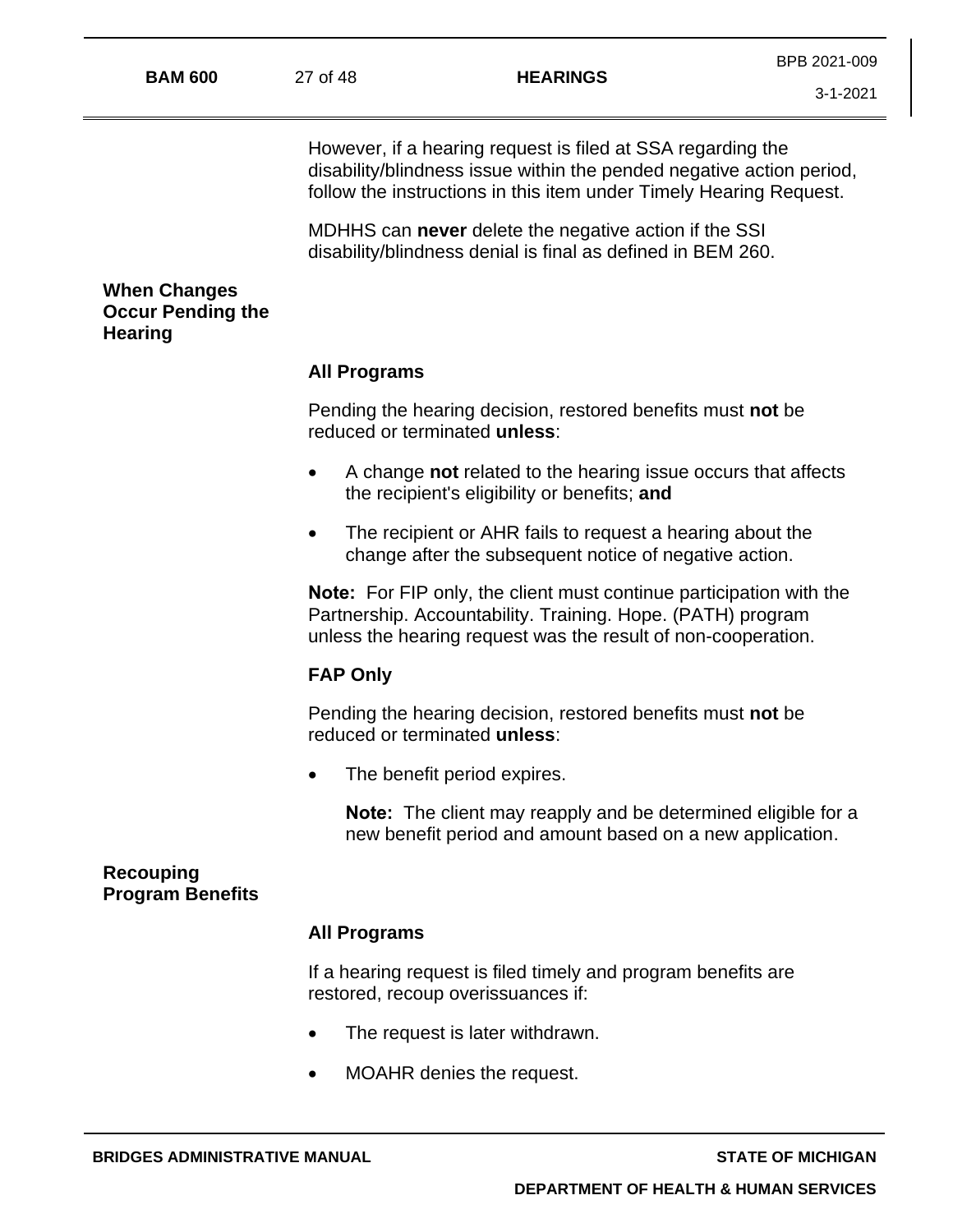- The client or AHR fails to appear for the hearing **and** MOAHR issues an order of dismissal.
- The hearing decision upholds the department's action.

Calculate the overissuance from the date the negative action would have taken effect until the date the negative action is subsequently implemented.

If an administrative recoupment is processed to recover an overissuance due to a hearing, send a timely notice of case action. In this situation, the client is entitled to a hearing solely on the issue of the recoupment amount.

If a **cash** repayment is sought to recover an overissuance, requests for a hearing will **not** be granted **except** in FAP cases. Complete a DHS-3050 describing the current facts. Forward the hearing request and the summary to MOAHR. MOAHR will inform the client and AHR that a hearing will **not** be granted.

## **WITHDRAWALS**

#### **All Programs**

When any issue is still in dispute, do **not**:

- Suggest that the client or AHR withdraw the request; **or**
- Mail a withdrawal form to the client or AHR unless it is requested.

When correcting a case action, follow procedures in the Corrected Case Action section of this item. Do **not** ask for a withdrawal based on an action that will be taken in the future; MOAHR cannot grant a withdrawal based on an action that has not been completed.

If the client has an AHR, the AHR must sign the withdrawal request. The client may not withdraw the hearing request without first providing the department with a written, signed notice stating they wish to revoke the AHR's authorization to represent the client. The authorization to represent must be revoked by the client before the client signs the hearing request withdrawal.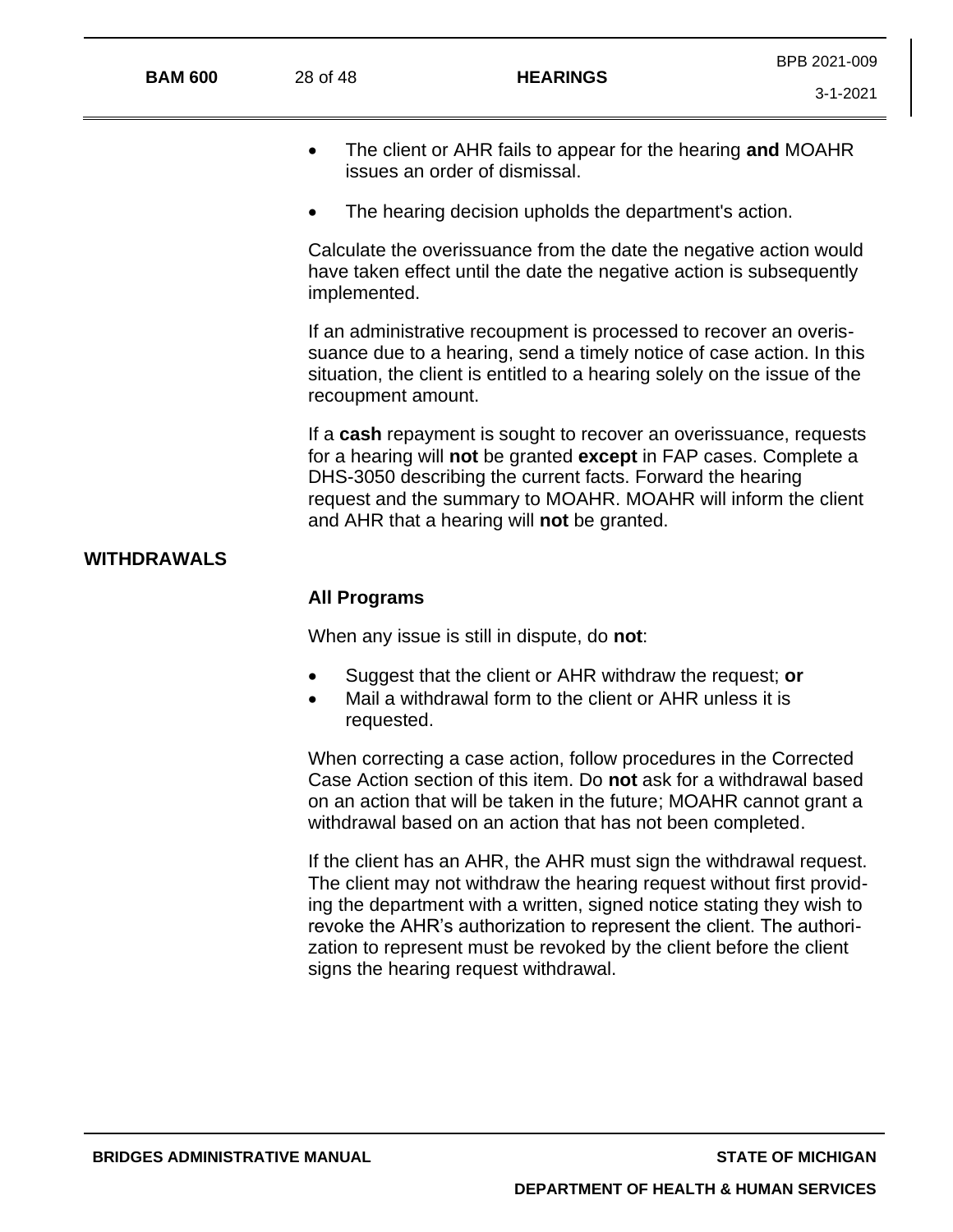## **Withdrawals Requested In-Person at the Meaningful Prehearing Conference**

#### **All Programs**

At any time during a meaningful prehearing conference the client or AHR may choose to withdraw his/her request for hearing. If the client has an AHR, the AHR must sign the withdrawal request. The client may not withdraw the hearing request without first providing the department with a written, signed and dated notice stating they wish to revoke the AHR's authorization to represent the client. The authorization to represent must be revoked by the client before the client signs the hearing request withdrawal. When such a request is made, complete a DHS-18M, Hearing Request Withdrawal In-Person*,* form.

The DHS-18M, Hearing Request Withdrawal In-Person, form is **only** used when the client or AHR **attends the meaningful prehearing conference in-person** and chooses to withdraw his/her request for hearing **while at the local MDDHS office.**

**This form should never be mailed or given to a client to mail back to MDHHS. Do not send the signed DHS-18M form to MOAHR.**

Once the form has been completed:

- Provide a copy to the client and AHR.
- Keep the original in the case record in the hearings packet.
- Dispose of the request in Bridges.
- Notify the hearings coordinator to dispose of the request on the hearings log.
- Notify any MDHHS partners of the withdrawal and disposition.
- Close out the request for hearing in this matter and take no further action.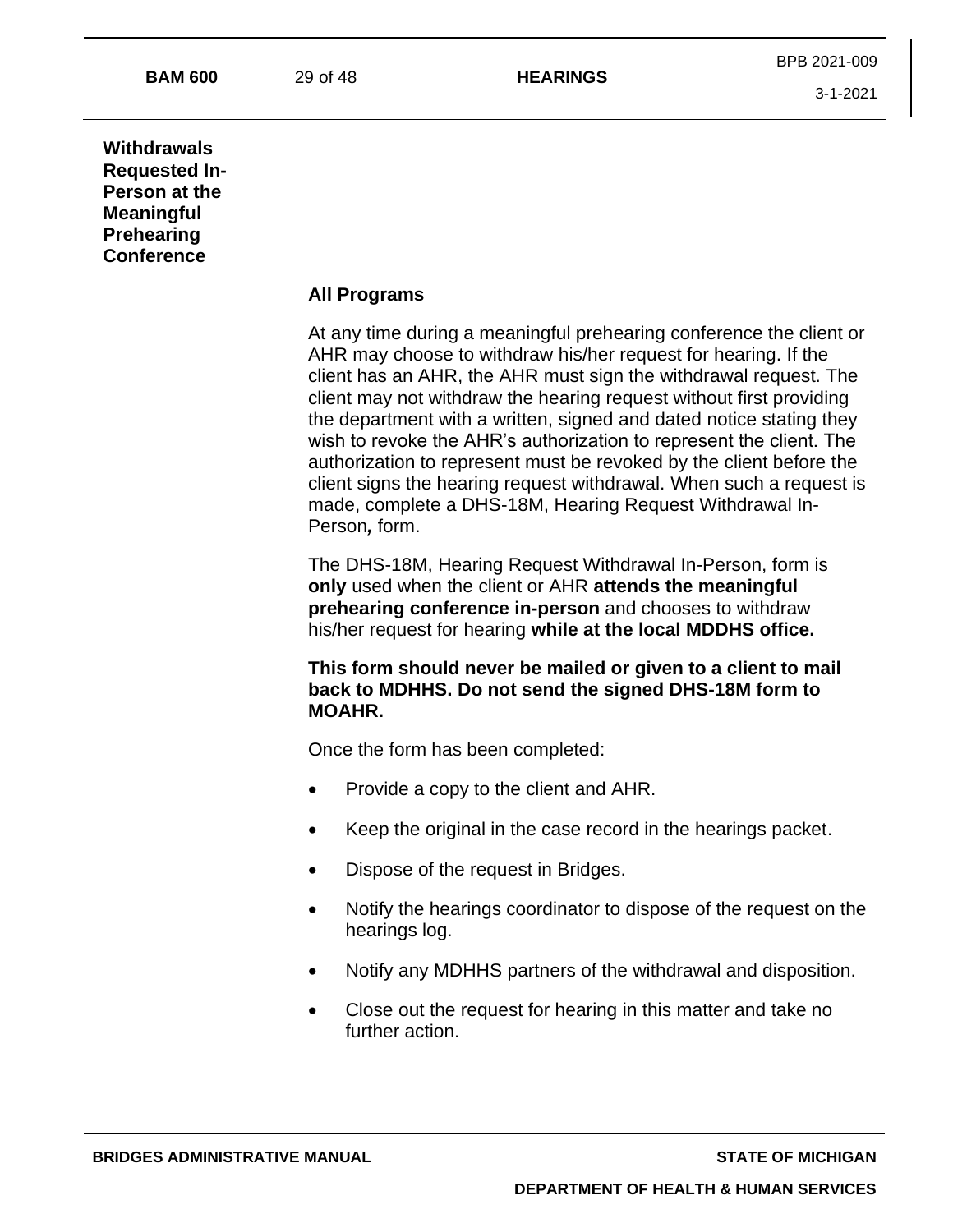#### **Withdrawals Not In-Person**

## **All Programs**

When the client or AHR requests a hearing request withdrawal form outside of the Meaningful Prehearing Conference setting, the DHS-18A, Hearing Request Withdrawal, **must** be used. If the client has an AHR, the AHR must sign the withdrawal request. The client may not withdraw the hearing request without first providing the department with a written, signed and dated notice stating they wish to revoke the AHR's authorization to represent the client. The authorization to represent must be revoked by the client before the client signs the hearing request withdrawal.

DHS-18A, Hearing Request Withdrawal, forms received by MDHHS **must** be faxed to the Michigan Administrative Hearing System (MOAHR) for disposition at 517-763-0155.

- 1. Withdrawal requests received **prior to** submitting the DHS-3050, Hearing Summary, and hearing packet to MOAHR, ID mail or send by US postal mail all of the following to MOAHR:
	- DHS-1605, Notice of Case Action.
	- DHS-18, Request for Hearing (or equivalent).
	- Signed DHS-18A, Hearing Request Withdrawal.
- 2. Withdrawal requests received **after** submitting the DHS-3050, Hearing Summary, and hearing packet to MOAHR, ID mail send by US postal mail all of the following to MOAHR:
	- Signed DHS-18A, Hearing Request Withdrawal.
	- Copy of the DHS-3050, Hearing Summary, previously submitted. (A copy of the DHS-3050 will allow MOAHR to match the withdrawal with the correct request for hearing.)
- 3. Withdrawal requests received from client by telephone. Ask the caller to promptly mail or drop off a signed written request for withdrawal to the local office. The client may obtain and complete a DHS-18A at the local office or online at: www.michigan.gov/dhs-forms in the other category.

When the request for withdrawal is received, mail a copy to MOAHR. File the original in the case record.

If the withdrawal is received within seven business days of the scheduled hearing, fax the withdrawal to MOAHR.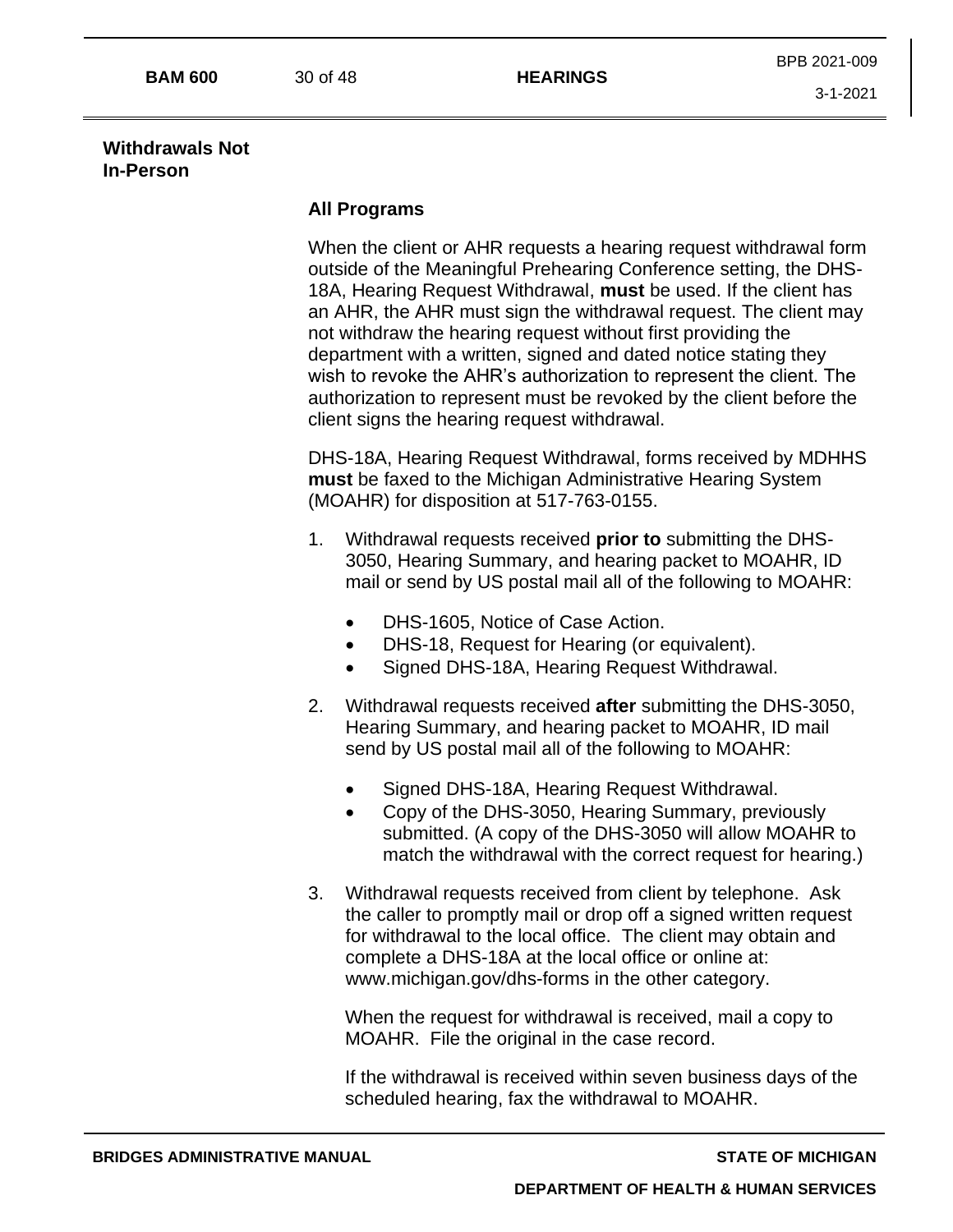| <b>BAM 600</b> | 31 of 48 | <b>HEARINGS</b> |
|----------------|----------|-----------------|
|                |          |                 |

MOAHR will review the hearing request withdrawal and:

- If approved, send an Order Dismissing Request for Hearing Pursuant to Withdrawal to all parties.
- If denied, an administrative hearing will be scheduled.
- 4. Withdrawal requests received at the time of hearing. When a client comes to the local office for a hearing, and while at the local office, decides to withdraw the request, contact MOAHR to advise of the withdrawal request. The assigned ALJ must have an opportunity to discuss the withdrawal request with the client and AHR or review the signed withdrawal request that may be faxed. **Do not** send the client away until MOAHR has reviewed the withdrawal request and made a determination whether to grant or deny the request. If the withdrawal request is denied, the hearing will take place as scheduled while the client is present in the local office.
- 5. If a withdrawal fails to dispose of all issues (partial withdrawal), MOAHR may accept the DHS-18A on the identified program and a hearing will be conducted on unresolved issues.

# **STATE SSI PAYMENT (SSP)**

SSPs are made for only those months the recipient received a regular monthly federal benefit. This is shown on State On-Line Query (SOLQ) as a recurring payment dated the first of the month. **SSPs are not issued for retroactive or supplemental federal benefits.**

The client or AHR may request a hearing when the client receives a DHS-430, Benefit Reduction Notice, stating that the SSP is being reduced or terminated; see BEM 660.

Handle these hearing requests in the same manner as all other benefit hearing requests.

When a hearing request (usually a DHS-430) is received, do all of the following:

• Log the receipt of the hearing request on Bridges. A timely hearing request will delete the negative action and issue a warrant equal to the previous quarterly payment.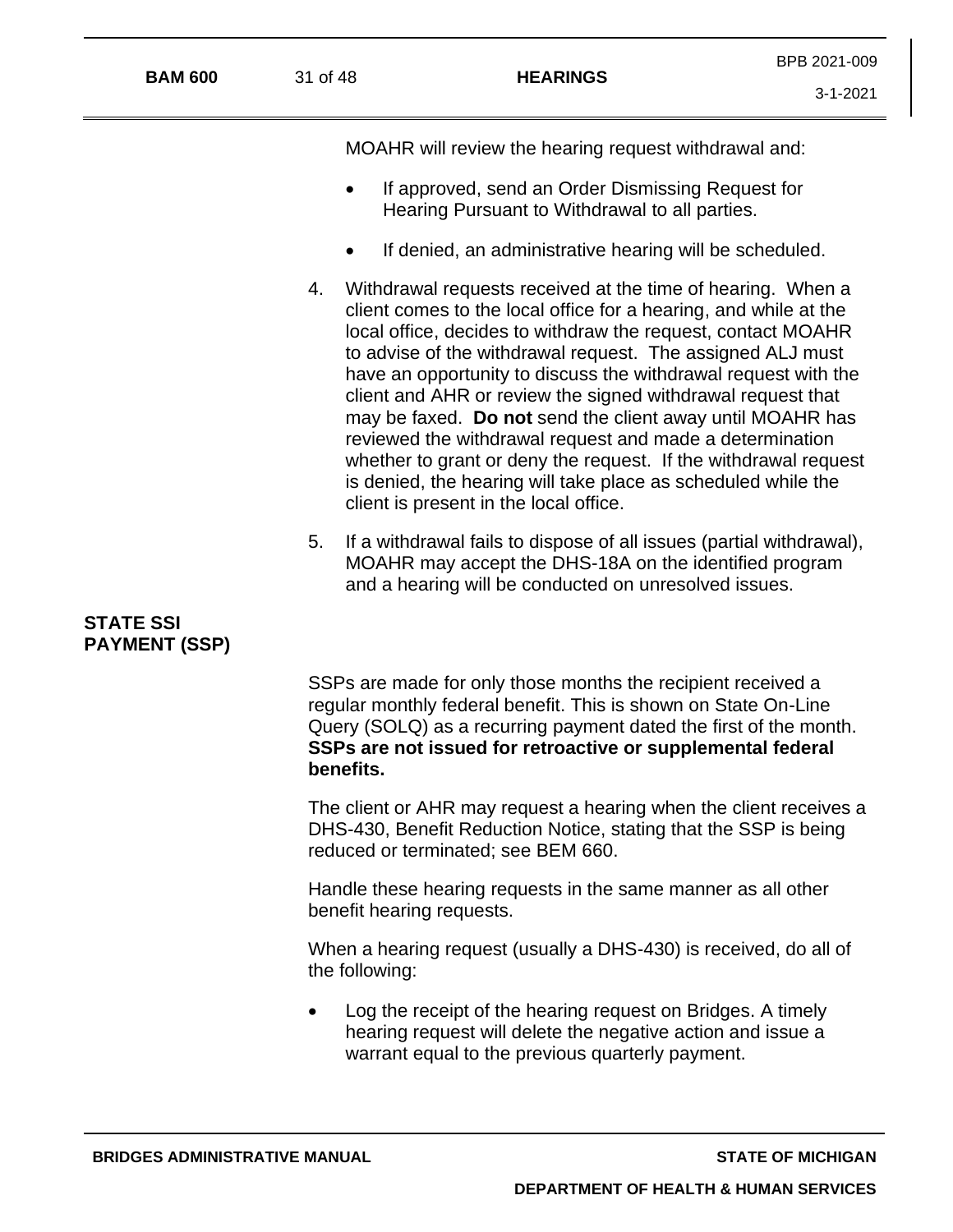**Note:** The cutoff date for entering the receipt of a timely hearing request for the State SSI payment program is the payroll run date for case digit ending in 9; see RFS 106. If a hearing request was received timely but was not entered on Bridges by this date, fax a copy of the hearing request to the State SSI Payment Unit at 517-335-7771. The State SSI Payment Unit will issue a supplemental payment.

- Prepare a DHS-3050, Hearing Summary. The hearing summary must include the information that the specialist views on materials obtained from SSA. Example SDX or SOLQ.
- Do **not** include a SOLQ within the hearing packet. Contact the State SSI Payment Unit at [SSI-Bridges-Coord@michigan.gov](mailto:SSI-Bridges-Coord@michigan.gov) for assistance if the SOLQ fails to explain the action taken.
- Represent the department at the hearing.
- If the hearing decision reverses the action taken by the department, issue a supplemental payment.

Prepare for the hearing under the guidance of the SSI Payments Unit staff, as needed. SSI Payments Unit staff will **not** participate in the hearing but are available for consultation regarding:

- Preparation of the hearing summary, and
- Presentation of the case at hearing.

If the SSI Payments Unit determines the disputed case action should be reversed, it will take all actions required. Inform MOAHR of the reversal in writing. MOAHR will then dismiss the hearing request.

#### **EVIDENCE**

**Client Access to the Case Record**

#### **All Programs**

Clients and AHRs have the right to review the case record and obtain copies of needed documents and materials relevant to the hearing. Send a copy of the DHS-3050 and all documents and records to be used by the department at the hearing to the client **and** AHR. DHS-4772, Hearing Summary Letter, may be used for this purpose.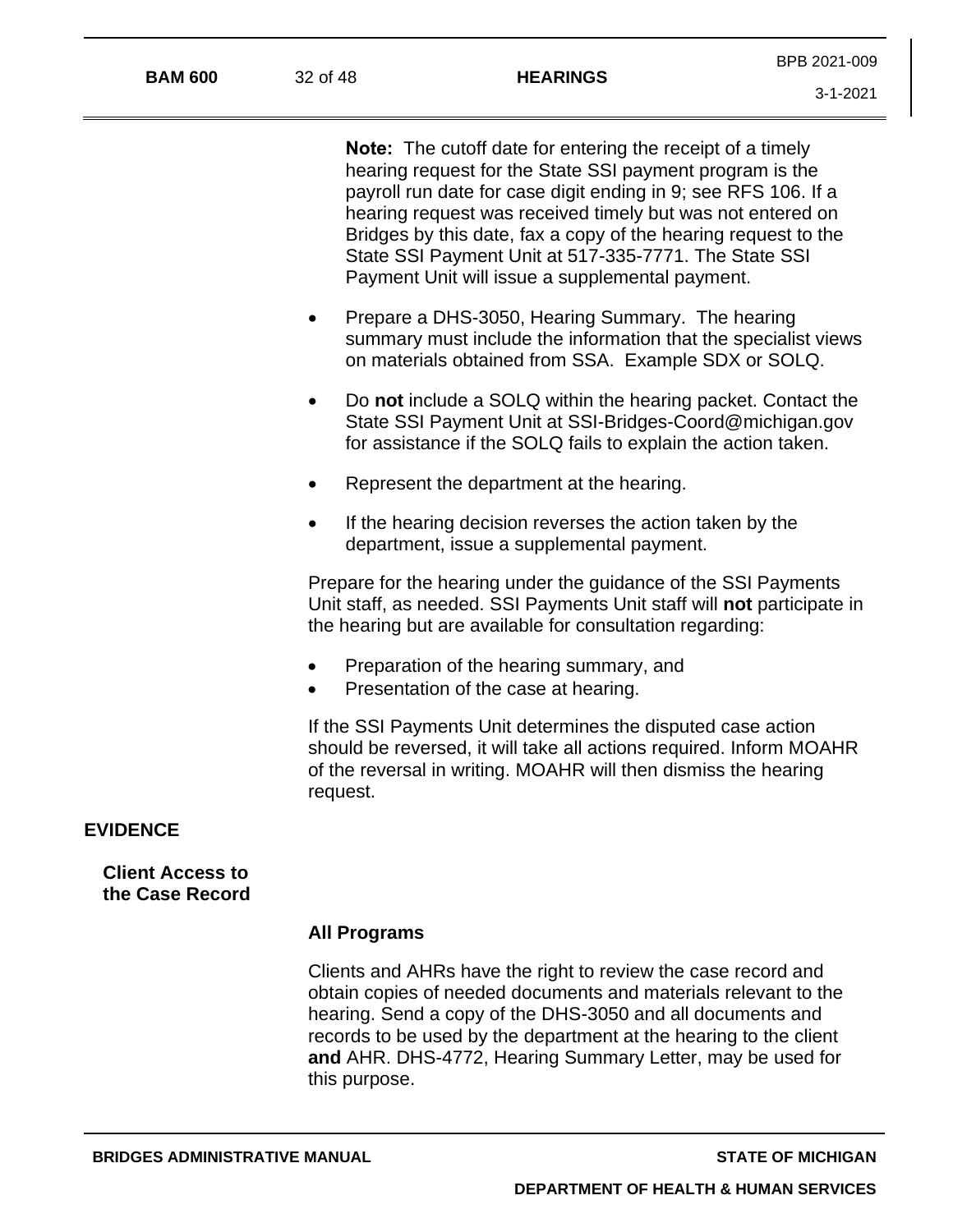*Exception #1:* Do **not** disclose the identity of any person who has reported information relating to an alleged program violation.

*Exception #2:* MDHHS **cannot** provide access to case records restricted by law or specific orders of a court; see BAM 310.

**Exception #3:** Access to certain mental health records is restricted; see BAM 310.

#### **Subpoenas**

#### **All Programs**

Request a subpoena if the specialist, the client or AHR requires either of the following:

- A person outside MDHHS to come to a hearing to testify.
- A document from outside MDHHS to be offered as evidence at a hearing.

Send a memo requesting the subpoena to MOAHR. Attach a copy of the notice of hearing, (or other indication of date, time and place of hearing) if available. Allow adequate time to mail or hand-deliver the subpoena. The memo must include all of the following:

- Name and address of the person whose testimony is required.
- What document is to be subpoenaed.
- Why the person's presence and/or the document is needed at the hearing.
- How the person's testimony or the document relates to the hearing issue.

The requester is responsible for serving the subpoena and must pay the attending witness \$12 per day or \$6 per half-day plus the state travel rate per mile from and to the person's residence in Michigan.

MDHHS employees are expected to participate in hearings without a subpoena when their testimony is required; Employee Handbook, **SUBPOENAS ISSUED IN ADMINISTRATIVE MATTERS.**

If the specialist, the client or AHR requests that a MDHHS employee (for example, from another county or central office) participate in the hearing and that participation cannot be arranged, send a memo to MOAHR giving all of the following: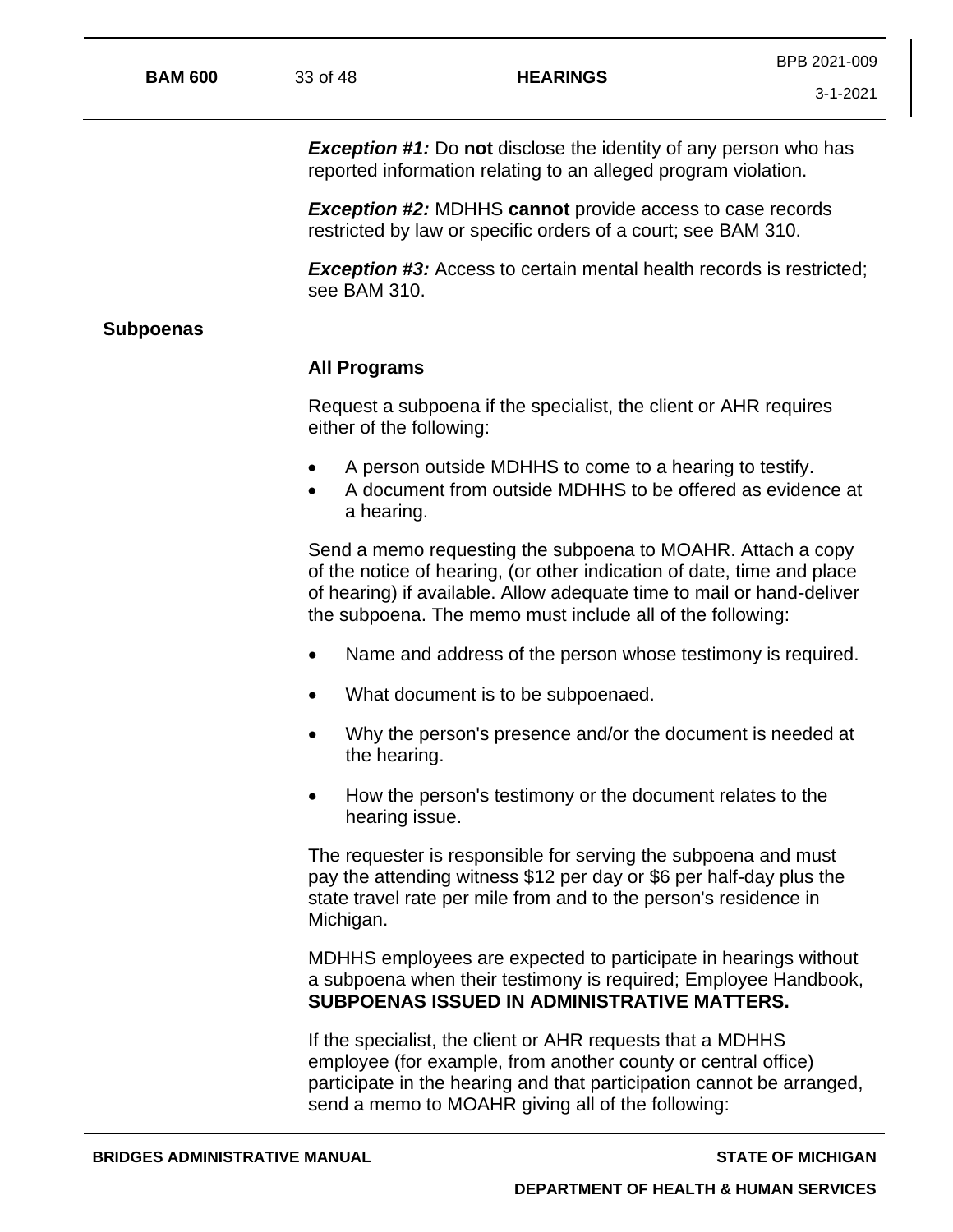- The name and location of the employee.
- Why the employee's participation is needed.
- How the employee's testimony relates to the hearing issue.

MOAHR will decide whether to require the employee's participation.

## **NOTICE OF HEARING**

If the case action involved actions taken by MDHHS partners fax or email a copy of the Notice of Hearing to the partner within 24 hours of receipt.

## **THE HEARING**

## **All Programs**

A hearing will take place if the local office and the client or AHR have been unable to resolve the issue(s) which prompted the hearing request.

MOAHR must give advance written notice of the time, date and place of the hearing. For **FAP only**, advance notice is specifically defined as the 10 day period preceding the date of the hearing. However, less advance notice may be requested to expedite the hearing.

Clients have the right to all of the following:

- Representation by legal counsel or other person of choice at the client's expense.
- Barrier-free access to the hearing site.
- Interpreters: see BAM 105.
- Child care and transportation costs as necessary to ensure that full participation in the hearing process is possible.

## **Reimbursement for Transportation and Child Care**

## **All Programs**

Clients may request reimbursement of transportation and child care costs at the hearing. Clients must make the request on the hearing record and provide the ALJ the following information: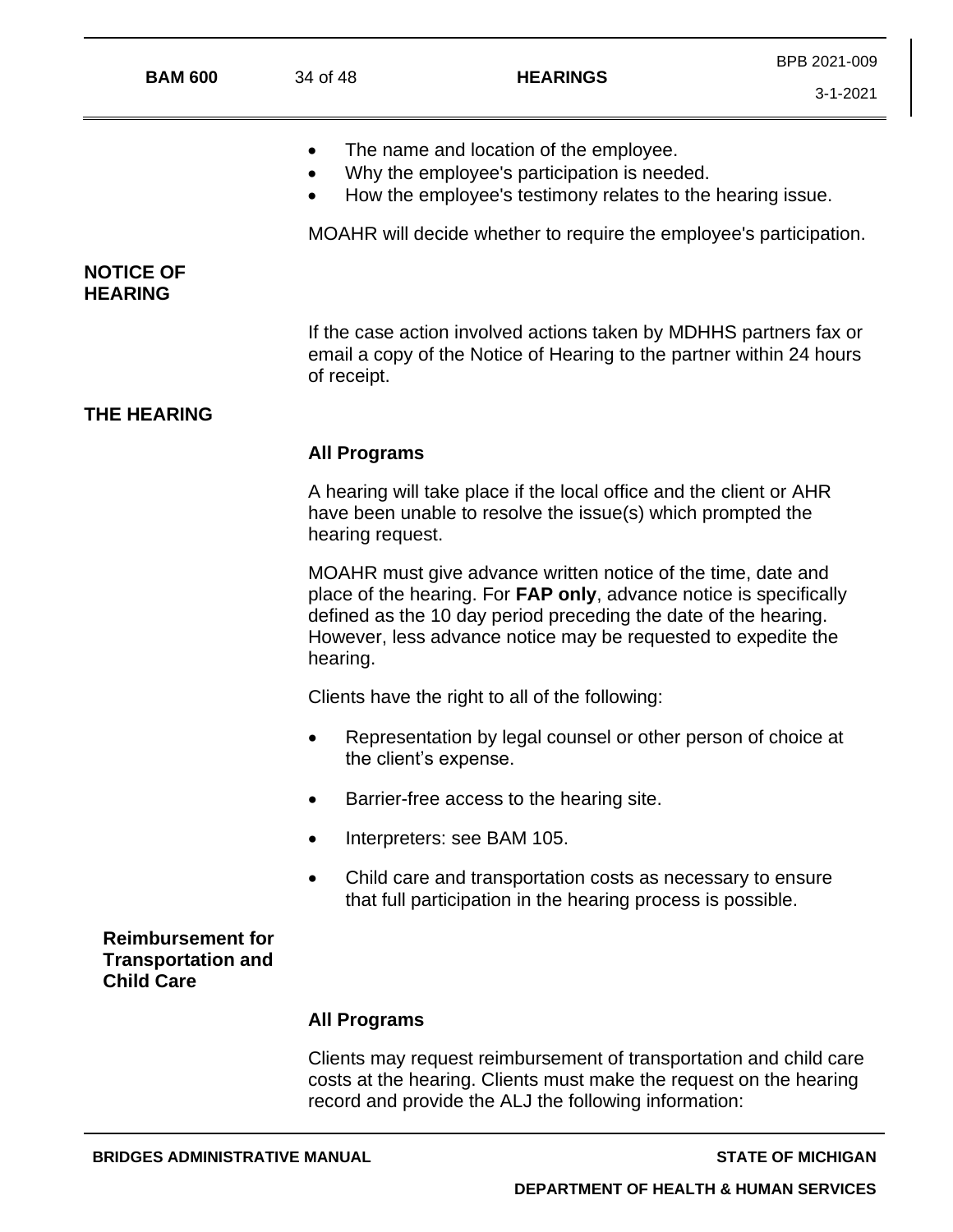| <b>BAM 600</b>                      | 35 of 48                                                                                                                                                                                                                                                                                            | <b>HEARINGS</b>                                                                                                                                                                                                                | BPB 2021-00<br>$3 - 1 - 202$ |  |
|-------------------------------------|-----------------------------------------------------------------------------------------------------------------------------------------------------------------------------------------------------------------------------------------------------------------------------------------------------|--------------------------------------------------------------------------------------------------------------------------------------------------------------------------------------------------------------------------------|------------------------------|--|
|                                     |                                                                                                                                                                                                                                                                                                     | Their name and address.                                                                                                                                                                                                        |                              |  |
|                                     | $\bullet$                                                                                                                                                                                                                                                                                           | For transportation expense reimbursement, the number of<br>miles traveled round-trip for the hearing.                                                                                                                          |                              |  |
|                                     |                                                                                                                                                                                                                                                                                                     | For child care expense reimbursement, the provider type<br>(for example, child care center) and a signed and dated receipt<br>from the provider showing the full names and ages of all<br>children for whom care was provided. |                              |  |
|                                     |                                                                                                                                                                                                                                                                                                     | MOAHR will issue the reimbursements when the total combined<br>cost exceeds \$3.                                                                                                                                               |                              |  |
|                                     | rate.                                                                                                                                                                                                                                                                                               | <b>Note:</b> Reimbursements are computed using the least costly travel                                                                                                                                                         |                              |  |
| <b>Telephone</b><br><b>Hearings</b> |                                                                                                                                                                                                                                                                                                     |                                                                                                                                                                                                                                |                              |  |
|                                     | <b>All Programs</b>                                                                                                                                                                                                                                                                                 |                                                                                                                                                                                                                                |                              |  |
|                                     | MOAHR schedules a telephone hearing for most cases. However,<br>at the request of the client or AHR, MOAHR must schedule an in-<br>person hearing. In exceptional circumstances the local office may<br>request an in-person hearing by calling MOAHR and explaining the<br>reason for the request. |                                                                                                                                                                                                                                |                              |  |
|                                     |                                                                                                                                                                                                                                                                                                     | Telephone hearings are conducted from the assigned ALJ's office.<br>Speaker phones are used to communicate with participants at the                                                                                            |                              |  |

**Requests for In-Person Hearings**

## **All Programs**

local office.

The client or AHR may indicate in the hearing request the desire for an in-person hearing. The notice of hearing also instructs the client and AHR to call MOAHR to request an in-person hearing.

In-person hearings are conducted in the local office that serves the client.

BPB 2021-009

3-1-2021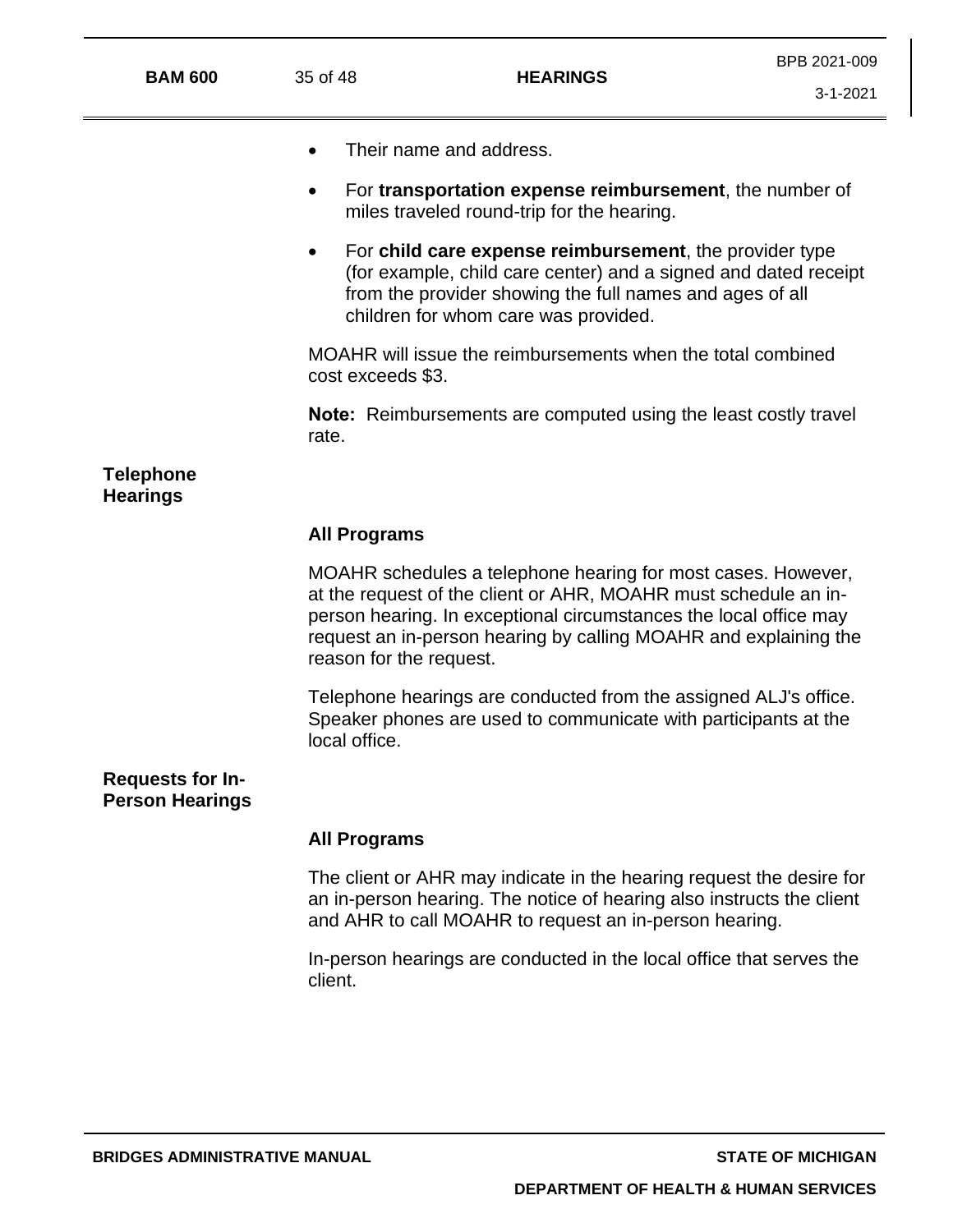#### **Late Arrival for the Hearing**

## **All Programs**

Hearings will be held on the scheduled date if the client or AHR arrives within 15 minutes of the scheduled time.

If the client or AHR arrives **more** than 15 minutes late, do **not** send the person away. Immediately call MOAHR for direction on how to proceed. Whenever possible, the hearing will be held on the scheduled date if MOAHR determines good cause exists for the late arrival.

## **Failure to Appear for the Hearing**

# **All Programs**

Contact MOAHR if the client or AHR does **not** appear for the hearing within 15 minutes of the scheduled time. Do **not** take negative action until written authorization from MOAHR has been received. If the client or AHR later contacts MDHHS to have the hearing rescheduled, tell the person to do one of the following:

- Write MOAHR at P.O. Box 30639, Lansing, MI, 48909-8139.
- Call MOAHR at the toll-free number included on the notice of hearing.

# **Persons at the Hearing**

## **All Programs**

An AHR may appear at the hearing with or without the client. Attendance of support person(s) is allowed, unless the ALJ determines that space limitations prohibit multiple persons in attendance.

The local office that initiated the case action that leads to the hearing request must present the case. If the client moved to another county, the county where the client resides must host the client, however, the office that took the action must present the case.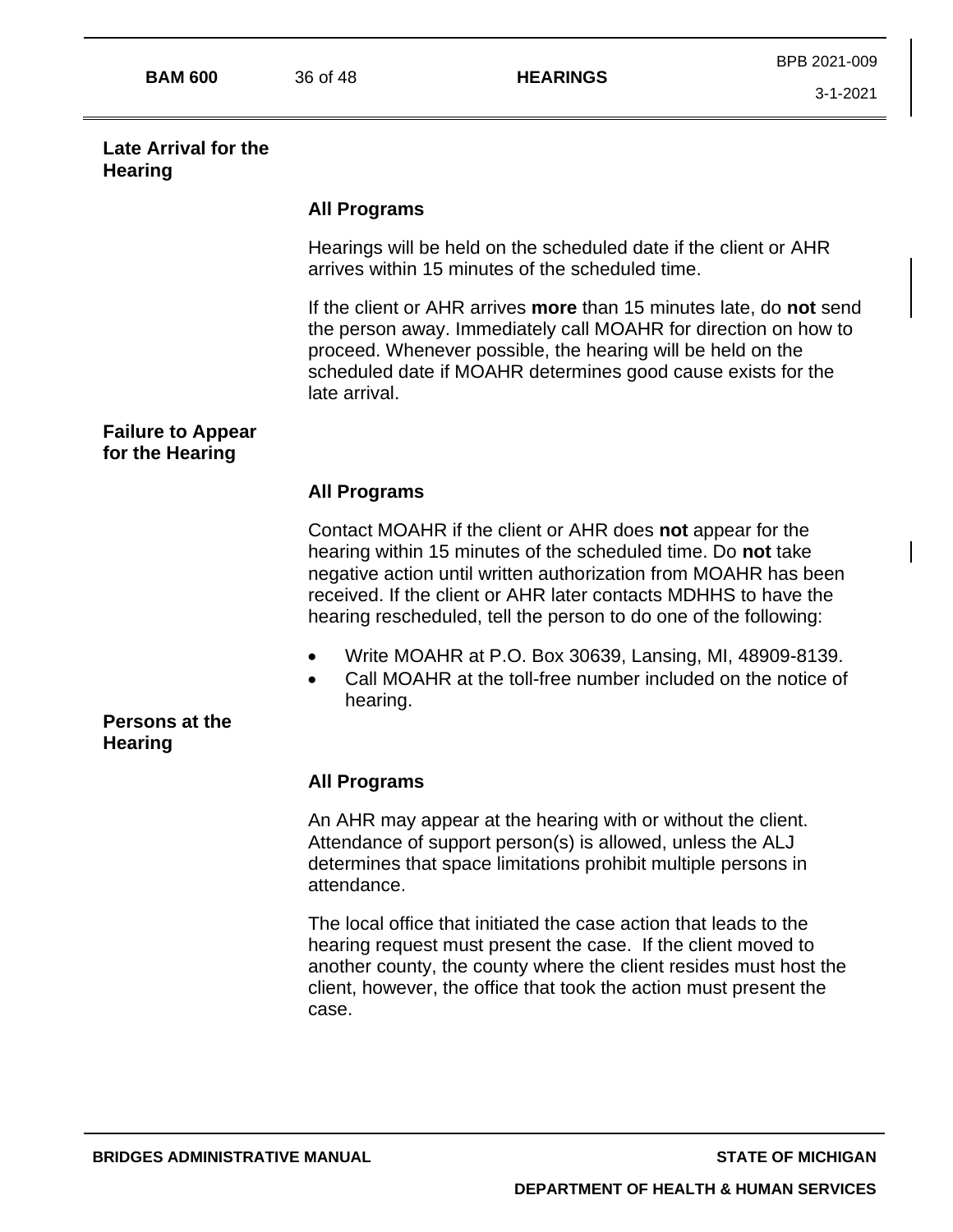**BAM 600** 37 of 48 **HEARINGS**

3-1-2021

#### **Interim Assistance Recovery**

## **State-funded FIP and SDA Only**

For **Interim Assistance Recovery disputes**, the local office IAR liaison must arrange for central office payment reconciliation staff to participate in the hearing by telephone.

## **Presentation of the Case**

# **All Programs**

The local office and client or AHR will each present their position to the ALJ, who will determine whether the actions taken by the local office are correct according to fact, law, policy and procedure. In most cases, the client or AHR and local office staff will be together in the hearing room and will speak into a speaker telephone. The ALJ will be on the other end of the phone line.

Following the opening statement(s), if any, the ALJ directs the MDHHS case presenter to explain the position of the local office. The hearing summary, or highlights of it, may be read into the record at this time. The hearing summary may be used as a guide in presenting the evidence, witnesses and exhibits that support the department's position. Always include the following in planning the case presentation:

- An explanation of the action(s) taken.
- A summary of the policy or laws used to determine that the action taken was correct.
- Any clarifications by central office staff of the policy or laws used.
- The facts which led to the conclusion that the policy is relevant to the disputed case action.
- The MDHHS procedures ensuring that the client received adequate or timely notice of the proposed action and affording all other rights.

Both the local office and the client or AHR must have adequate opportunity to present the case, bring witnesses, establish all pertinent facts, argue the case, refute any evidence, cross-examine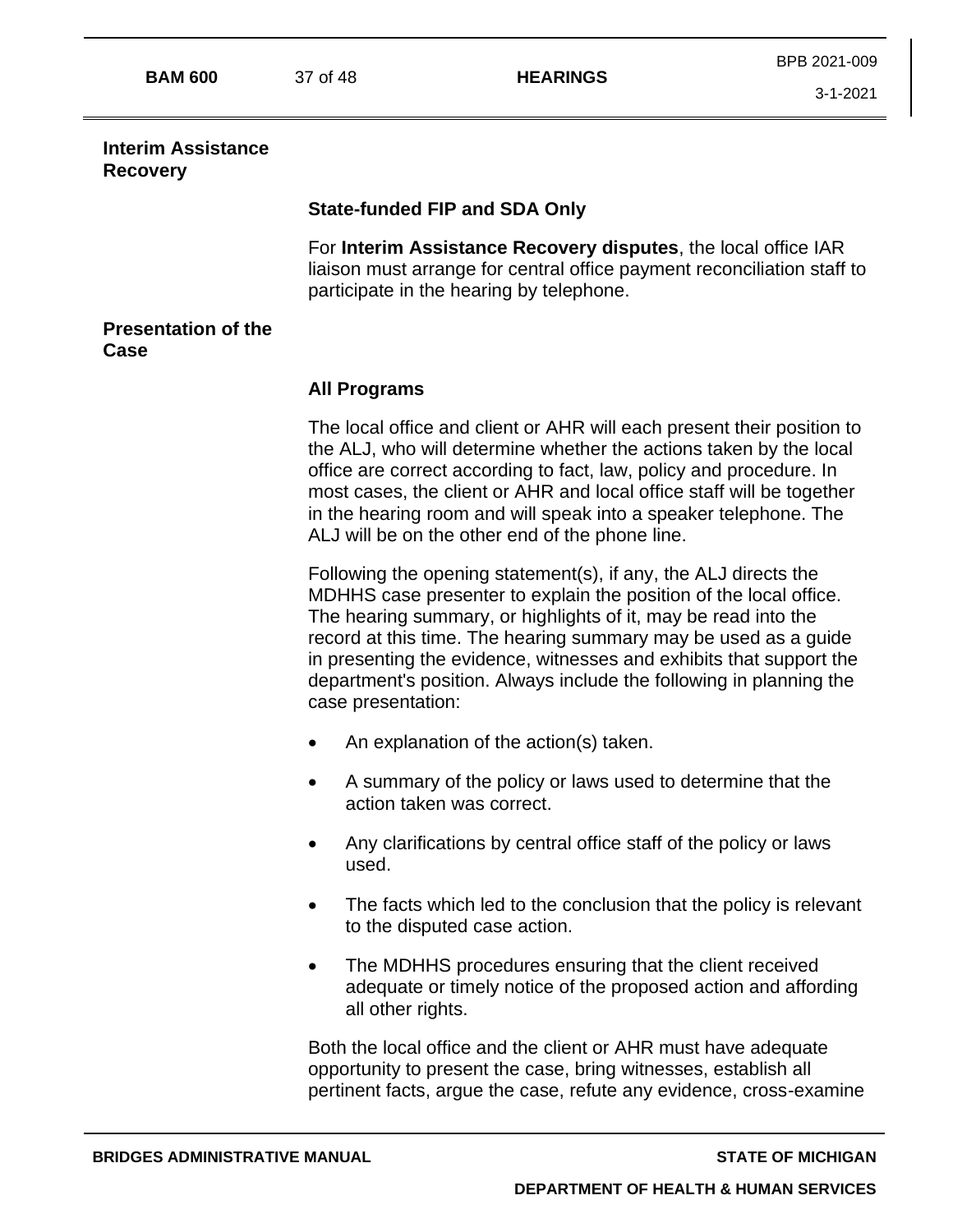3-1-2021

adverse witnesses, and cross-examine the author of a document offered in evidence.

## **Hearings Facilitator**

## **All Programs**

The MDHHS case must be presented by a hearings facilitator or backup facilitator. A hearings facilitator and backup facilitator must be a person familiar with MDHHS programs, policies and systems and is designated to present **all** cases to the ALJ.

The facilitator or backup facilitator must review the case prior to the administrative hearing for correct case action and reasonable fairness.

Individuals in this position will present the department's case and be able to knowledgeably and completely answer the ALJ's program, policy and case-specific questions during the administrative hearing.

#### **Admission of Evidence**

## **All Programs**

The ALJ will follow the same evidentiary rules used in circuit court to the extent these rules are practical in the case being heard. The ALJ may admit and give probative effect to evidence of a type commonly relied on by reasonably prudent persons in the conduct of their affairs. The ALJ must ensure that the record is complete, and may do the following:

- Attempt to ensure all necessary information is presented on the record.
- Be more lenient than a circuit court judge in deciding what evidence may be presented.
- Refuse to accept evidence that the ALJ believes is:
	- Unduly repetitious.  $\bullet \bullet$
	- $\bullet\bullet$ Immaterial.
	- Irrelevant. ..
	- .. Incompetent.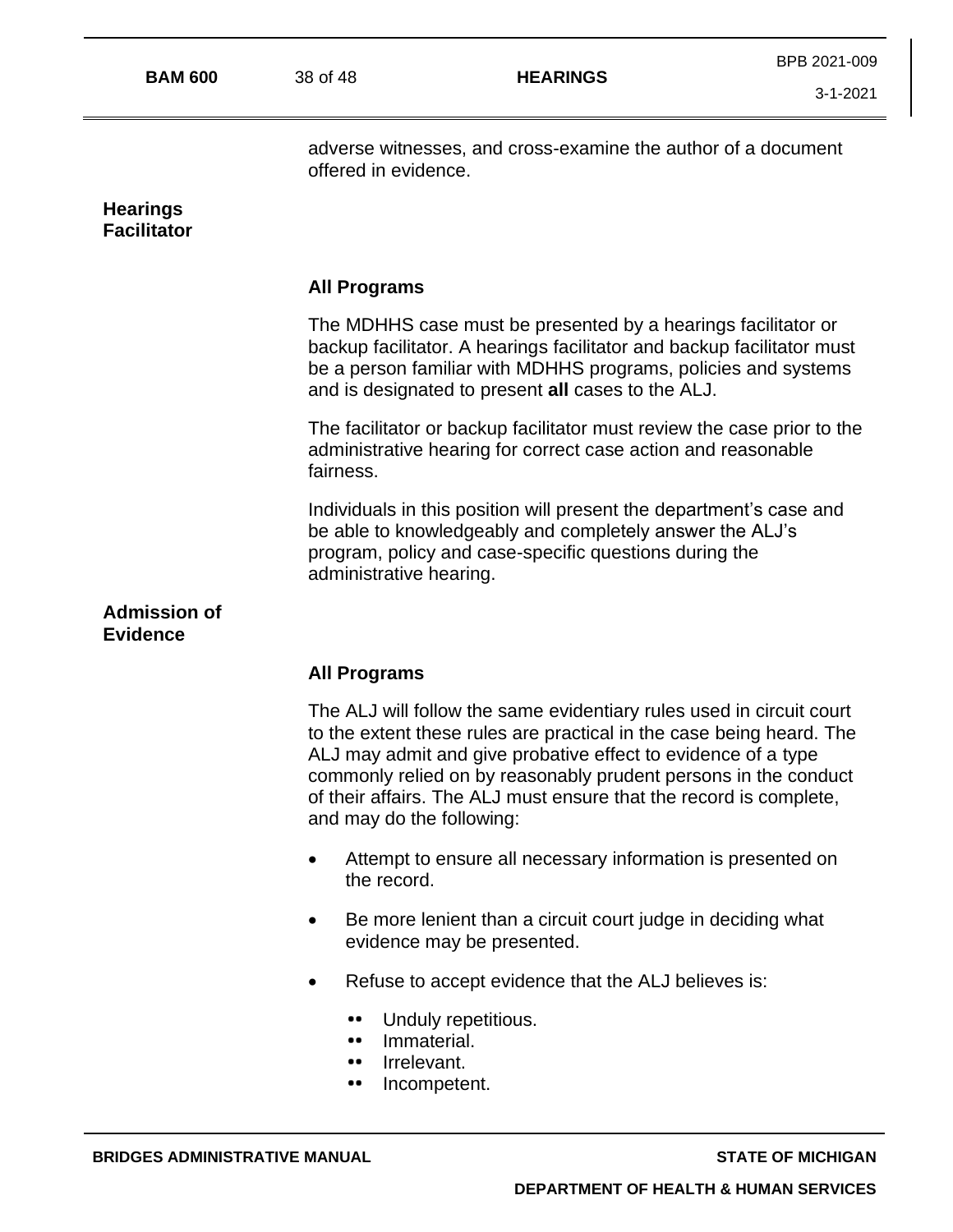3-1-2021

**Note:** The ALJ may not act as an advocate for either party.

Either party may:

- State on the record its disagreement with the ALJ's decision to exclude evidence and the reason for the disagreement.
- Object to evidence the party believes should **not** be part of the hearing record.

When refusing to admit evidence, the ALJ must state on the record the nature of the evidence and why it was not admitted. The ALJ may allow written documents to be admitted in place of oral testimony if the ALJ decides this is fair to both sides in the case being heard.

# **SDA and Medicaid Only**

When requested evidence is received, the ALJ will review the evidence for completeness and responsiveness and determine whether the evidence is material and relevant.

The client is responsible for providing evidence to support his or her claim. If the client does not provide medical or other evidence the ALJ needs and requests, the ALJ will generally make a decision based on the evidence in record, including evidence the ALJ has obtained directly. To document that the ALJ has made an attempt to fully and fairly develop the record, the ALJ will document all attempts to obtain the evidence as an exhibit(s) in the record.

# **HEARING DECISIONS**

## **All Programs**

The ALJ determines the facts based only on evidence introduced at the hearing, draws a conclusion of law, and determines whether MDHHS policy was appropriately applied. The ALJ issues a final decision **unless**:

- The ALJ believes that the applicable law does **not** support MDHHS policy.
- MDHHS policy is silent on the issue being considered.

In that case, the ALJ recommends a decision and the policy hearing authority makes the final decision.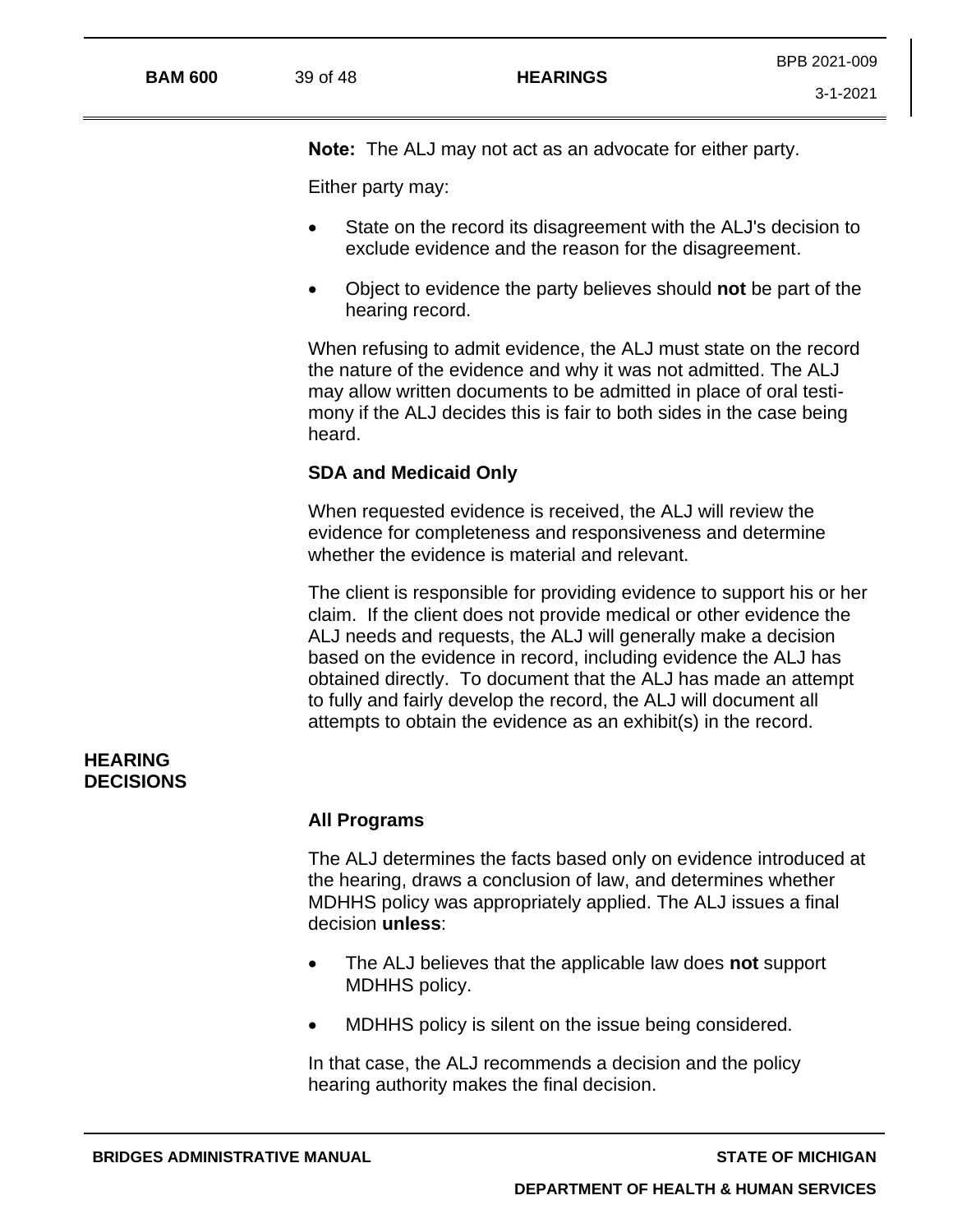**Exception:** For **MA client eligibility only**, if a presiding ALJ believes an MA policy at issue in a given case does **not** conform with federal or state law, all of the following occur:

- The ALJ issues a recommended decision within 20 days of the hearing date.
- Copies of the decision are sent to the client, AHR, MDHHS policy hearing authority, MDHHS local office and chief executive officer (CEO) of MDHHS-MSA, all of whom may file exceptions with the ALJ.
- The recommendation and exceptions are forwarded by the MDHHS Legal Affairs Administration to the MDHHS CEO through the Michigan Administrative Hearings System for the Department of Community Health.
- The MDHHS CEO makes the final decision regarding all recommended decisions.
- For Medicaid disability determinations, the ALJ will review the evidence for completeness and responsiveness and generally make a decision based on the evidence admitted into the record as to disability, including evidence the ALJ has obtained directly.

MOAHR mails the final hearing decision to the client, the AHR and the local office. In most cases, the client has the right to appeal a final decision to circuit court within 30 days after that decision is received.

# **Community Spouse Income Allowance**

## **MA Only**

The ALJ may raise the total allowance used to calculate the community spouse income allowance to an amount greater than provided for in BEM 546 to provide such additional income as is necessary due to exceptional circumstances resulting in significant financial duress.

The fact that a community spouse's expenses for goods and services purchased for day-to-day living exceed the total allowance provided by policy does **not** constitute exceptional circumstance. Goods and services purchased for day-to-day living include: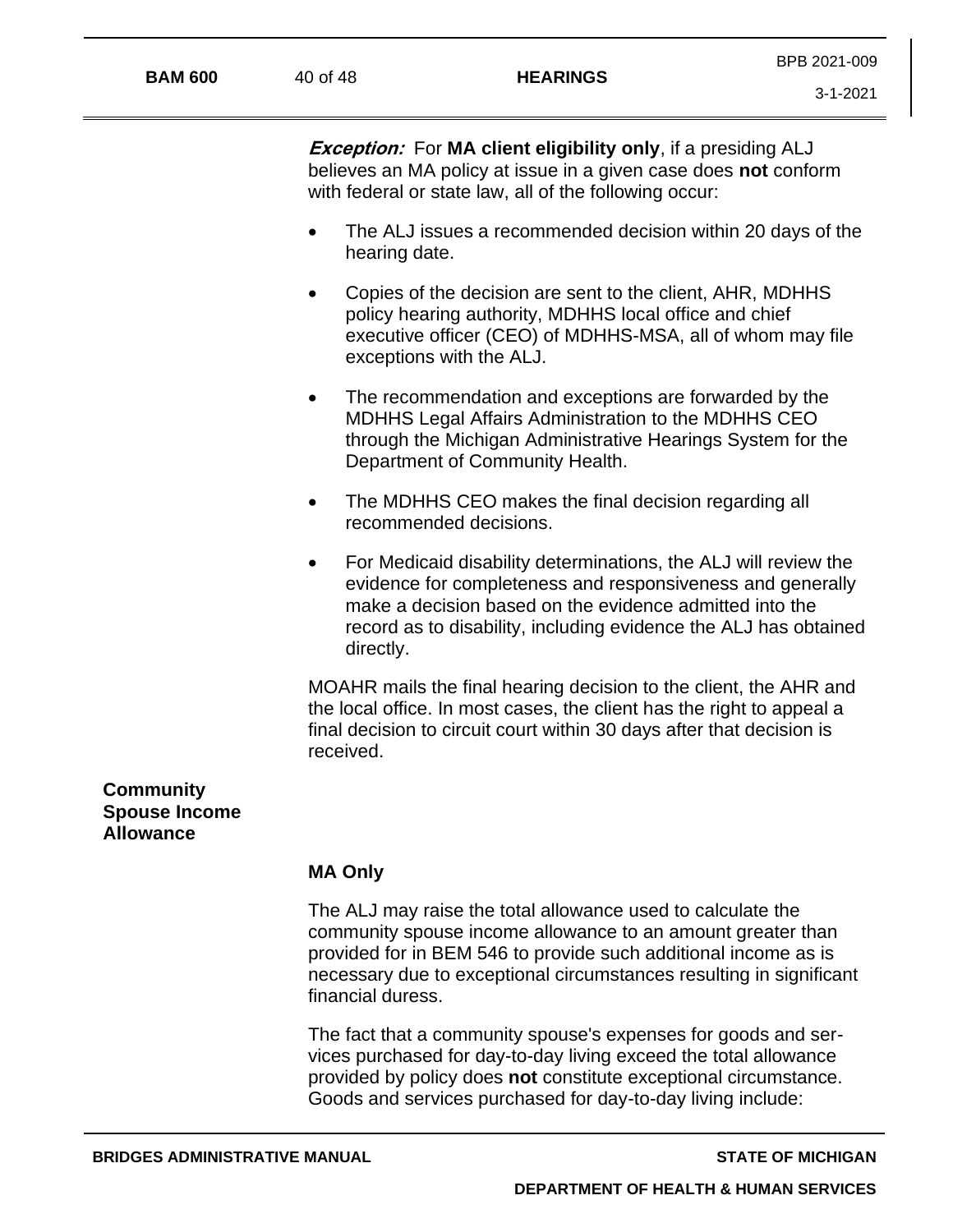#### **BAM 600** 41 of 48 **HEARINGS**

- Clothing.
- Drugs.
- Food.
- Shelter (for example, mortgage, taxes, insurance, rent, maintenance).
- Telephone.
- Trash pickup.
- Doctor's services.
- Entertainment.
- Heat.
- Utilities.
- Taxes.
- Transportation (for example, car payments, insurance, maintenance, fuel, bus fare).

Employment expenses do **not** constitute exceptional circumstances.

An example of exceptional circumstances is the need for the community spouse to pay for supportive and medical services at home to avoid being institutionalized.

Significant financial duress does **not** exist if the community spouse could meet expenses using their assets. This includes assets protected for the community spouse's needs as the protected spousal amount.

The ALJ may also grant a greater protected spousal amount (BEM 402, Special MA Asset Rules) when necessary to raise the community spouse's income to the total allowance for the community spouse. The community spouse's income for this purpose includes the maximum amount the long term care facility and/or hospital (L/H) client could make available to their community spouse per BEM 546.

When the ALJ grants a greater amount in the above circumstances, the final decision specifies: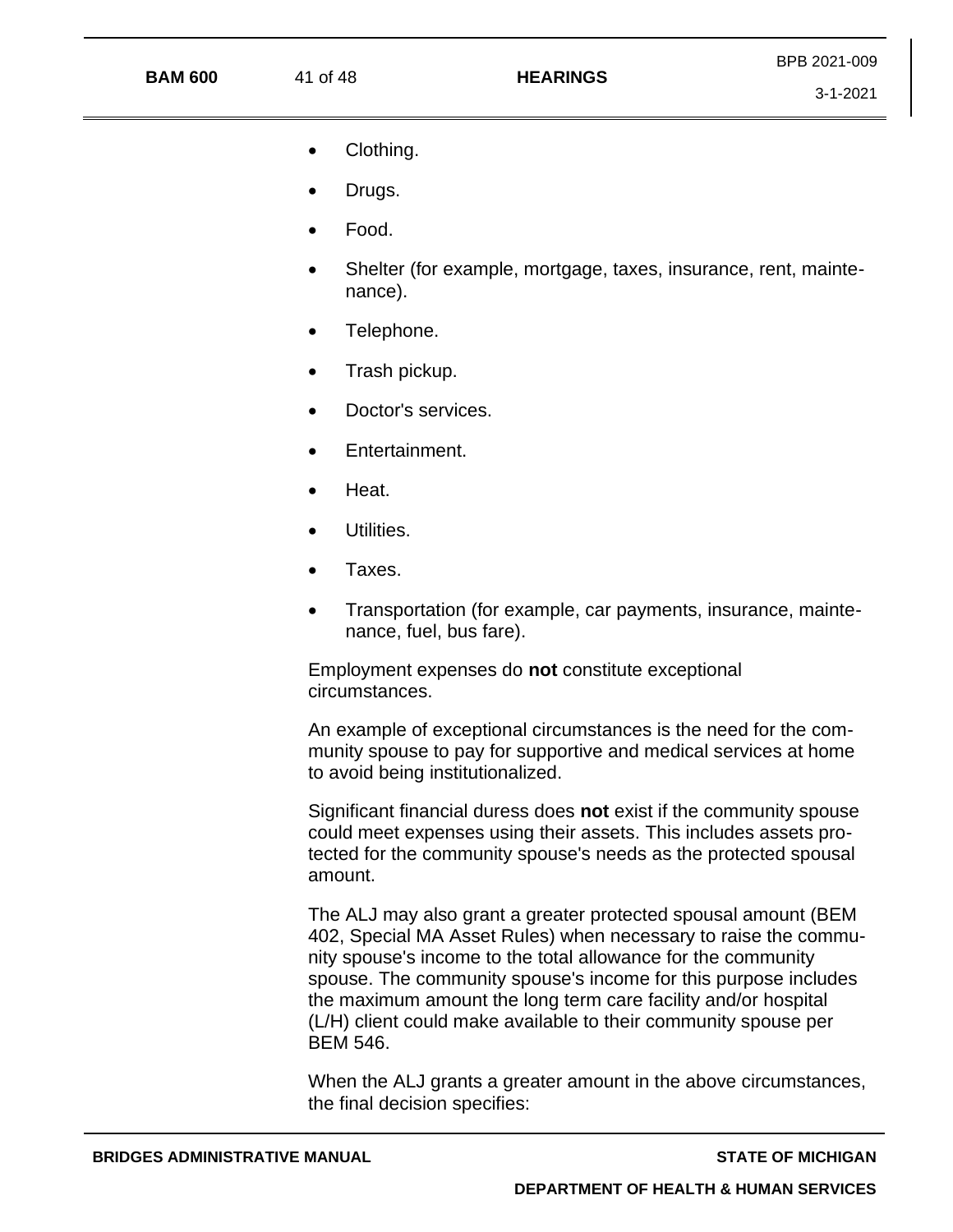3-1-2021

- The amount of the protected spousal amount (BEM 402).
- The total allowance (BEM 546) used for the community spouse when determining the community spouse income allowance.
- The assets to be transferred for use by the community spouse.
- When another hearing will be held to review the exceptional circumstances.

If exceptional circumstances no longer exist before the case is due for the follow-up hearing, send the information to MOAHR. Be sure to include the register number of the last D&O. MOAHR will then decide whether to reschedule that hearing.

**Additional Low-Income Medicare Beneficiaries (ALMB)**

#### **MA Only**

The ALJ cannot order prior months of ALMB eligibility when the prior month(s) is before January of the current calendar year.

**Example:** A client applies in December 2004 and the specialist determines eligibility in January 2005. The MA begin date is January 2005. There is no eligibility for December 2004 because it is before January of the current year.

#### **Notifying Partners**

If a MDHHS partner was involved in the hearing, a copy of the hearing decision **must** be faxed, mailed, or emailed (use their preferred mode of communication) to the partner within 24 hours of receipt.

## **Implementing the Hearing Decision**

#### **All Programs**

All hearing decisions **must** be recorded in Bridges, on the Hearing Restore Benefits screen.

Some hearing decisions require implementation by the local office. Implement a decision and order within 10 calendar days of the mailing date on the hearing decision. **Do not provide a notice of case**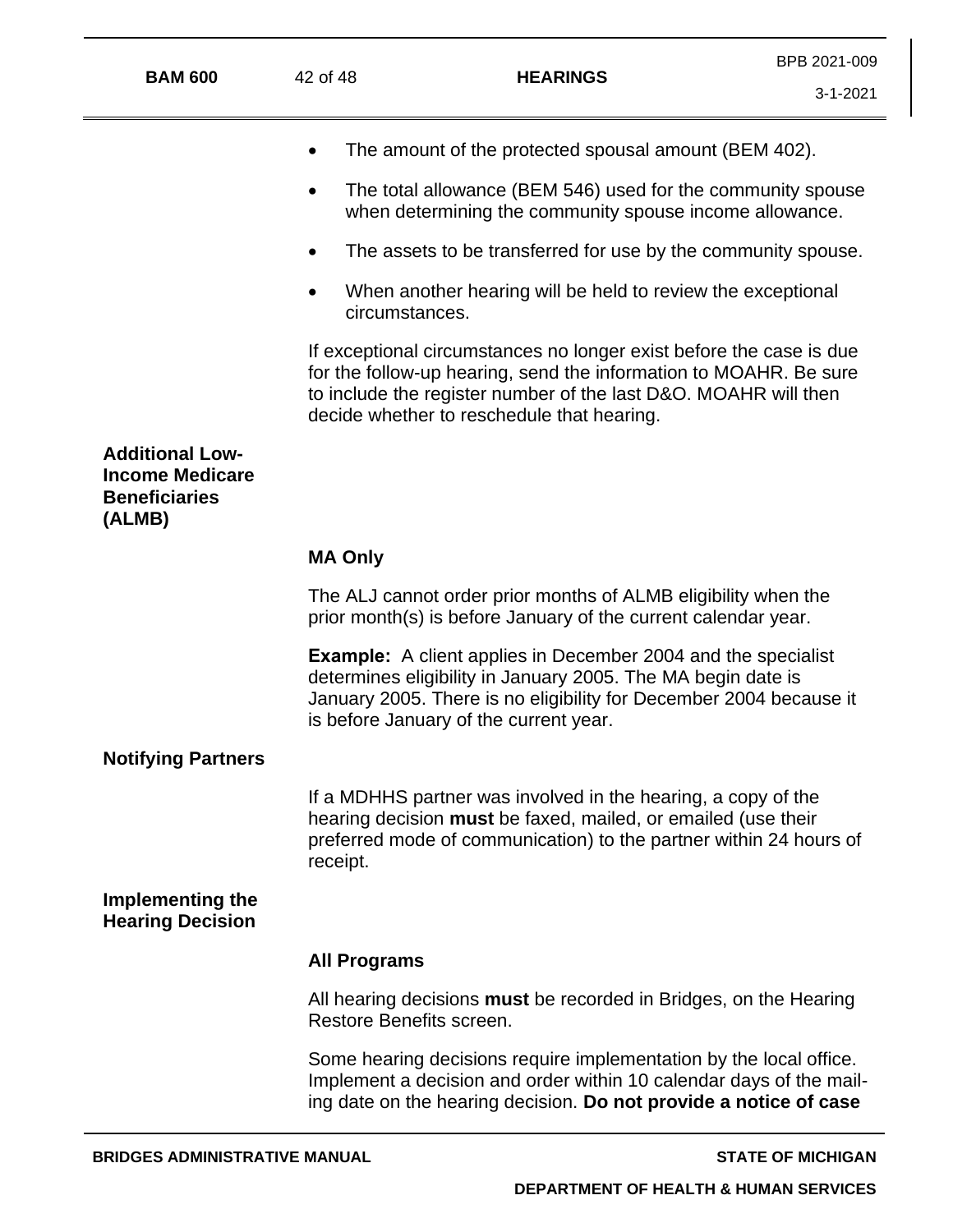**action. The hearing decision serves as notice of the action.** If implementation requires a redetermination, send a notice of case action on the redetermination action.

Implement the hearing decision pending a court appeal unless a circuit court or other court with jurisdiction issues an order requiring a stay.

**Note:** Specialists will be notified by the Legal Affairs Administration if MDHHS is **not** to implement a hearing decision because of a court stay. If such an order is received from the client, AHR or a court, or if there are any questions, contact Legal Affairs Administration; see Administrative Policy, APL 410, Freedom of Information Act (FOIA).

If unable to determine what action is required, contact the policy clarification mailbox. Policy staff will clarify the situation with the appropriate supervisory ALJ.

If a hearing decision or a local office review results in Medicaid eligibility, send or give the client a DHS-334, Reimbursement Notice. This notice explains the procedure for a client to follow to request reimbursement of paid medical bills from the Michigan Department of Health and Human Services (MDHHS).

Send a copy of the DHS-334, Reimbursement Notice, that was sent to the client to:

Michigan Department of Health and Human Services Medical Services Administration Eligibility Quality Assurance Section/Reimbursement 400 S. Pine St., 5th floor Lansing, MI 48913

The following hearing decisions are **not** implemented by the local office:

- Decisions about MSA determinations are implemented by MSA.
- Decisions about Interim Assistance Recovery disputes are implemented by central office payments reconciliation staff.

**Note:** See BEM 660 for instructions on implementing decisions about state SSI payments.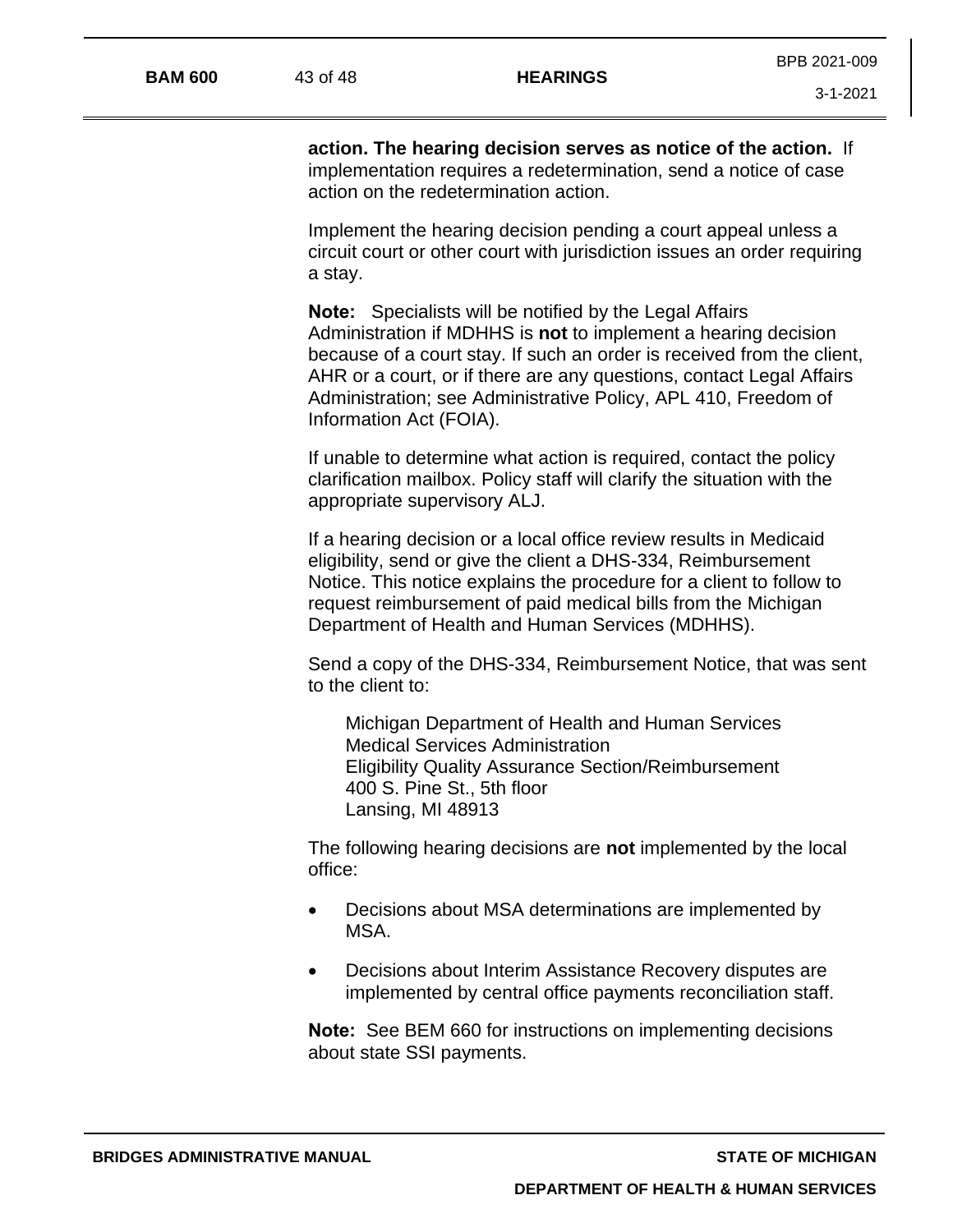## **Certifying Implementation of the Hearing Decision**

## **All Programs**

When a decision requires a case action different from the one originally proposed, a DHS-1843, Administrative Hearing Order Certification, is sent with the hearing decision.

Complete the necessary case actions within 10 calendar days of the mailing date noted on the hearing decision. Complete and mail the DHS-1843 to MOAHR to certify implementation and place a copy of the form in the case file.

If it is impossible to implement the hearing decision as written within 10 calendar days, a local office manager or hearings coordinator should call MOAHR at 517-335-7519 and speak with the supervisor of the ALJ who issued the hearing decision. The supervisor will offer advice on how to proceed. A local office manager or hearings coordinator is responsible to follow-up to ensure implementation of the hearing decision is completed.

## **REHEARING/ RECONSIDERATION**

## **All Programs**

A **rehearing** is a full hearing which is granted when either of the following occur:

- The original hearing record is inadequate for purposes of judicial review.
- There is newly discovered evidence **that existed** at the time of the original hearing that could affect the outcome of the original hearing decision.

A **reconsideration** is a paper review of the facts, law and any new evidence or legal arguments. It is granted when the original hearing record is adequate for purposes of judicial review and a rehearing is **not** necessary, but one of the parties believes the ALJ failed to accurately address all the relevant issues **raised in the hearing request**.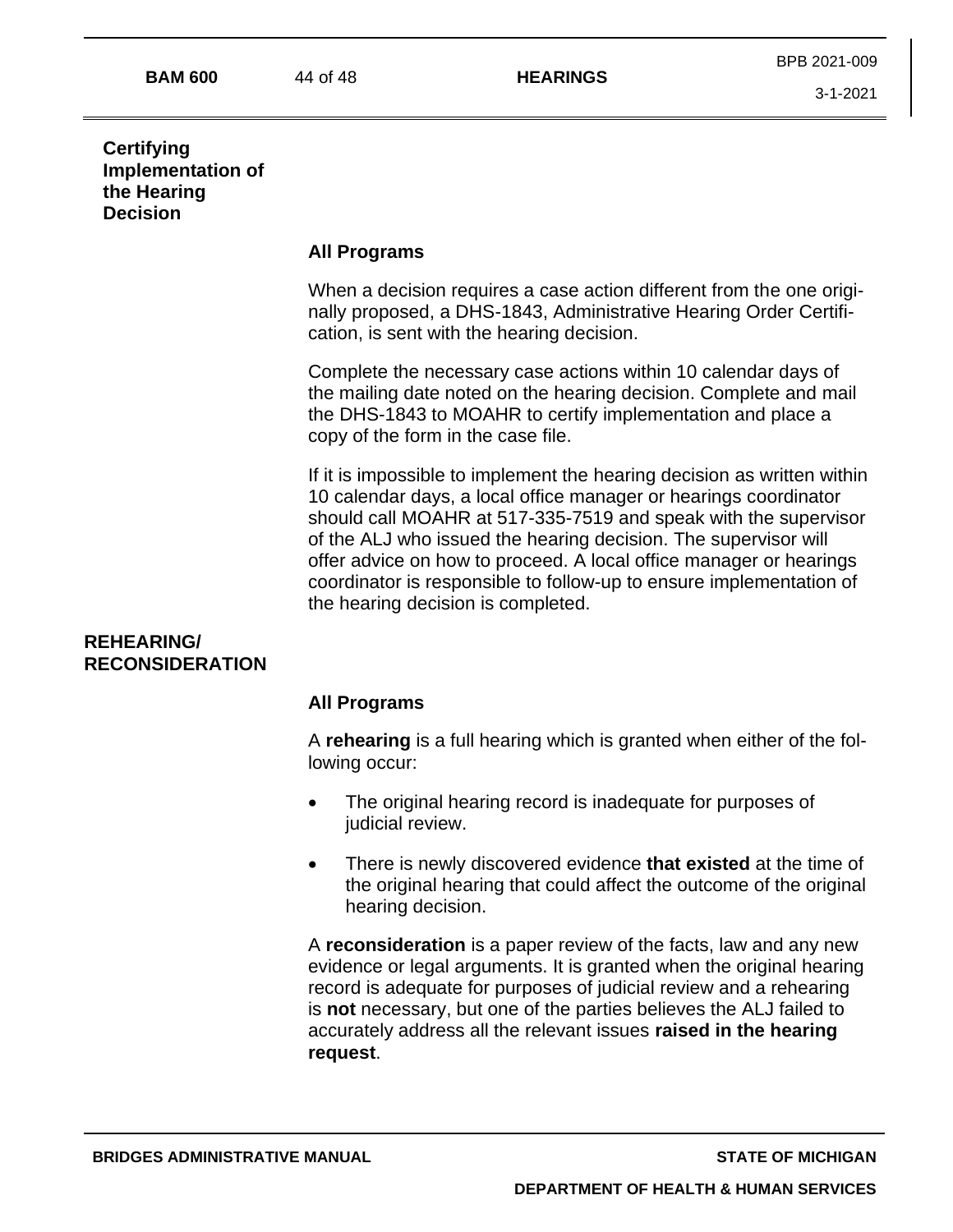## **Rehearing/ Reconsideration Requests**

#### **All Programs**

The department, Office of the Attorney General, MDE, client or AHR may file a written request for rehearing/reconsideration. Request a rehearing/reconsideration when one of the following exists:

- Newly discovered evidence that existed at the time of the original hearing that could affect the outcome of the original hearing decision.
- Misapplication of manual policy or law in the hearing decision, which led to a wrong conclusion.
- Typographical, mathematical or other obvious error in the hearing decision that affects the rights of the client.
- Failure of the ALJ to address in the hearing decision relevant issues raised in the hearing request.

The department, the Office of the Attorney General, the client or AHR must specify all reasons for the request.

#### *Local Office Requests*

A written request from the local office for a rehearing/reconsideration must be sent to field program policy in central office or to the Michigan Department of Education/CDC Policy for a recommendation. The written request must include all of the following:

- A copy of the decision and order.
- A copy of the hearing summary and all evidence presented at the hearing.
- Explanation of why a rehearing/reconsideration is appropriate.

Email to the appropriate policy email box, per BEM 100.

Fax to:

517-241-7570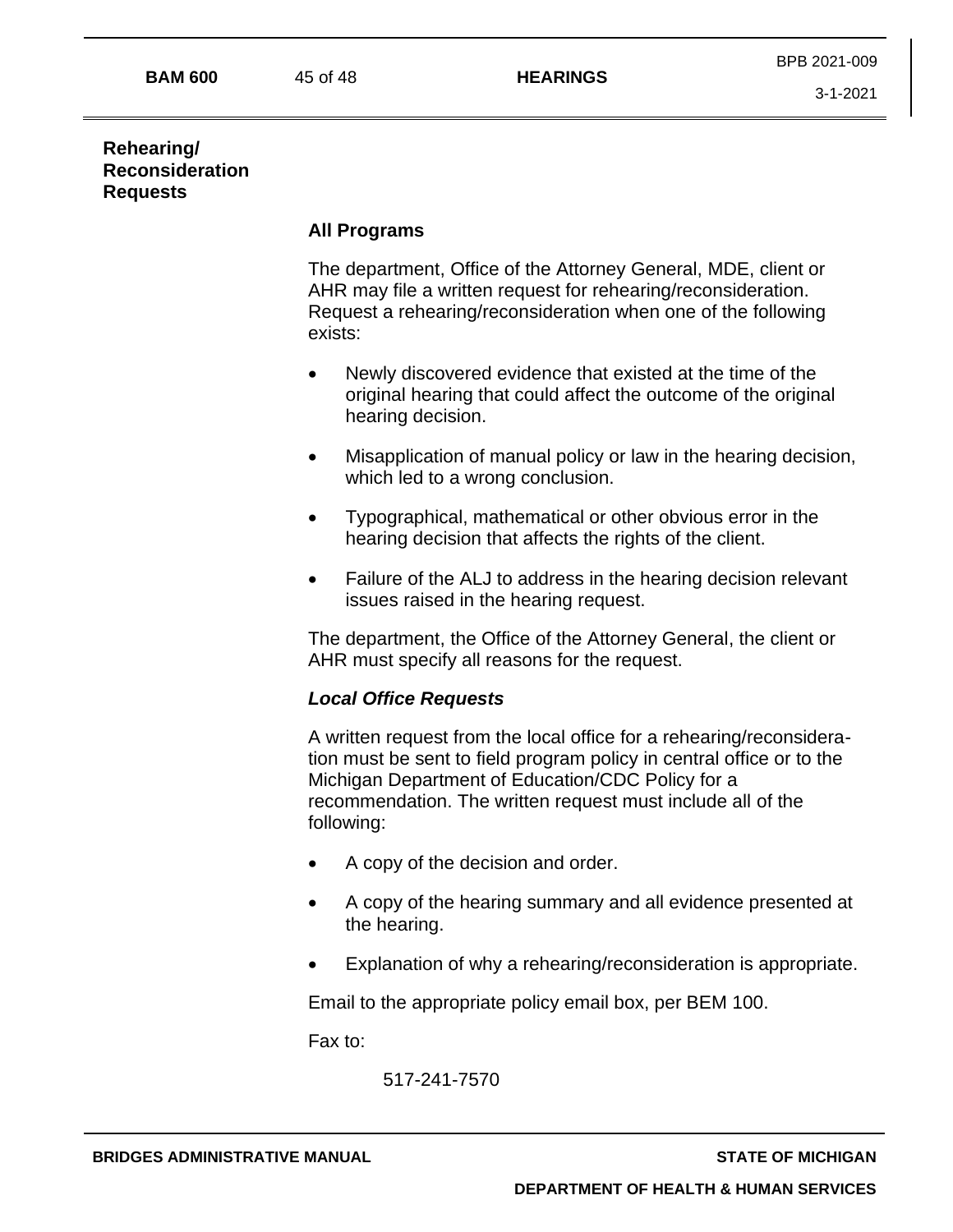Or send requests to:

Field Program Policy, Central Office Grand Tower Building, Suite 1402 PO Box 30037 Lansing MI 48909

#### **CDC**

Send requests to:

Michigan Department of Education Child Development and Care PO Box 30008 Lansing, MI 48909

Email Policy-CDC@michigan.gov.

If the field program policy or CDC policy supports the local office request, the request shall be made a part of the record. The request will be sent to all parties including: MOAHR, the client, AHR, and the requesting local office.

#### *Office of the Attorney General Requests*

A written request made by the Office of the Attorney General must be mailed to MOAHR as follows:

The written request must be addressed as follows:

Michigan Administrative Hearings Reconsideration/Rehearing Request P.O. Box 30639 Lansing, MI 48909-07322

The Office of the Attorney General will notify MDHHS field operations and the Legal Affairs Administration, and provide a copy of the request to the client and AHR.

#### *Client or AHR Requests*

A written request for rehearing or reconsideration must be either faxed or mailed to MOAHR as follows:

The written request must be faxed to 517-763-0155 and labeled as follows:

Attention: MOAHR Rehearing/Reconsideration Request.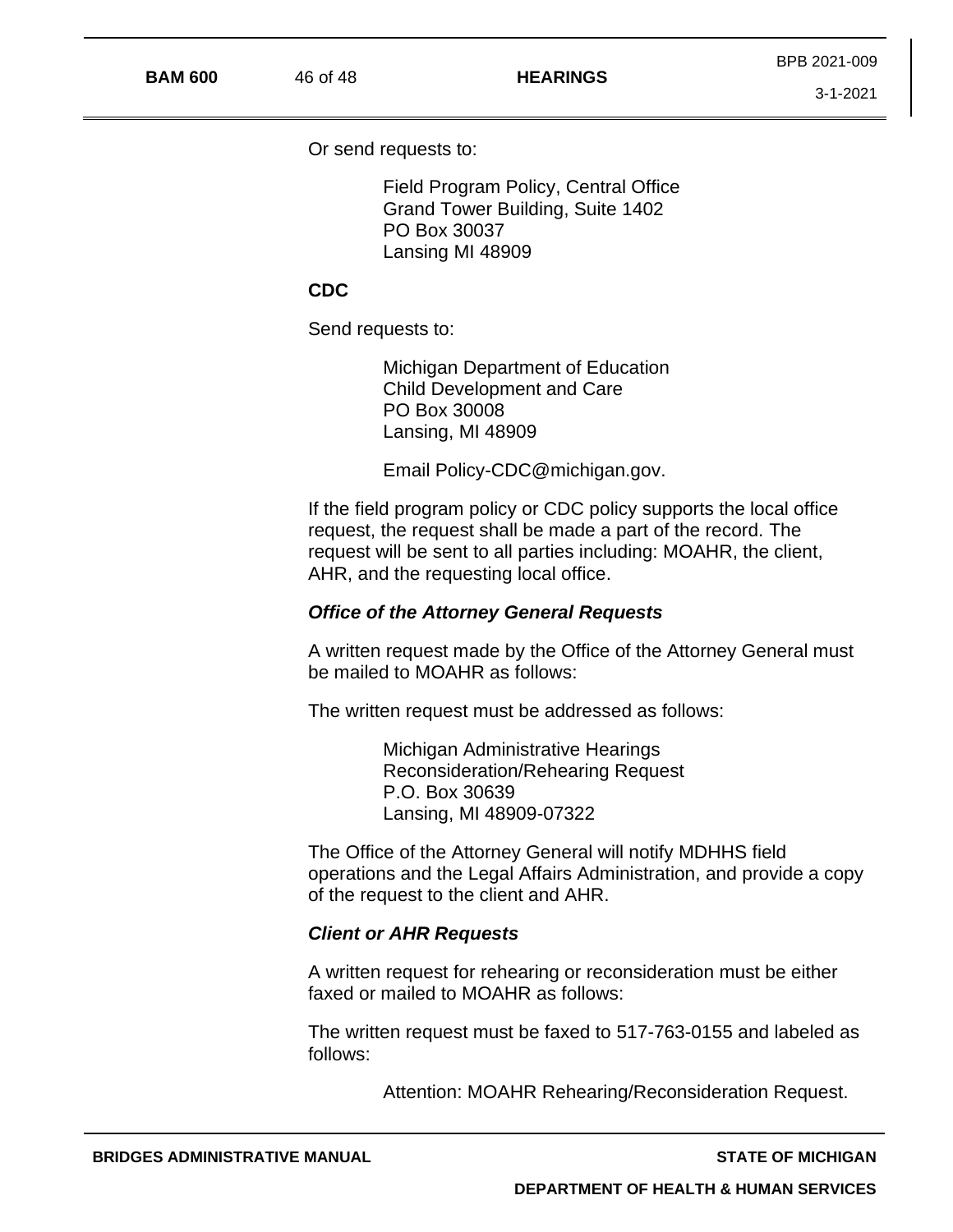If submitted by mail, the written request must be addressed as follows:

> Michigan Office of Administrative Hearings and Rules Reconsideration/Rehearing Request P.O. Box 30639 Lansing, MI 48909-07322

#### *All Requests*

MOAHR will not review any response filed to any rehearing/reconsideration requests.

## **A request must be received by MOAHR within 30 days of the date the hearing decision is mailed.**

**Granting a Rehearing/ Reconsideration**

#### **All Programs**

MOAHR will either grant or deny a rehearing/reconsideration request and will send written notice of the decision to all parties to the original hearing.

**Exception:** MOAHR will **not** grant a rehearing involving FAP-IPV.

If MOAHR grants a reconsideration, a reconsideration decision will be issued.

If a rehearing is granted, MOAHR will schedule and conduct the hearing in the same manner as the original.

**Implementation Pending a Rehearing**

#### **All Programs**

Pending a rehearing or reconsideration request, implement the original decision and order unless a circuit court or other court with jurisdiction issues an order which requires a delay or stay.

**Note:** If such an order is received by the client, MOAHR, the court or the Legal Affairs Administration and Policy, or if there are questions about implementing the order, see Administrative Policy